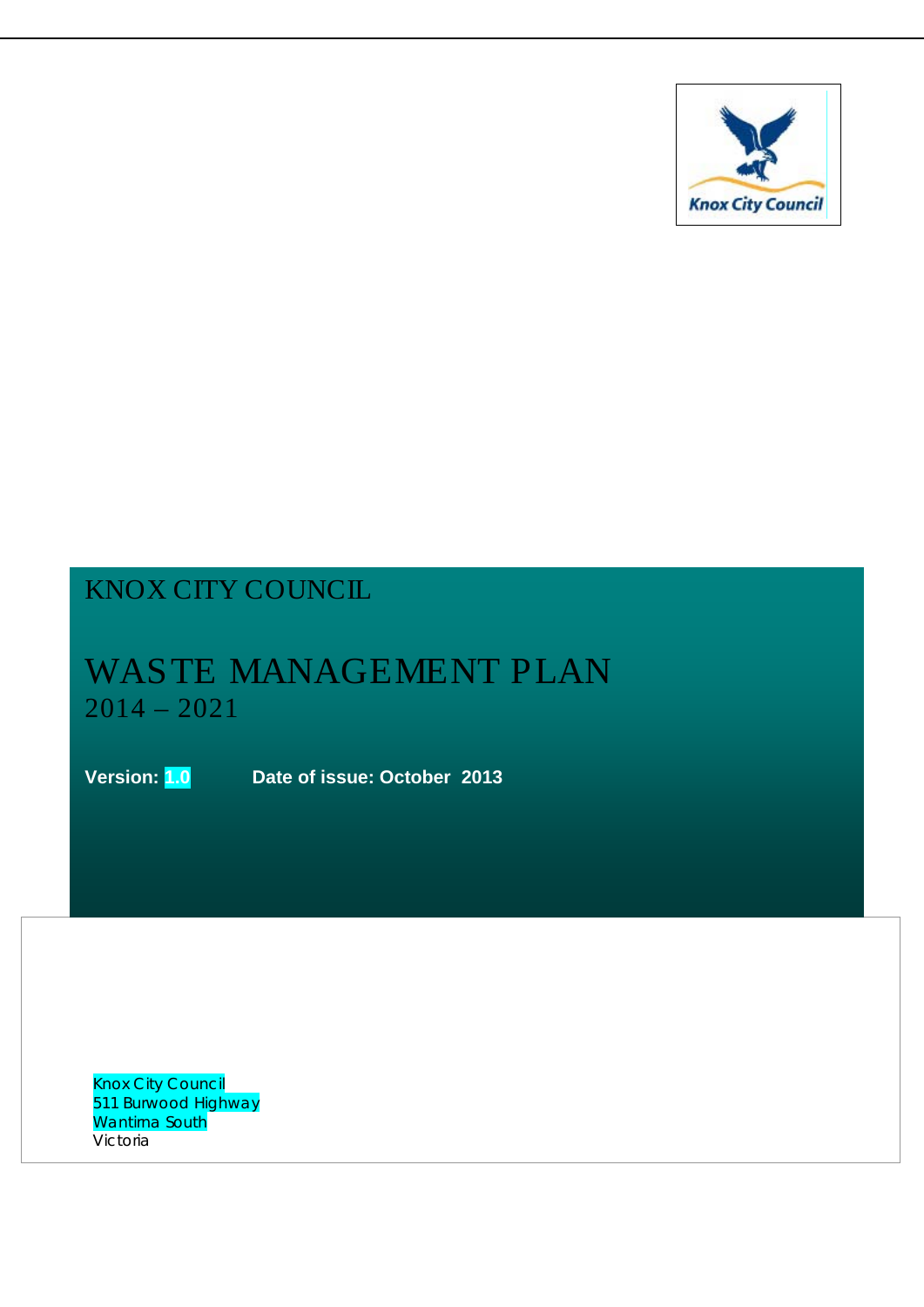# EXECUTIVE SUMMARY

Knox City Council has developed this Waste Management Plan (WMP) to guide Council on the waste related services that will be provided to the Knox Community over the period of 2014-2021. This coincides with the period of the next bin-based kerbside waste collection contract to be tendered in late 2013 and the commencement of any new non bin-based waste collection service contracts.

This WMP has been developed following extensive consultation with stakeholders both within Council and also external to Council. This also included consultation with 2,500 households in Knox.

The WMP has proposed various actions over the seven year period - the main objective being the reduction of waste being disposed to landfill and the increased recovery and re use of waste items, with appropriate and realistic targets proposed for this.

These actions are in some cases a continuation of objectives from Council's current waste management plan which related to the period 2006-2013.

This WMP proposes the following during the seven year period:

- Kerbside residential wheelie bin based collection service incorporating weekly domestic services and a fortnightly recyclables and user pay green waste service.
- The contracts for the kerbside collection of bin based domestic waste, recyclables and green waste to provide the capacity and flexibility to incorporate changes in waste treatment, including the processing of food waste through Advanced Waste Treatment (AWT).
- The residual waste bin will continue to be available in an 80 litre and 120 litre size with a surcharge applied to the 120 litre bin to encourage use of the smaller bin.
- Inclusion of non traditional items into the kerbside collected recycle bins commencing in July 2014 eg. hard plastics such as food storage containers and toys and metal items such as pots, pans and oven trays.
- A long term contract through the Metropolitan Waste Management Group for composting of kerbside collected organics.
- A bundled (and residents own container) green waste collection service to be collected monthly commencing in July 2014.
- An at call residential hard waste collection where residents will be entitled to two collections per calendar year commencing in July 2014.
- A paper and cardboard collection service will be considered for Council venues to supplement the wheelie bin commingled collection service.
- The bulk bins provided to Council venues will be available in a 1.5 cubic metre size only collected weekly, if a paper and cardboard collection service is provided.
- Dedicated waste collection services for multi unit developments will be introduced in July 2014 that will use smaller collection vehicles, larger sized communal bins and varying collection frequencies.
- Council's transfer station continue to provide for the separate collection of commingled recyclables, paper and cardboard, e-waste including televisions and computers, toxic chemicals, furniture, electrical goods, building products. Council to nominate to be a collection site under the Sustainability Victoria Detox Your Home Program.
- Council to develop a waste education, communication and engagement plan to better communicate with Knox residents on how they can minimise the amount of material being placed in the waste bin.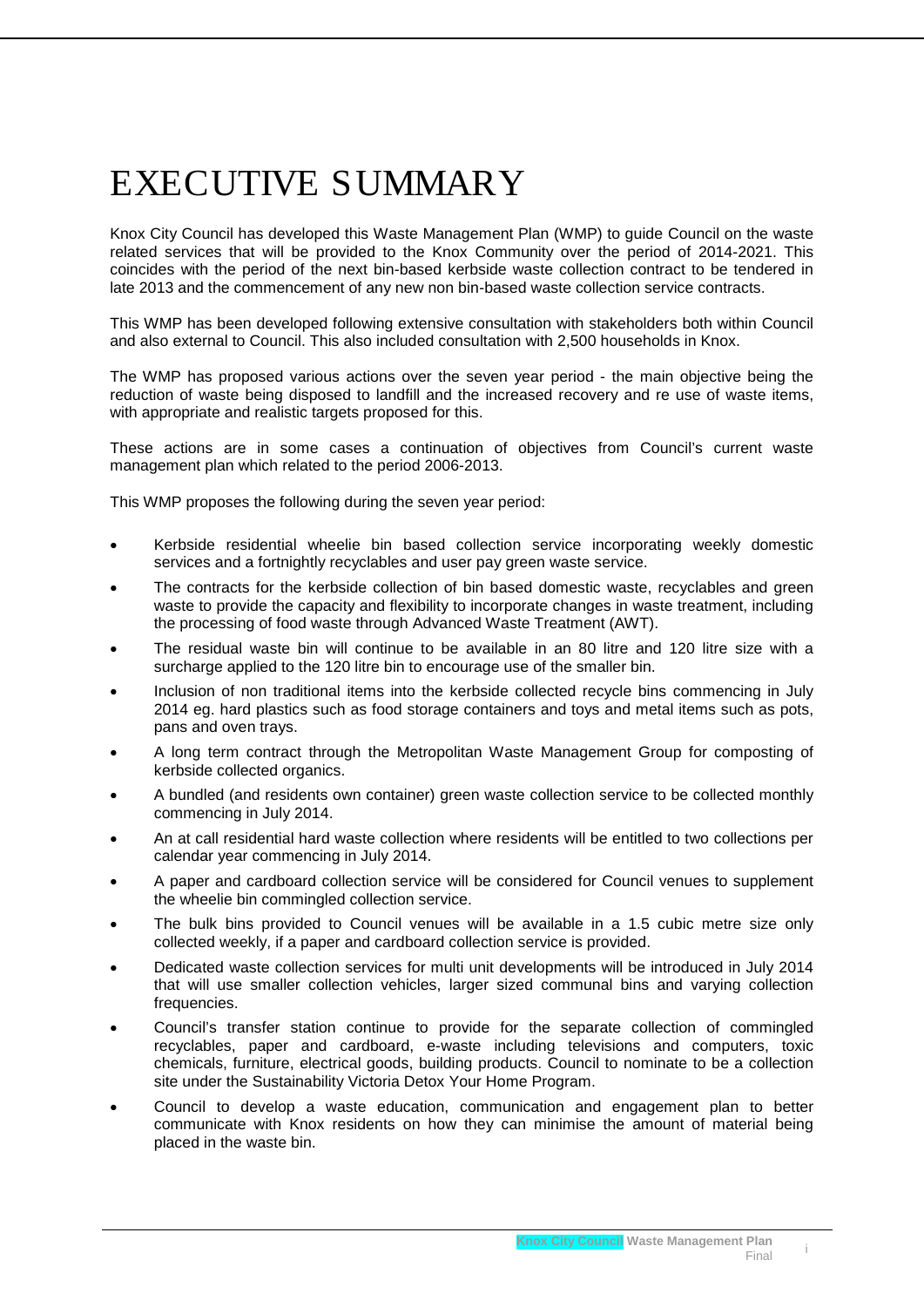# **CONTENTS**

| $\mathbf{1}$   | <b>INTRODUCTION</b>                                    | $\overline{4}$ |
|----------------|--------------------------------------------------------|----------------|
| 1.1            | Purpose                                                | 4              |
| 1.2            | Overview of Municipality                               | 4              |
| 1.3            | Waste Management Overview                              | 6              |
| $\overline{2}$ | <b>STRATEGIC FRAMEWORK</b>                             | 8              |
| 2.1            | <b>Strategic Context</b>                               | 8              |
| 2.2            | Significant Federal And State Legislation and Policies | 10             |
| 2.3            | Metropolitan Waste Management Group                    | 11             |
| 2.4            | Knox City Council Plans, policies and strategies       | 13             |
| 3              | CONSULTATION AND ENGAGEMENT                            | 15             |
| 3.1            | Stakeholder identification and engagement              | 15             |
| 3.2            | Stakeholder consultation feedback                      | 16             |
| 3.3            | <b>Community Survey</b>                                | 18             |
| $\overline{4}$ | <b>CURRENT WASTE MANAGEMENT</b>                        | 19             |
| 4.1            | Introduction to waste management operations            | 19             |
| 4.2            | <b>Waste Composition and Quantities</b>                | 24             |
| 4.3            | Waste Disposal and Resource Recovery Facilities        | 28             |
| 4.4            | <b>Education strategy</b>                              | 31             |
| 4.5            | Litter management                                      | 32             |
| 4.6            | Council Internal Waste Management                      | 33             |
| 5              | PROGRESS TO DATE AND ACHIEVEMENTS                      | 35             |
| 5.1            | <b>Prior Action Plan Review</b>                        | 35             |
| 6              | <b>FUTURE DIRECTIONS</b>                               | 38             |
| 6.1            | <b>Objectives and Priorities</b>                       | 38             |
| 6.2            | Key Performance Indicators                             | 38             |
| 6.3            | <b>Action Plan</b>                                     | 39             |
| 7              | <b>FINANCIAL CONSIDERATIONS</b>                        | 42             |
| 8              | <b>REFERENCES</b>                                      | 43             |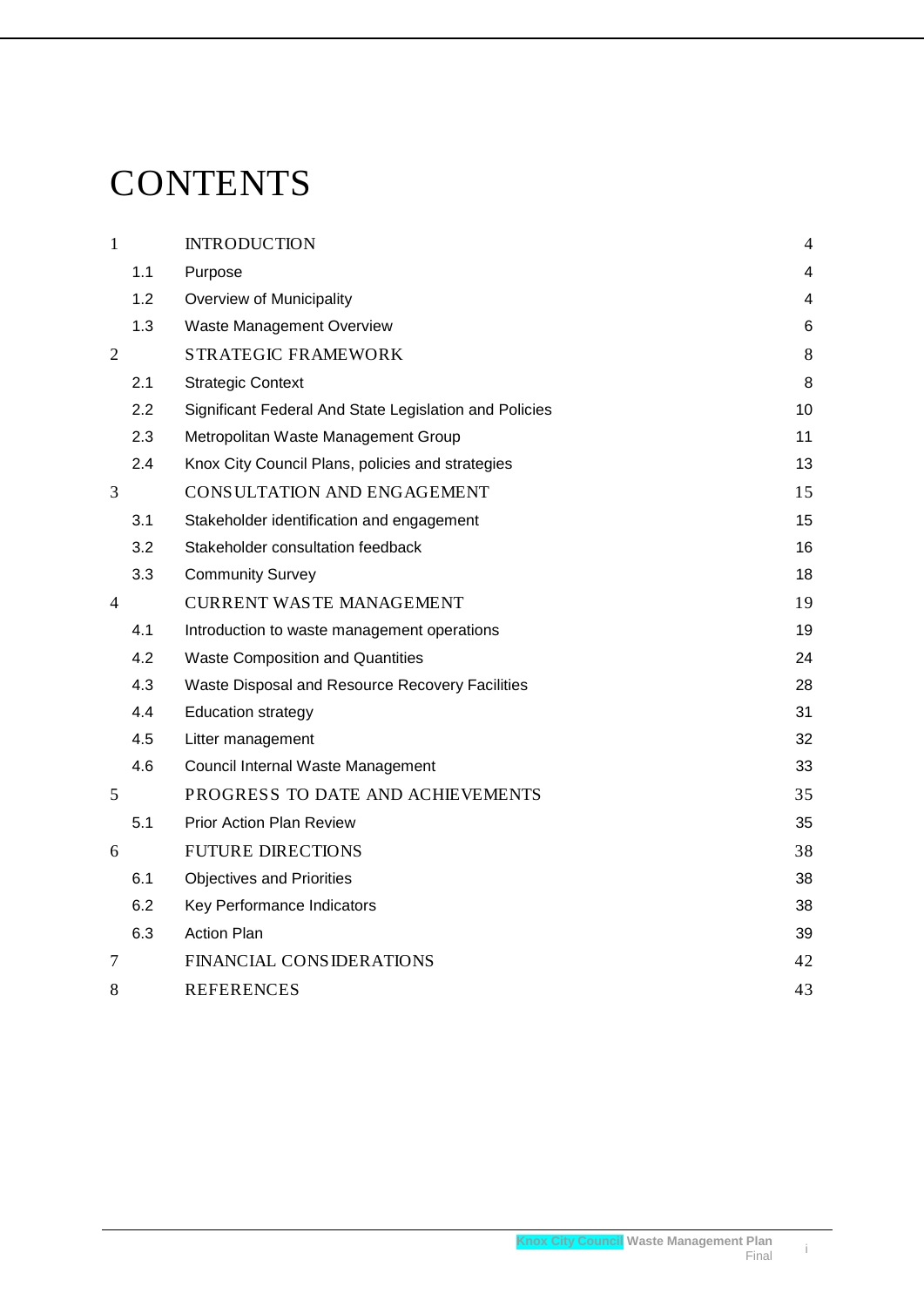# **List of Tables**

| Table 1  | Population and households – current and projected obtained from City of Knox            |     |
|----------|-----------------------------------------------------------------------------------------|-----|
|          |                                                                                         |     |
| Table 2  |                                                                                         |     |
| Table 3  |                                                                                         |     |
| Table 4  |                                                                                         |     |
| Table 5  |                                                                                         |     |
| Table 6  |                                                                                         |     |
| Table 7  |                                                                                         |     |
| Table 8  | Quantities of waste and recyclable materials collected from residential, commercial and |     |
|          |                                                                                         |     |
| Table 9  |                                                                                         |     |
| Table 10 |                                                                                         |     |
| Table 11 | Materials received and recycled at Knox Transfer Station, George Street, Wantirna       |     |
|          |                                                                                         | 27  |
| Table 12 | Projections for waste and recyclables in the municipality based on current collection   |     |
|          |                                                                                         | -28 |
| Table 13 | Waste disposal and resource recovery facilities within or near the municipality of Knox |     |
|          |                                                                                         |     |
| Table 14 |                                                                                         |     |
| Table 15 |                                                                                         |     |
| Table 16 |                                                                                         |     |

# **List of Figures**

| Figure 1 |                                                                                 |  |
|----------|---------------------------------------------------------------------------------|--|
| Figure 2 |                                                                                 |  |
| Figure 3 | Geographical Boundaries of Metropolitan Local Governments (Source: Victorian    |  |
|          | Government, 2009, 'Metropolitan Waste and Resource Recovery Strategic Plan') 13 |  |
| Figure 4 |                                                                                 |  |

# **List of Appendices**

- Appendix A Summary of feedback from stakeholder engagement
- Appendix B Community survey questions and responses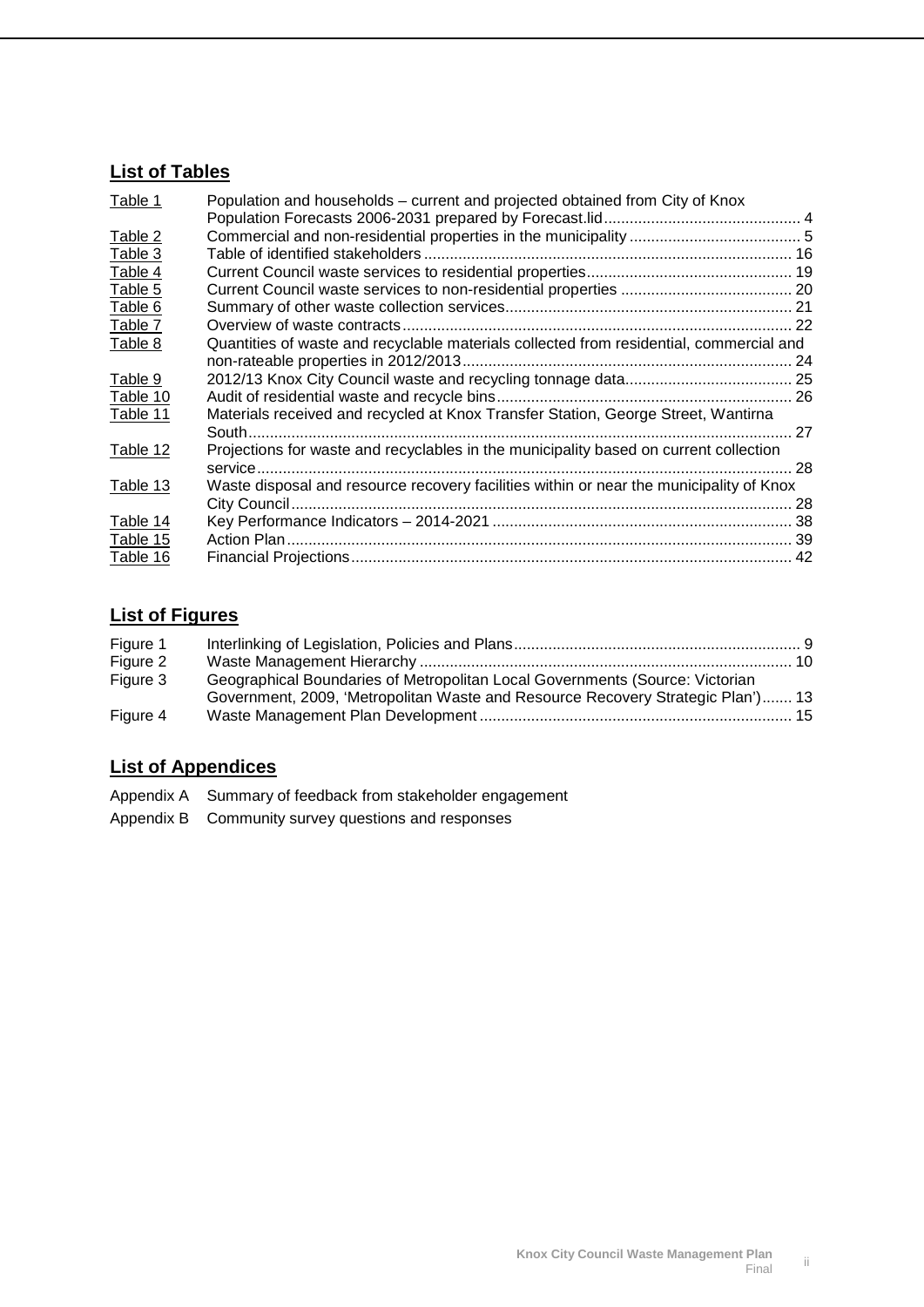# **List of Acronyms used**

| <b>ARRT</b>  | <b>Advanced Resource Recovery Technology</b>                |
|--------------|-------------------------------------------------------------|
| C&D          | Construction and Demolition (waste)                         |
| C&I          | Commercial and Industrial (waste)                           |
| <b>CPRS</b>  | <b>Carbon Pollution Reduction Scheme</b>                    |
| <b>DPCD</b>  | Department of Planning and Community Development (Victoria) |
| <b>DSE</b>   | Department of Sustainability and Environment (Victoria)     |
| Hh           | Household (as in per Household)                             |
| <b>EPA</b>   | <b>Environment Protection Authority Victoria</b>            |
| <b>KPIs</b>  | Key Performance Indicators                                  |
| <b>MGB</b>   | Mobile Garbage Bin (i.e. wheelie bin)                       |
| <b>MAV</b>   | Municipal Association of Victoria                           |
| <b>MRF</b>   | <b>Materials Recovery Facility</b>                          |
| <b>MSW</b>   | <b>Municipal Solid Waste</b>                                |
| <b>MUD</b>   | Multi Unit Development                                      |
| <b>MWMG</b>  | Metropolitan Waste Management Group                         |
| <b>NPC</b>   | National Packaging Covenant                                 |
| <b>PPR</b>   | <b>Public Place Recycling</b>                               |
| рP           | per Person or Resident                                      |
| <b>RRC</b>   | <b>Resource Recovery Centre</b>                             |
| <b>SIWMP</b> | Solid Industrial Waste Management Plan                      |
| <b>SMEs</b>  | Small to Medium Sized Enterprises                           |
| SV           | Sustainability Victoria                                     |
| <b>TZW</b>   | <b>Towards Zero Waste</b>                                   |
| <b>VLAA</b>  | Victorian Litter Action Alliance                            |
| <b>VARRI</b> | Victorian Advanced Resource Recovery Initiative             |
| <b>WMS</b>   | <b>Waste Management Strategy</b>                            |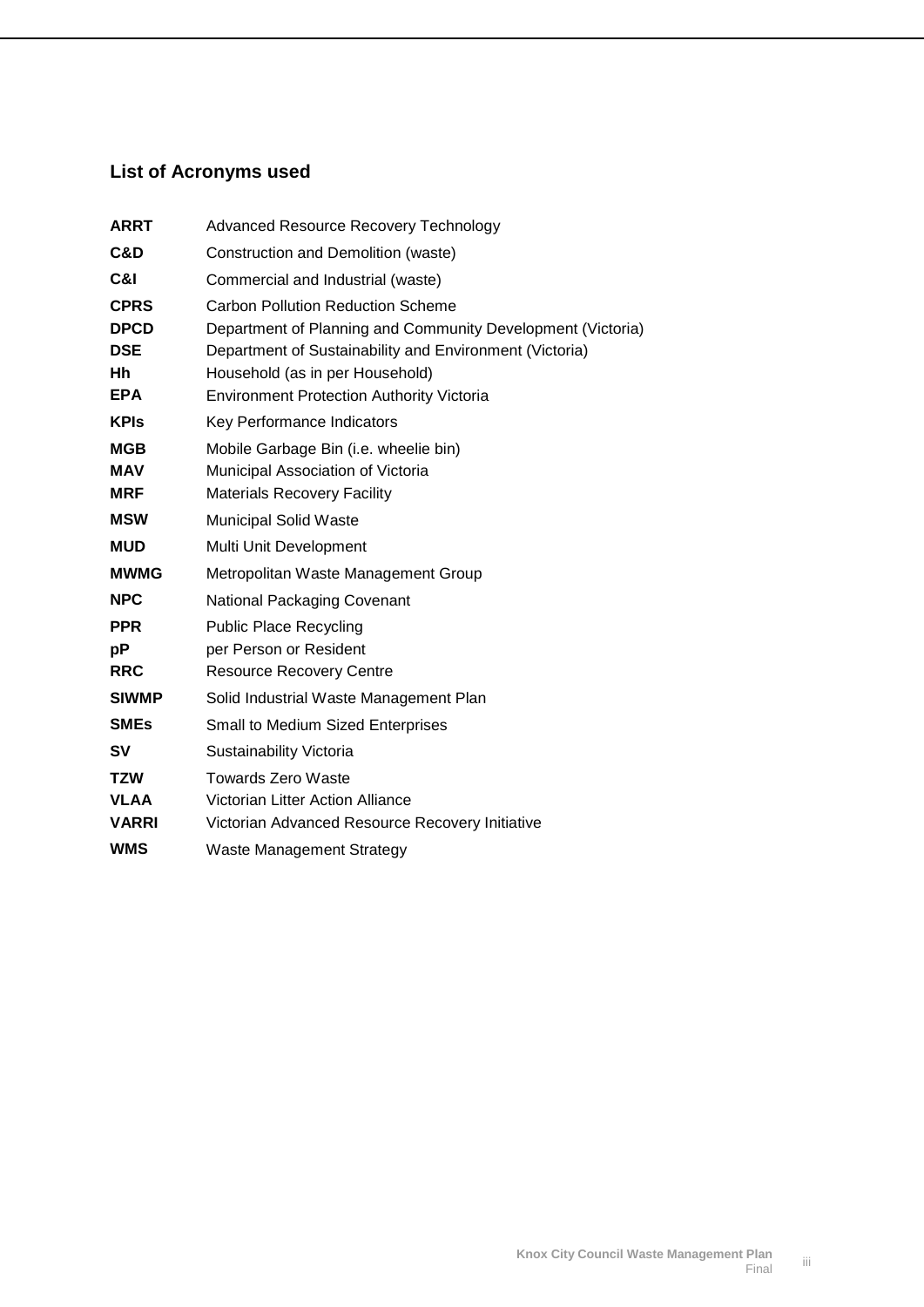# <span id="page-5-0"></span>1 INTRODUCTION

# <span id="page-5-1"></span>1.1 PURPOSE

The *Waste Management Plan* (*WMP*) has been developed as part of the commitment Knox City Council has made to provide sustainable solutions for the collection, disposal and resource recovery from waste generated within our community. The *WMP* describes strategies and measurable actions to be undertaken by Knox City Council over the next seven years (2014 – 2021) to develop and improve current waste management practices. Sustainable approaches to waste management need to be integrated into all future policies, strategies and planning decisions made by Council.

The future directions of waste management within this municipality need to be consistent and work towards those of the region and Victoria as a whole. As such, the key drivers for this strategy are:

- Government policies relating to the Towards Zero Waste Strategy (and successive waste strategies) and targets;
- the need to deal with the projected population increases, changing demographic and housing type and economic growth of Melbourne, in terms of sustainability outcomes for waste and materials recovery;
- the need to manage and reduce greenhouse gas emissions and energy and water consumption; and
- Government policies and strategies seeking to increase energy generation from renewable sources.

The management of waste including kerbside collection and disposal, hard waste, litter, and other waste clearance activities is a major component of Council's annual budget and therefore needs to be appropriately managed and the risks mitigated to the fullest extent possible. Similarly, the management of waste can be the biggest single greenhouse gas generator by Council, including pollution from waste collection and transport and methane emissions from waste decomposing in landfill.

#### <span id="page-5-2"></span>1.2 OVERVIEW OF MUNICIPALITY

#### **1.2.1 Local residential properties (households) and population characteristics**

#### *Table 1 Population and households – current and projected obtained from City of Knox Population Forecasts 2006-2031 prepared by Forecast.id*

|                    | 2012 (last census) |                   | 2014 (Projected) |                   | 2020 (Projected) |                   |
|--------------------|--------------------|-------------------|------------------|-------------------|------------------|-------------------|
|                    | <b>Residents</b>   | <b>Households</b> | <b>Residents</b> | <b>Households</b> | <b>Residents</b> | <b>Households</b> |
| <b>Number</b>      | 155.030            | 56,030            | 156,860          | 57,120            | 164.640          | 60.960            |
| <b>Growth Rate</b> |                    |                   | 1.18%            | 1.94%             | 6.20%            | 8.80%             |

Forecast.id have also determined that different areas within the City of Knox have different functions based on both the era of development and amount of new housing opportunities. Boronia, Bayswater, Knoxfield, Rowville, Scoresby and The Basin are expected to attract some families and older adults and retirees, while losing relatively large numbers of young adults leaving home. Wantirna is expected to experience a large loss through migration in young adults leaving home to establish new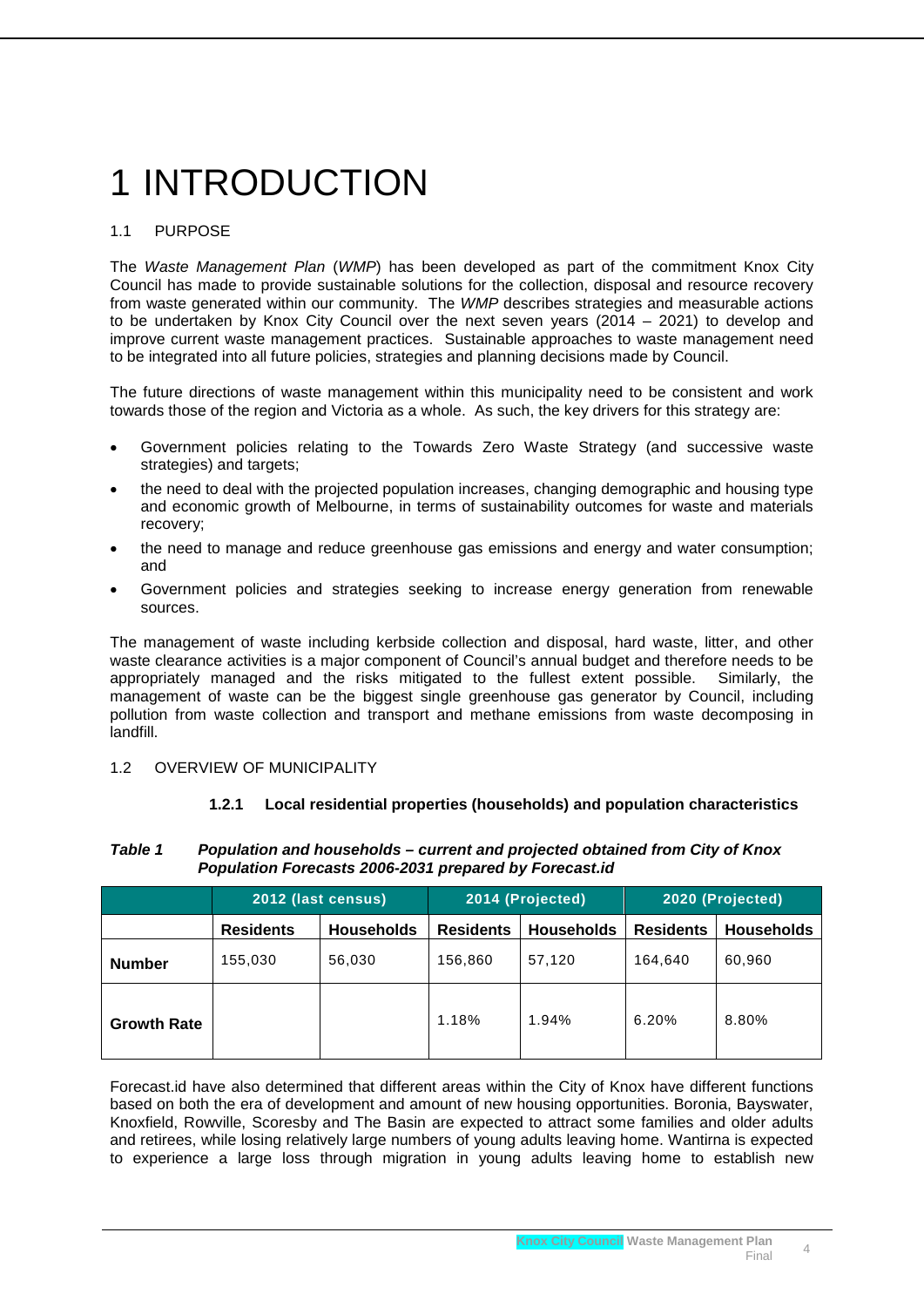households elsewhere. Ferntree Gully by contrast is expected to attract family households again as the area regenerates.

There are also significant differences in the supply of residential property that will influence population and household futures within the municipality. Wantirna South, Rowville and Ferntree Gully are expected to experience the largest amount of new residential development over the forecast period, followed by Boronia and Bayswater which will generally take the form of medium density development. In the case of Rowville and Ferntree Gully, some small pockets of greenfield development will occur in the early forecast period. By contrast, The Basin and Upper Ferntree Gully are not expected to add significant numbers of new dwellings.

#### **1.2.2 Non-residential properties and commercial and public sector organisations operating in the municipality**

Knox City Council currently provides a range of different waste and recyclables collection services to non-residential properties such as pre-schools, care facilities (elderly and child), non rateable properties such as Opportunity Shops, Fire and Police stations and commercial and industrial premises such as shops, offices and factories. The services are optional and fees are charged for those not owned and operated by Council.

The service provided for commercial and industrial premises is for domestic waste (eg lunch wrappings) generated from the employees. It is not intended as a trade waste service.

An overview of the number of commercial and non-residential properties in the Knox municipality is detailed below in Table 2.

|                                                                           | <b>2012 or most</b><br>recent council<br>survey | <b>Growth</b><br>rate | 2020<br>(Projected)            |
|---------------------------------------------------------------------------|-------------------------------------------------|-----------------------|--------------------------------|
| Type of commercial and/or non-residential<br>facility                     | Number of<br><b>Properties</b>                  | $(\%)$                | Number of<br><b>Properties</b> |
| Council run Pre schools, Maternal and Child<br><b>Health Services</b>     | 39                                              | 0.5%                  | 40                             |
| Elderly residential care facilities - Hostels and<br><b>Nursing Homes</b> | 27                                              | 10%                   | 30                             |
| Non Rateable Properties                                                   | 1554                                            | 8.8%                  | 1690                           |
| <b>Commercial and Industrial Properties</b>                               | 5807                                            | 8.8%                  | 6310                           |
| <b>Total</b>                                                              |                                                 |                       |                                |

*Table 2 Commercial and non-residential properties in the municipality*

*\* Sourced from Healthy Ageing, Family & Children's Services and Property & Revenue Services Departments at Knox City Council.*

#### **1.2.3 Key Issues for the Municipality of Knox City Council**

The following issues impact on waste management practices in Knox.

- Changing nature of residential development within Knox activity centres from single houses on relatively large sized blocks of land with long (10m+/property) individual street frontages to multi unit developments (MUDs) such as townhouses, apartments and units.
- Clusters of multi unit dwellings (MUDs) with high resident (tenancy) turnover, incidences of illegal dumping of hard waste items on the naturestrip, recycling contamination and lower rates of recycling.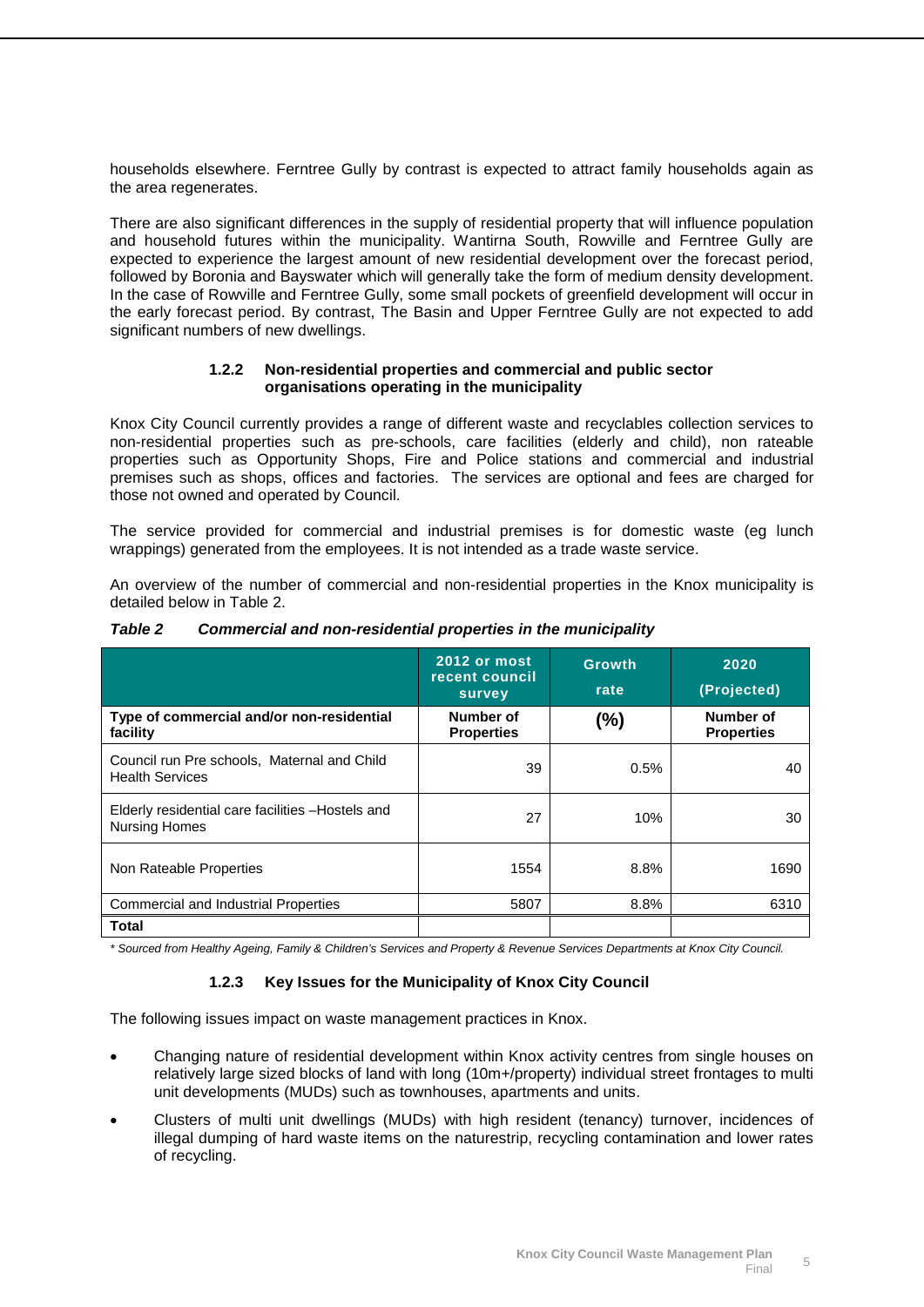- Multi unit developments ensuring waste services offered to residents in units, flats and apartments are equivalent to that provided by Council to traditional single-occupancies, particularly if a private service is proposed, eg collection services using larger shared/communal bins or smaller collection vehicles emptying individual bins within the development site.
- Hard waste collection items out too early or after collection, scavenging, re-sale of recovered goods. Increase in illegal dumping activity on Council road reserves and in parks.
- Green waste collection quantity collected higher than other similar sized Councils.
- Cigarette butt dispensers for shopping centres has not been a service provided by Council to date. Cigarette butts are a significant litter issue.
- Waste education service provided by receipt of recyclables service provider under contract and by Council's Sustainable Futures Team. Uncertainty as to the impact this is having in educating residents on how to recycle correctly and minimise their waste disposal.
- Changing demographic of Knox.
- Increasing recyclables recovery recovery of paper and cardboard from Council venues ie. Community Centres, Sporting Groups.
- Contamination in the recyclables bin plastic bags containing recyclables in household recycle bins, plastic wrap in commercial recycle bins, confusion with plastic bags that have the recycle symbol and polystyrene trays.
- E-waste recycling Federal Government has funded collection from drop off points such as transfer stations.
- Number of properties cleared on Friday is larger than the other days of the week. Collection areas require reviewing to correct imbalance.
- Bin collection in streets without a defined vehicle turnaround area use of vehicle crossings versus reversing along the street with one sided collection or use of smaller collection vehicles or a driver with jockey.
- Increasing costs for domestic waste disposal with State Government landfill levy and Federal Government carbon tax being added to the gate fee.

#### <span id="page-7-0"></span>1.3 WASTE MANAGEMENT OVERVIEW

The WMP incorporates the strategies and actions for the management of a variety of waste materials. The focus of the plan is on Municipal Solid Waste (MSW) although, where appropriate, the plan addresses Commercial and Industrial (C&I) waste and Construction and Demolition (C&D) waste.

#### **1.3.1 Local Waste Management**

Waste management in Knox City Council covers the strategic planning and management of a wide range of activities including:

- Collection of waste and recyclables at the kerbside from residential, mixed use properties (such as pre-schools, care facilities, Council-run facilities, commercial and industrial properties) in wheelie bins, including:
	- Commingled recyclables;
	- Green organics;
	- Garbage (domestic waste);
	- Hard waste, including metals and mattresses;
	- Bundled green waste (branches, shrubs etc.).
- Street litter collection (including street litter bins).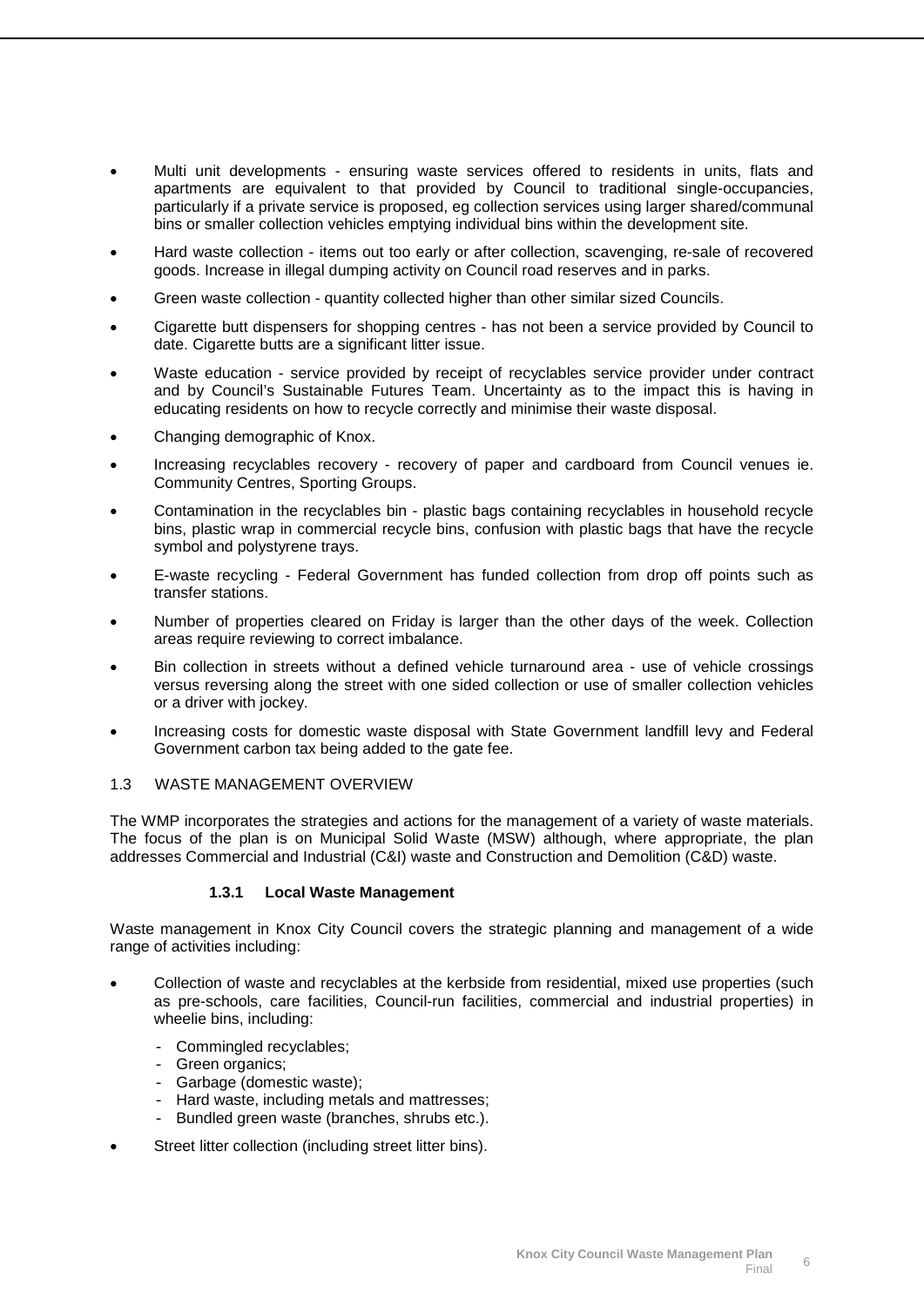- Street sweeping.
- Public Place Recycling (PPR) including from Council venues.
- Collection of illegally dumped waste, usually hard rubbish.
- Collection of waste and recyclables generated at local Festivals and Events.
- Management and operation of Knox Transfer Station which includes the re-use shop and hard waste processing facility.
- Drop-off of household hazardous/toxic waste through the Detox Your Home Program.
- Drop off of motor oils, paint, car batteries, gas bottles, soil, rubble and building demolition material, e-waste and recyclables at the Knox Transfer Station for a fee.
- Collection of bulk bins for waste provided to Council venues including Community Centres and Sporting grounds.
- Rehabilitation of two former landfill sites being Cathies Lane and Llewellyn Park to meet EPA requirements imposed on the sites including leachate and landfill gas extraction and monitoring of groundwater and landfill gas.

The budget to provide these services for the 2012/2013 year was \$6.47 million. This cost is expected to increase to \$7.4 million by 2020/2021 under Council's Long Term Financial Strategy. This does not include the capital works component of the landfill site rehabilitation which is yet to be determined.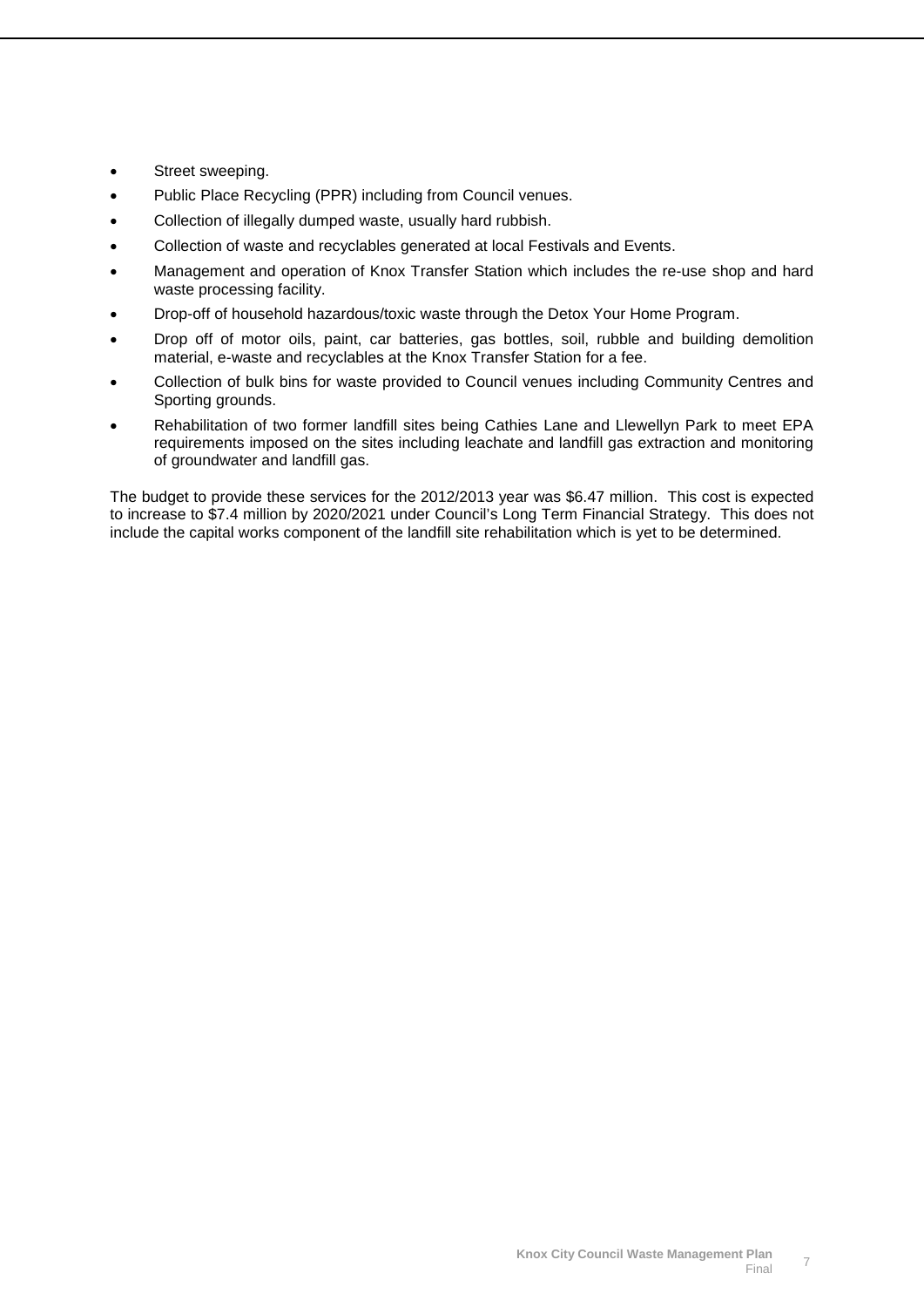# <span id="page-9-0"></span>2 STRATEGIC FRAMEWORK

### <span id="page-9-1"></span>2.1 STRATEGIC CONTEXT

The WMP has been developed in accord with relevant legislation and policies that have been developed at both the Federal and State level. These documents include:

- *Environment Protection Act (EP Act) 1970*, with Amendment in 2006.
- Federal Government's *National Waste Policy*, launched in late 2009.
- Victorian State Government's *Towards Zero Waste Strategy* (TZW) released in 2005 and the Victorian Government's revised Waste Policy *Getting Full Value – The Victorian Waste and Resource Recovery Policy* released in April 2013.

The waste management industry, of which Knox is a party, is highly regulated and controlled, both in terms of collection and disposal.

Proposed changes in regard to advanced waste treatment and the management of organics will see significant costs flowing on to Council and the community.

The cost increases are being driven through the Landfill Levy which will increase from \$9 per tonne in 2009/10 to \$58.50 per tonne in 2014/15. The State Government has introduced this as a strategy to make the cost to take waste to landfill equivalent to processing waste through an Advanced Waste Treatment facility. This will see Council paying approximately \$120 per tonne for waste disposal in 2014/15 compared with \$55 per tonne in 2009/10.

This is aside from the strict regulations that govern the collection and disposal of waste including Occupational Health and Safety, Mass Management and Environment Protection Authority regulations.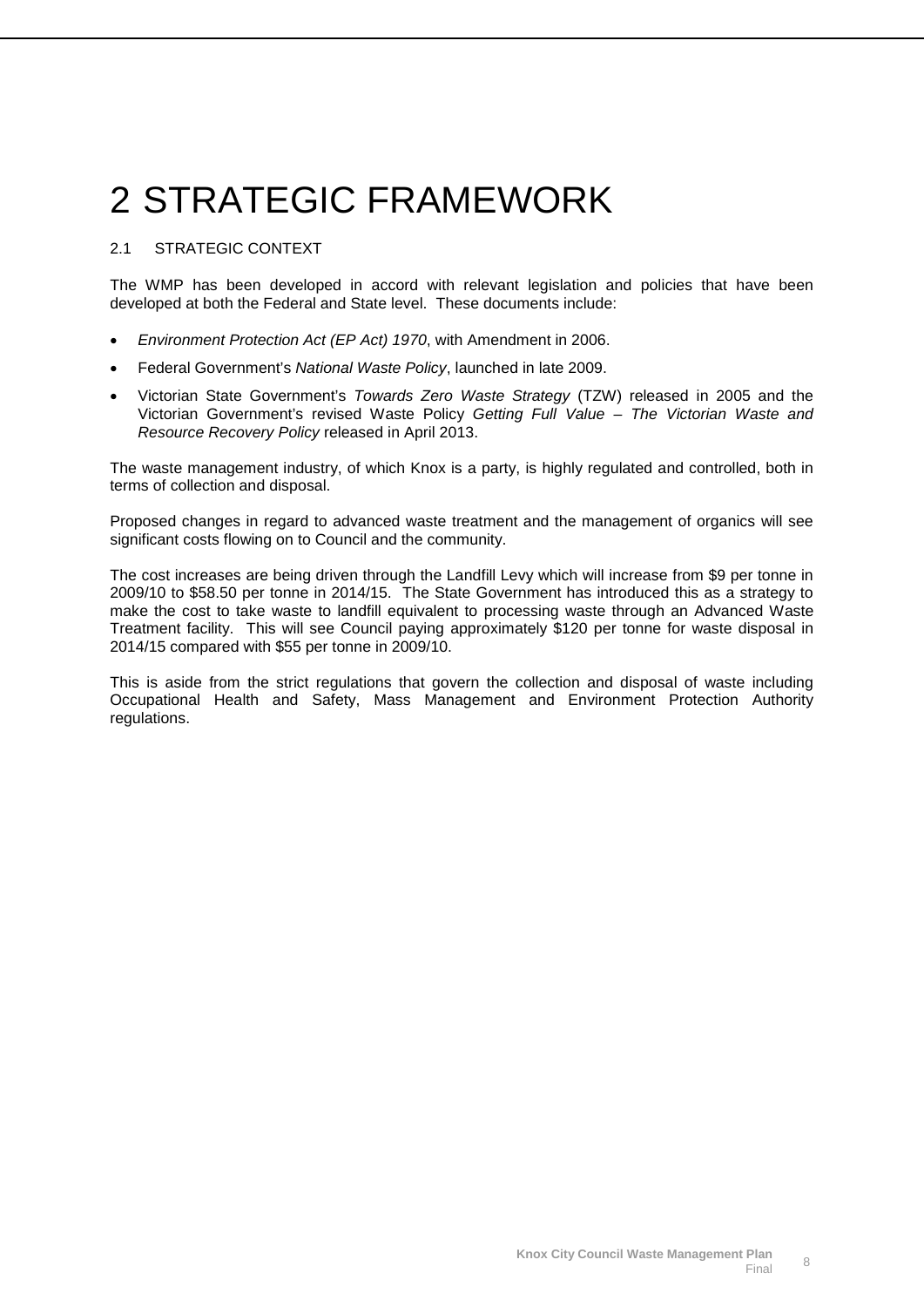Figure 1 below illustrates how the legislation, policies and strategic plans by various agencies of government are considered and integrated with the Waste Management Plan of Knox City Council.



<span id="page-10-0"></span>*Figure 1 Interlinking of Legislation, Policies and Plans*

The objectives and targets developed in these overlying policies and strategies have been utilised to form the *Solid Industrial Waste Management Plan* (SIWP) and the *Metropolitan Waste and Resource Recovery Strategic Plan* (the Strategic Plan). Finally, Knox City Council's Waste Management Plan has been developed to ensure that the objectives and targets of the Federal and State Government policies will influence waste management activities in the community and can be implemented at a local level.

The key principle underpinning this WMP is the waste management hierarchy, which was disseminated under the *Environmental Protection Act 1970*. The waste management hierarchy places waste avoidance as the most preferred option and waste disposal the least preferred.

All the policies developed by all levels of government are based on this principle.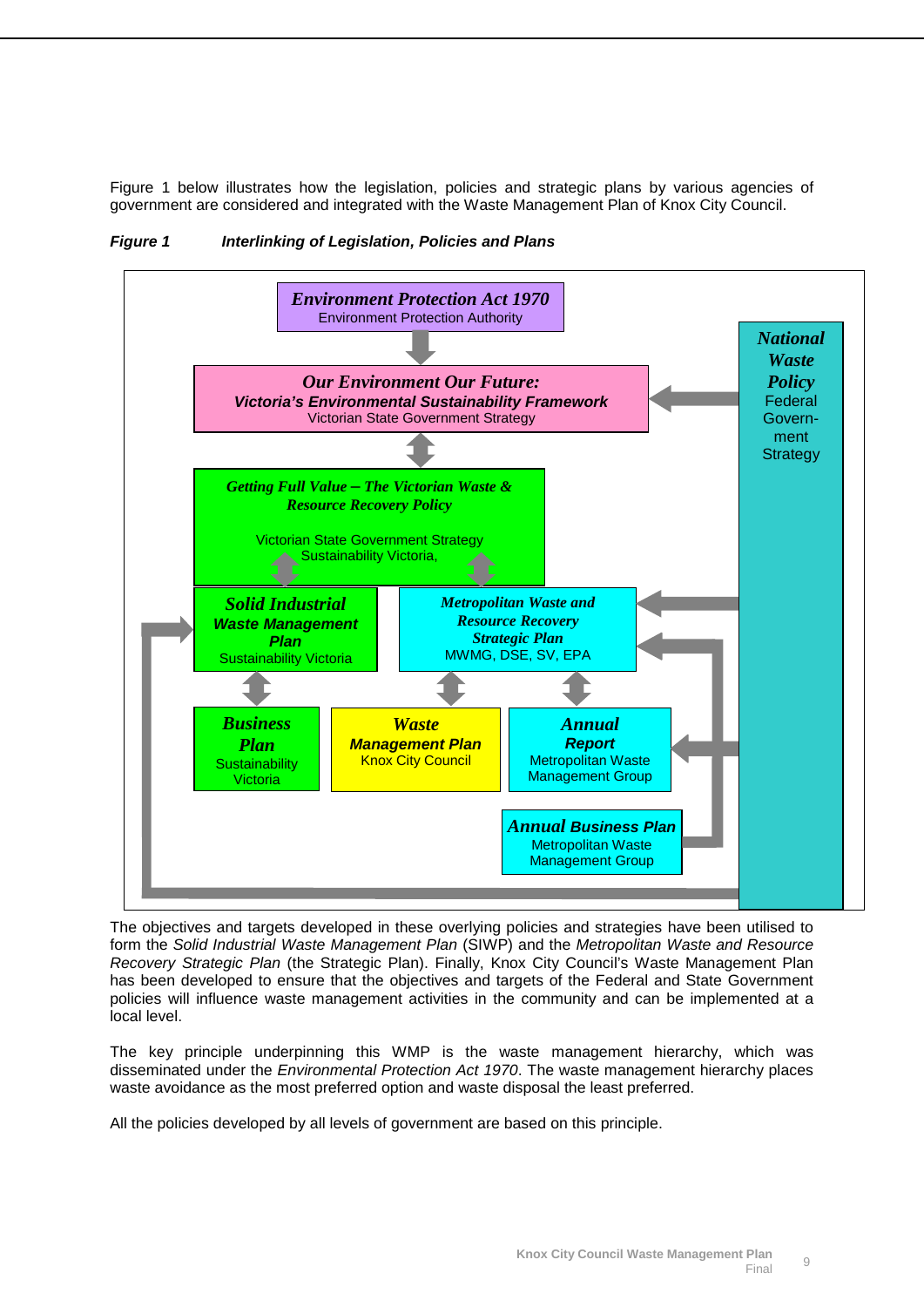

# <span id="page-11-1"></span>*Figure 2 Waste Management Hierarchy*

#### <span id="page-11-0"></span>2.2 SIGNIFICANT FEDERAL AND STATE LEGISLATION AND POLICIES

Key legislation and policies of the different levels of government, include, but are not limited to:

#### **2.2.1 Federal Government**

- *National Waste Policy: Less Waste, More Resources* this policy sets the outcomes, directions and strategies for action for the next ten years with regard to waste management in Australia.
- **Clean Energy Future Plan** framework for reducing carbon pollution in Australia. The scheme was introduced on 1 July 2012 and is based on the introduction of a carbon pricing mechanism with a carbon price fixed for three years until July 2015 when the price will then be market based. Will apply to disposal of waste to landfill, including municipal garbage and hard waste.
- **National Packaging Covenant (NPC)** voluntary initiative by government and industry to reduce the effects of packaging on the environment.
- **National Television and Computer Recycling Scheme which aims to lift the television and computer recycling rate from 17% to 80% by 2021/2022**. This is being funded and run by the television and computer Industry through the Federal Government.

#### **2.2.2 State of Victoria**

• **Towards Zero Waste Strategy 2005 (TZW)** - objectives of TZW are to reduce and recover solid waste and to reduce the environmentally damaging impacts of waste. The three key targets of the TZW strategy are: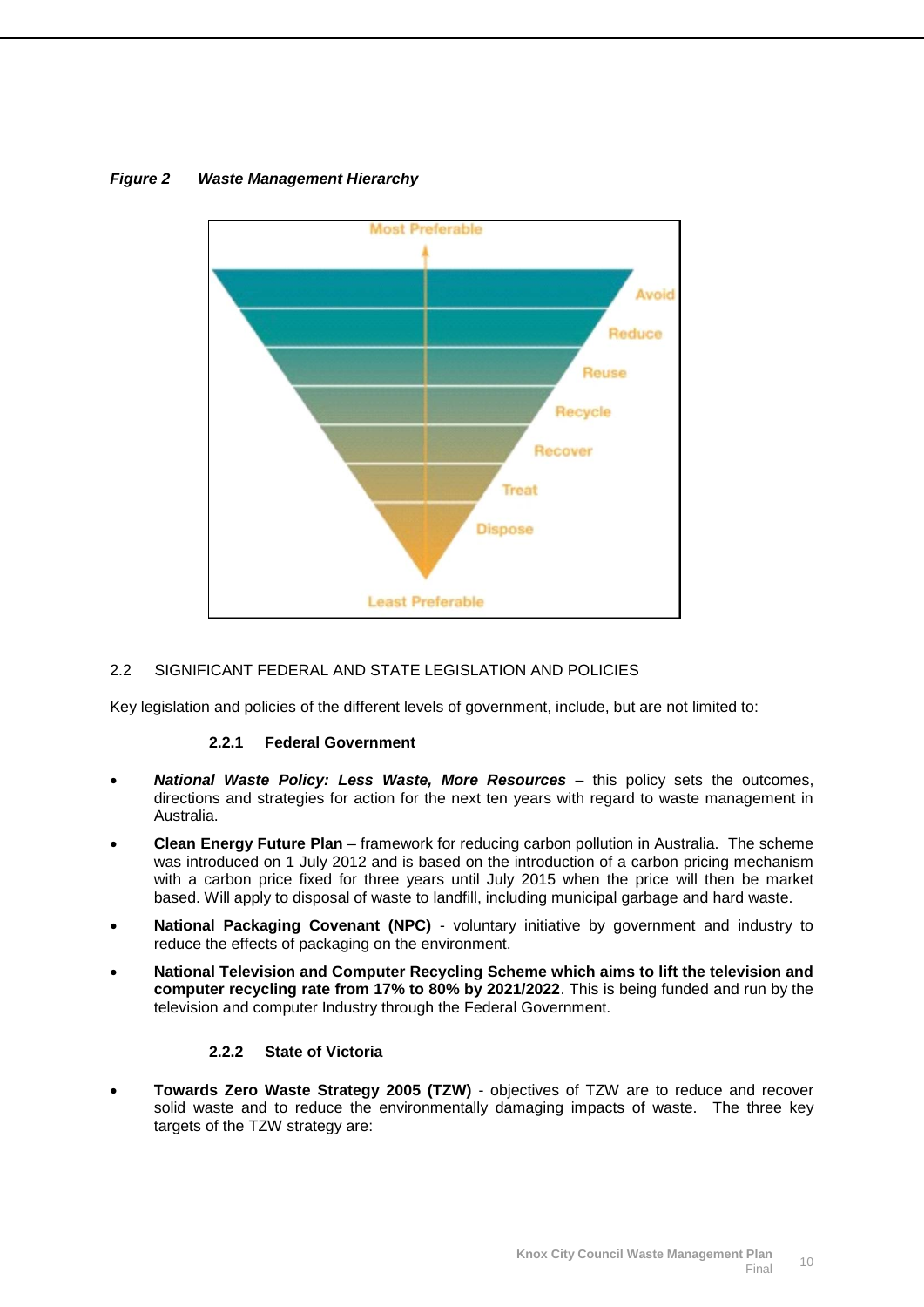- o Reduce the amount of solid waste generated by 1.5 million tonnes per annum by 2014, compared to 2002/03.
- $\circ$  Increase the recovery rate in all solid waste generated from the current 48% (2003) to 75% by 2014 comprising:
	- 65% recovery rate (by weight) of MSW for reuse and recycling by 2014. An interim target of 45% recovery rate is established for year 2008-09;
	- 80% recovery (by weight) of Commercial and Industrial (C&I) waste for reuse and recycling by 2014. An interim target of 65% is established for year 2008-09; and
	- 80% recovery rate (by weight) of Construction and Demolition (C&D) waste for reuse and recycling by 2014. An interim target of 65% is established for year 2008-09.
- o 25% reduction in littering behaviour compared with 2003 levels.
- **The Victorian Waste and Resource Recovery Policy** This policy was released in April 2013 and replaces the abovementioned Towards Zero Waste Strategy. The Victorian Government is committed to an integrated, state-wide waste and resource recovery system that protects the environment and public health, maximises the productive value of resources, and minimises long-term costs to households, industry and government. *Getting full value: the Victorian Waste and Resource Recovery Policy* sets a 30 year vision for waste and resource recovery in Victoria with policy priorities that will guide actions over the next ten years. The policy is a component of the Victorian Government's economic and environmental strategies, as set out in *Securing Victoria's Economy: Planning, Building, Delivering* and *Environmental Partnerships*. It will help drive future economic productivity for the state through the growth and improvement of waste management and resource recovery industries. Concurrently, it will resolve some of the challenging environmental and public health problems posed by waste in Victoria.
- **Victorian Litter Strategy – Creating Cleaner, Safer Places** strategy to prevent litter and improve litter management practices to meet the TZW littering behaviour target and achieve clean and safe public places.
- **Victorian Advanced Resource Recovery Initiative (VARRI)** to facilitate the development of ARRT facilities in metropolitan Melbourne (program has been discontinued).
- **Solid Industrial Waste Management Plan** developed to establish goals and targets for solid waste management (e.g. C&I and C&D waste) in Victoria.
- **Other waste issues or initiatives** include, but not limited to:
	- o Eco-Buy or similar programs that encourages the purchasing of environmentally preferable products and services;
	- o current and future disposal costs and landfill levies;
	- o other EPA policy initiatives;
	- o product stewardship programs;<br>o contaminated soils and hazardo
	- o contaminated soils and hazardous waste initiatives; and
	- o occupational health and safety, WorkCover and WorkSafe guidelines and standards.

#### <span id="page-12-0"></span>2.3 METROPOLITAN WASTE MANAGEMENT GROUP

The Metropolitan Waste Management Group (MWMG) is a Victorian state agency, established under the Victorian Environment Protection (Amendment) Act 2006.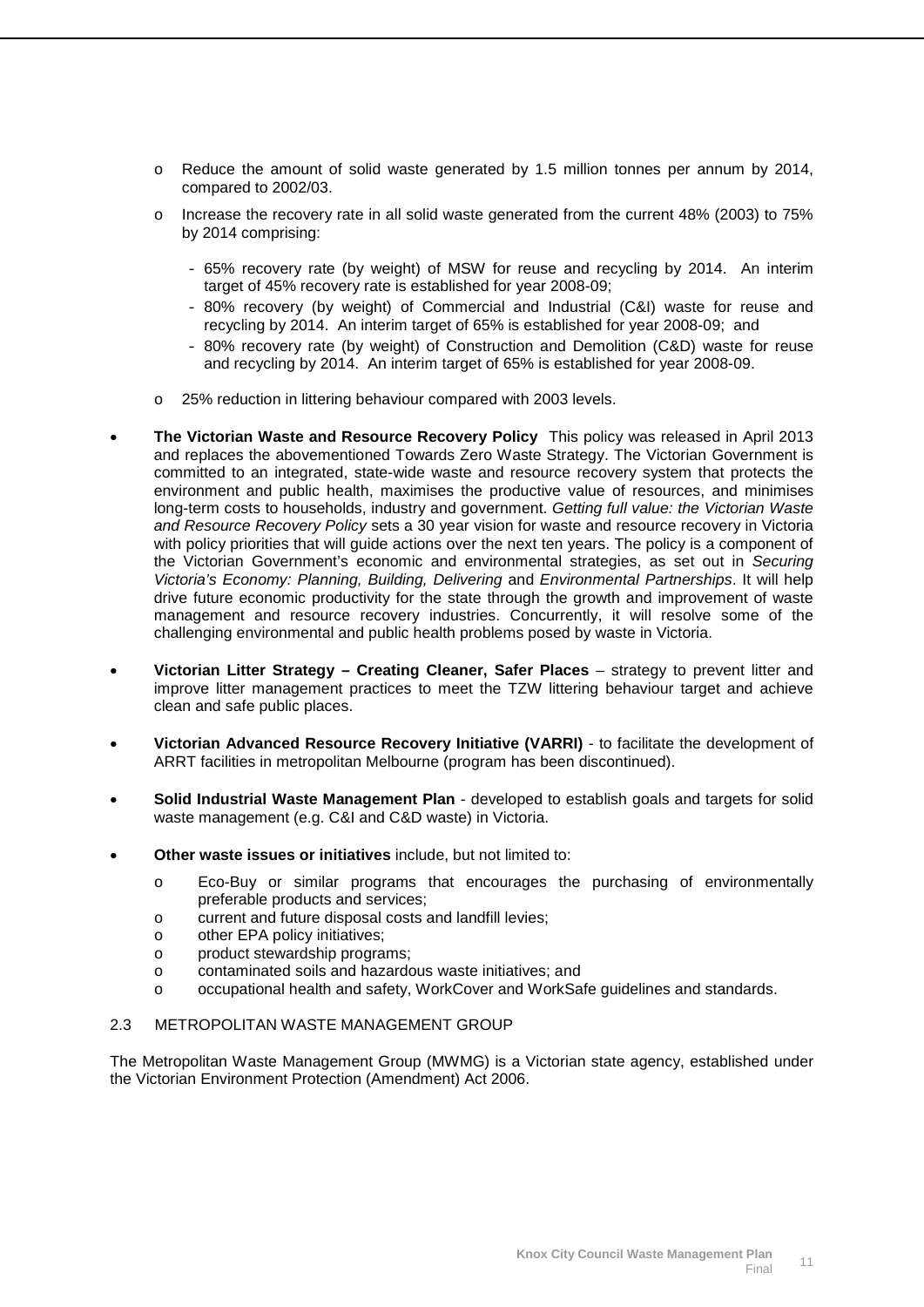#### **2.3.1 MWMG Objectives and Targets**

In general terms, the MWMG is responsible for coordinating municipal waste management activities in Melbourne on behalf of the 30 Melbourne metropolitan councils. Fulfilling this function involves:

- advising metropolitan Councils on best practices in municipal waste management and resource efficiency;
- entering into and managing contracts and arrangements to develop and facilitate waste management services for metropolitan councils; and
- assessing the need, and planning for, municipal waste management infrastructure and landfills in metropolitan Melbourne.

In line with the TZW strategy, the MWMG's targets include:

- A 45% recovery rate (by weight) of MSW for reuse and recycling by 2008-09;
- A 65% recovery rate (by weight) of MSW for reuse and recycling by 2014; and
- A 25% improvement in littering behaviour by 2014.

#### **2.3.2 Metropolitan Waste Resource and Recovery Strategic Plan**

The Strategic Plan has been developed by MWMG in three separate parts: the Metropolitan Plan, the Municipal Solid Waste Infrastructure Schedule and the Metropolitan Landfill Schedule. MSW consists primarily of material discarded by households for collection from the kerbside. By weight between 40 and 50 per cent of the contents of the average household bin for residual waste (or "garbage") consists of food and garden organics. Accordingly, the Strategic Plan has a focus on MSW, and the organics component in particular.

A step change in the way the residual waste and garden organics streams are managed is proposed in the Strategic Plan. It is proposed that recyclable materials and the readily degradable organic fractions of residual wastes be recovered in purpose built Advanced Resource Recovery Technology facilities (ARRTs) across Melbourne to be established in the future.

The Plan assesses the current waste management situation in metropolitan Melbourne and sets out a framework for the future management of municipal and commercial wastes in metropolitan Melbourne. The framework and recommendations included in the Strategic plan aim to influence the waste management programs and activities of the thirty councils of metropolitan Melbourne (see Figure 3).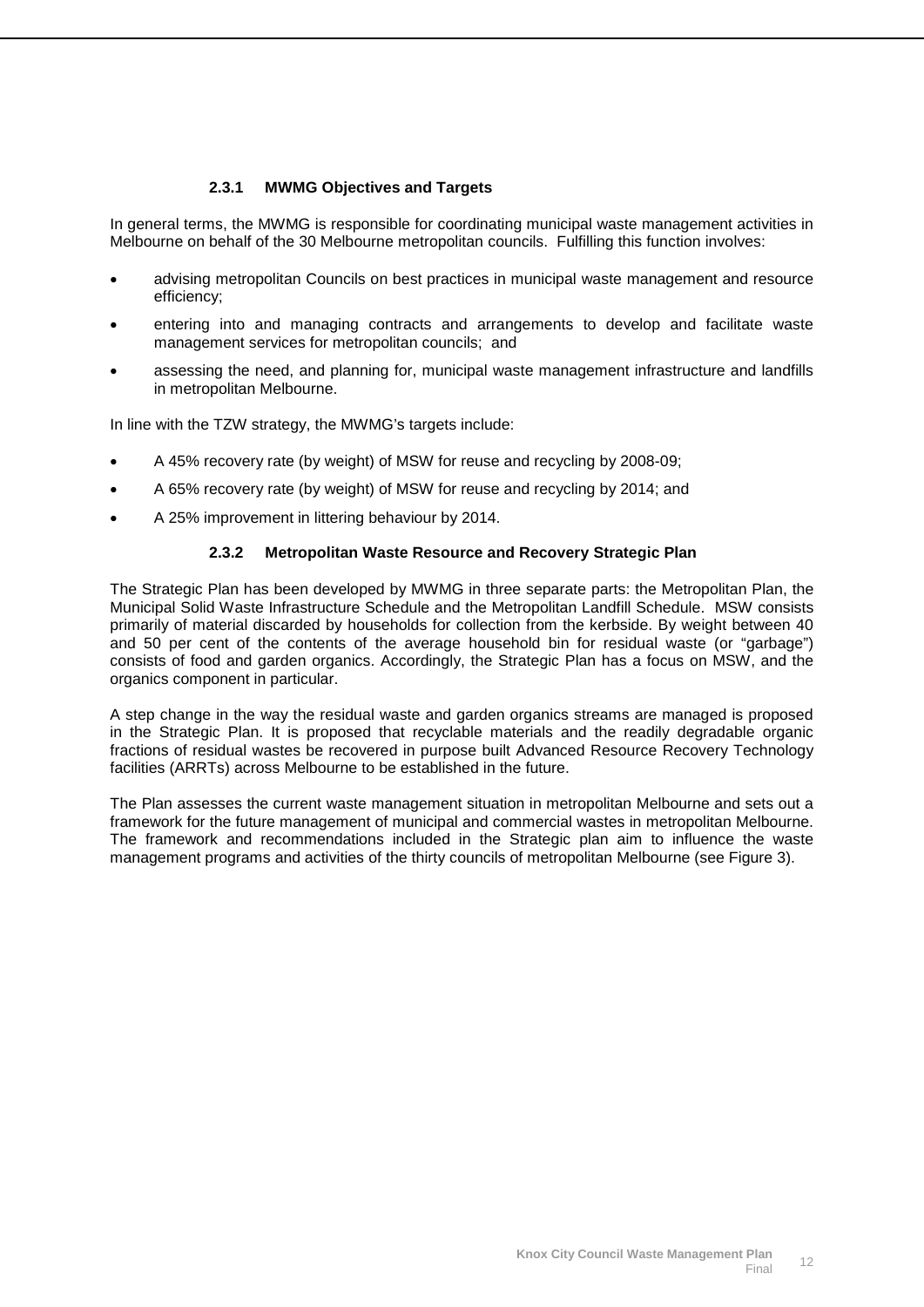

#### <span id="page-14-1"></span>*Figure 3 Geographical Boundaries of Metropolitan Local Governments (Source: Victorian Government, 2009, 'Metropolitan Waste and Resource Recovery Strategic Plan')*

<span id="page-14-0"></span>2.4 KNOX CITY COUNCIL PLANS, POLICIES AND STRATEGIES

#### **2.4.1 Business Plan/Corporate Plan**

#### **Knox City Plan 2013-2017**

In 2013, Knox developed a new planning framework that links Council's major strategic documents to provide a single focus in order to achieve the vision for the City. The City Plan establishes clear objectives for the medium term (four years) that describes the outcomes required to achieve the vision. The City Plan includes strategic objectives under the theme of Vibrant and Sustainable Built and Natural Environments which is linked to waste generation and recycling (City Strategy 3.1.4).

#### **2.4.2 Council Waste Management Policy**

Council has developed a number of Plans and Policies to inform the delivery of waste services to the Knox community:

Waste Management Plan 2006-2013 Eligibility for Waste Services, 2009 Placement of Litter and Public Place Recycling Bins, 2013 Waste Management in Multi Unit Developments (policy and procedure), 2012

#### **2.4.3 Sustainable Environment Strategy 2008-2018**

Council has developed Plans to manage our changing city in terms of social, economic and environmental drivers of change needed to achieve sustainable outcomes:

Climate Change Response Plan 2012-2022 Knox Open Space Plan 2012-2022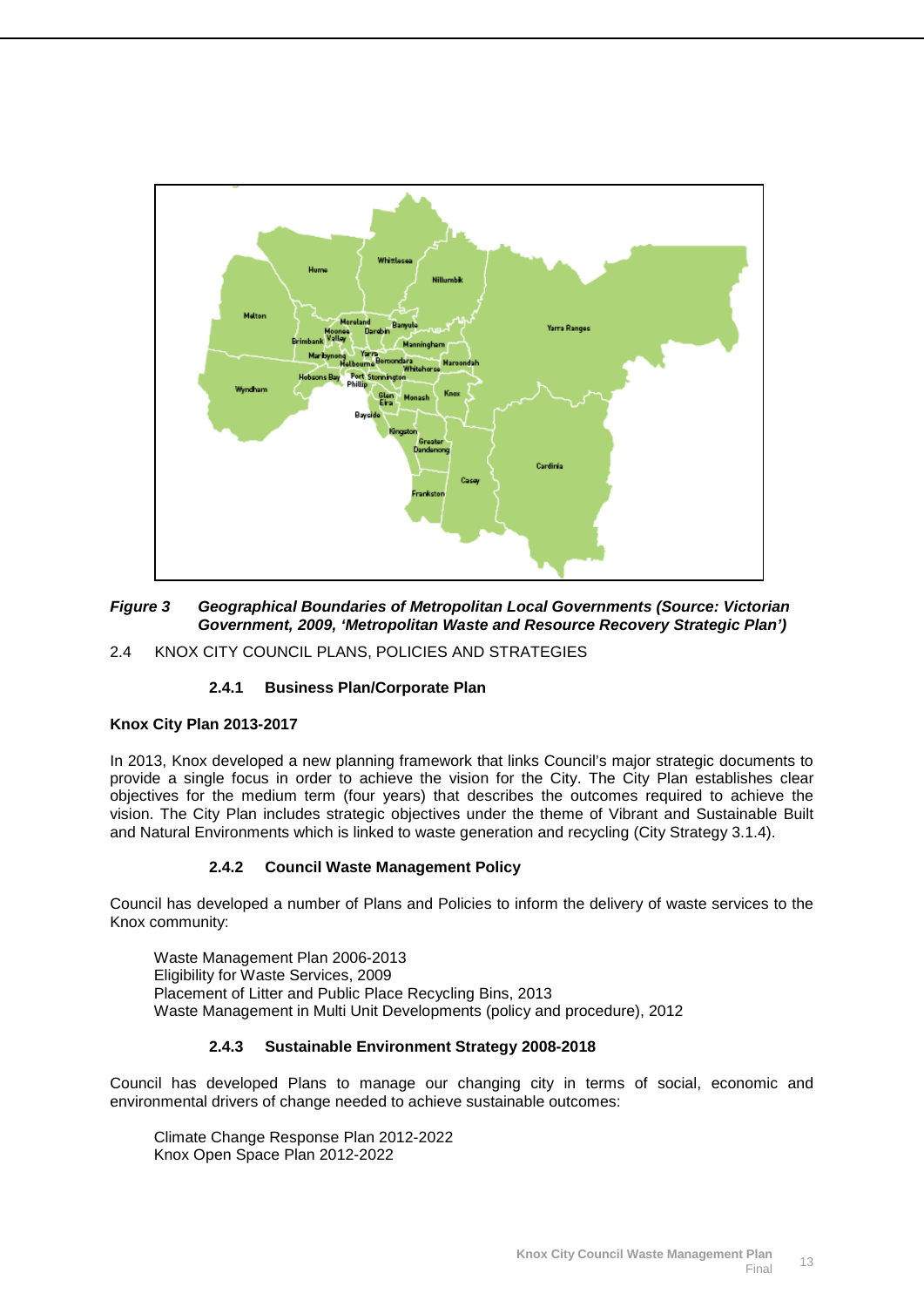#### **2.4.4 Local laws**

Council has developed the General Provisions Local Law 2010 to better manage the impact of the waste services provided by Council on the amenity requirements of our community:

General Provisions Local Law 2010 Section 5 - Waste Collection Service.

#### **2.4.5 Planning Design and Development Provisions**

Applicants for planning permits for multi unit developments are required to address the provisions contained in the 'Waste Management in Multi Unit Developments' Policy and Procedure.

This includes preparation of a site specific waste management plan that addresses:

- the volume and type of waste to be generated;
- how the wastes (including reusable and recyclable materials) are to be stored and treated onsite; and
- how the residue is to be disposed of.

The waste management plan should include a site plan indicating provision for waste, recycling and hard waste storage areas and the location of waste collection points. If a private waste collection contractor is proposed for the development, a waste management plan is also required to be completed which provides the above information which must satisfy Council that the service will be equivalent to that provided by Council for residential premises.

Applicants for a planning permit for residential broad acre developments are required to address the waste management provisions contained in the 'Engineering Guidelines for Development' document.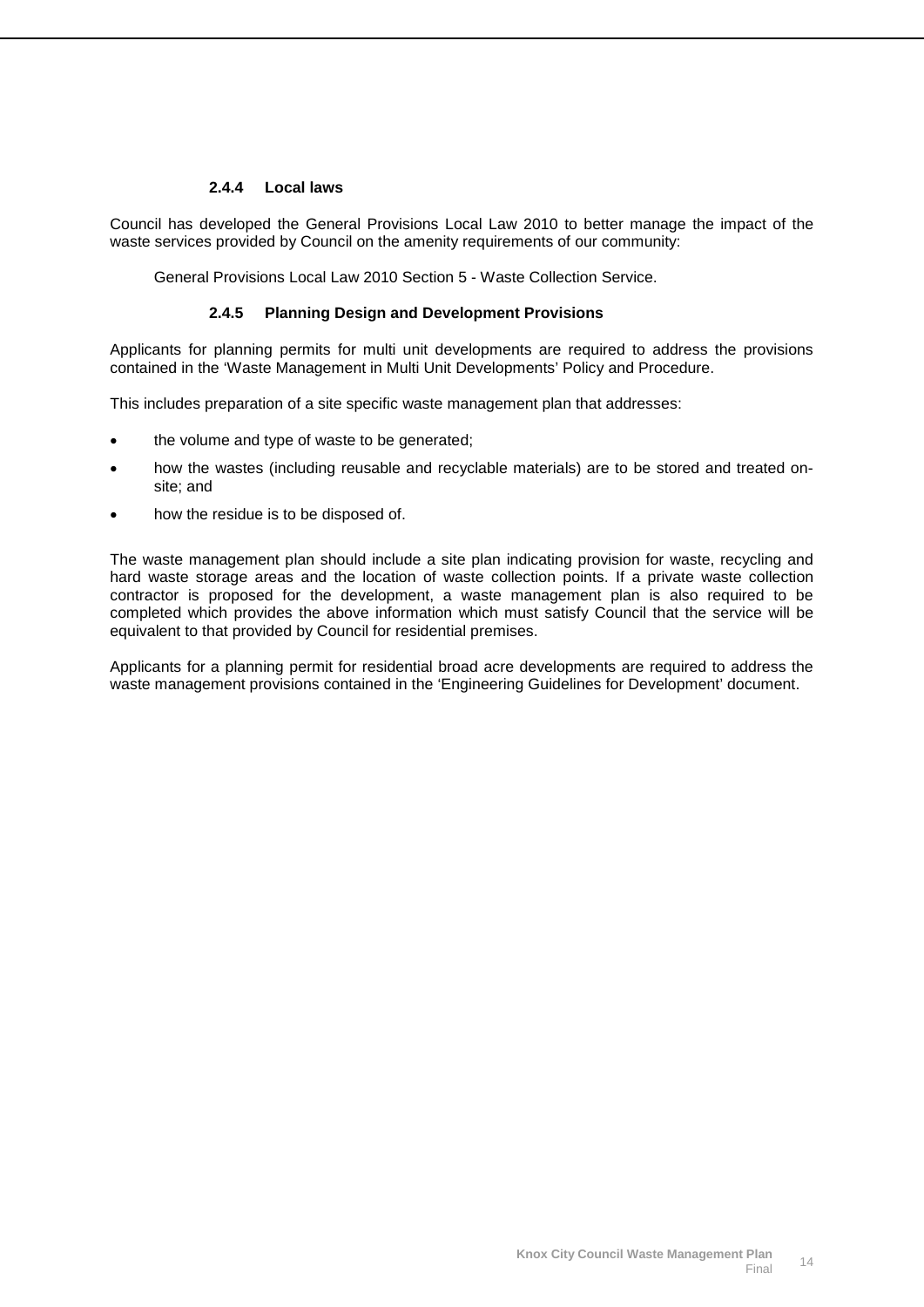# <span id="page-16-0"></span>3 CONSULTATION AND ENGAGEMENT

### <span id="page-16-1"></span>3.1 STAKEHOLDER IDENTIFICATION AND ENGAGEMENT

Figure 4 below displays the process followed by Knox City Council in developing the WMP. This involved the identification and engagement of stakeholders to get their input into the Plan.



<span id="page-16-2"></span>*Figure 4 Waste Management Plan Development*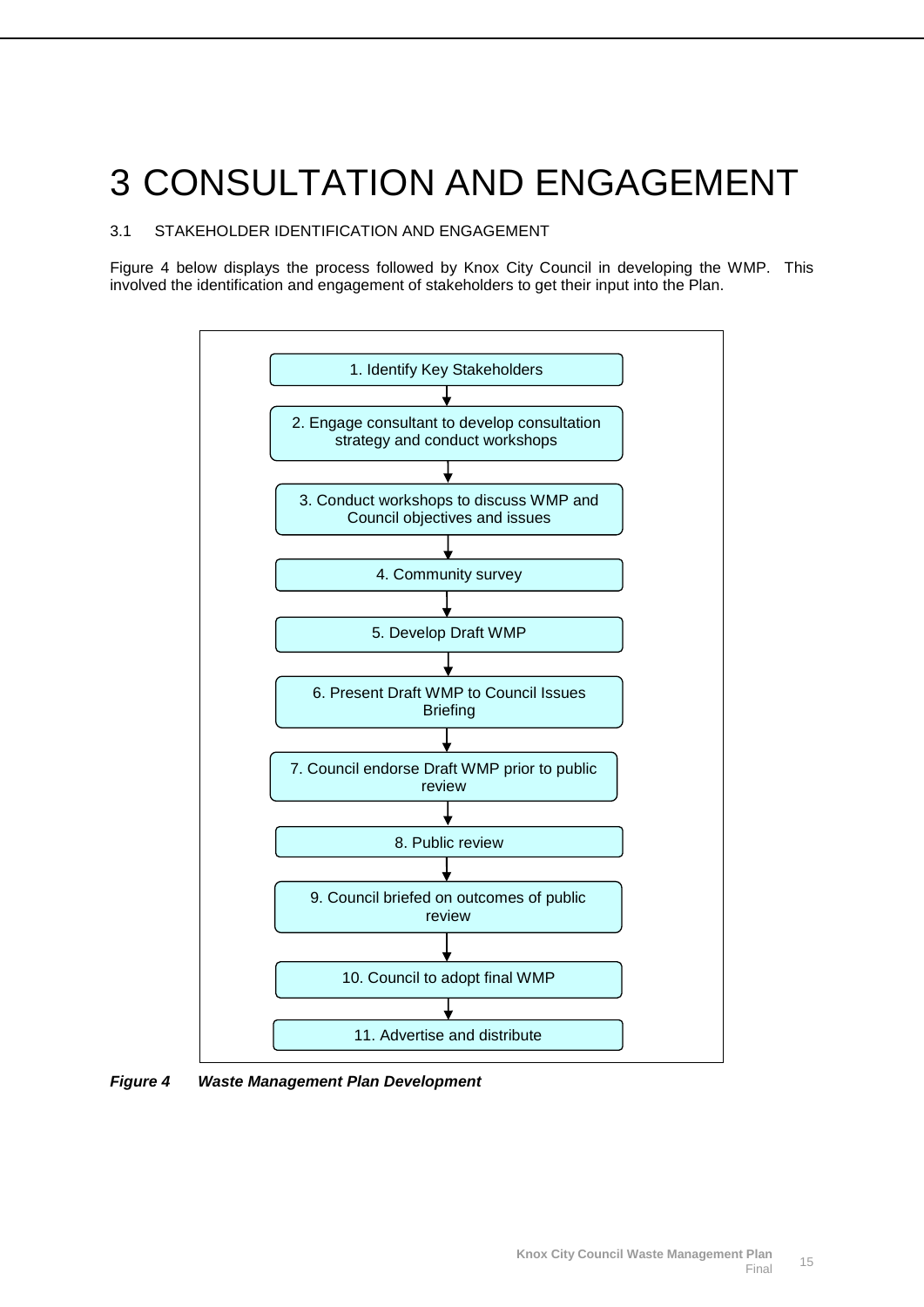Table 3 displays stakeholders that were engaged in the development process.

| Internal stakeholders              | <b>External stakeholders</b>                |
|------------------------------------|---------------------------------------------|
| • Councillors                      | • Local community/residents (representative |
| Manager Sustainable Infrastructure | group)                                      |

#### *Table 3 Table of identified stakeholders*

| • Operations (Parks, Works) |
|-----------------------------|
| $M = -1 - M = -2 - 2 - 1$   |

- Waste Management
- Executive Management Team
- Sustainable Futures
- Events/ Place Management
- Planning
- Local Laws
- Property Revenue(rates)
- Environmental Advisory Committee
- Knox Transfer Station and Management Advisory Committee
- Recreation and Leisure Liaison Group
- Customer Service

#### <span id="page-17-0"></span>3.2 STAKEHOLDER CONSULTATION FEEDBACK

A summary of the feedback that was received from the stakeholder engagement process is attached as Appendix A.

• MWMG

Lever,

• Sustainability Victoria

TPI Cleanaway

Transfer Station

• Waste Service providers- Remondis, Cleanaway, KS Environmental, RG & JA

• Relevant waste management facility operators (landfills etc) – Sita Environmental Solutions,

• Operators of recyclables processing facilities (MRFs, green organics)- Visy Recycling, Knox

#### *Key Issues/ Opportunities for Improvement*

The following are representative comments from the consultation engagement process:

#### **Recycling Service**

Would be good if kitchen utensils and small appliances could go into the recycle bin, rather than having to put in the rubbish.

Option for larger size bins would be useful, or an option to have another recycling collection if needed for festive times, etc.

Confused about what materials can go into bins – for example pizza boxes and frozen dinner plastic bowls, etc. In or out?

#### **Green Waste Bin Service**

Residents should be able to choose smaller green waste bins as 240 litre green waste bin may be too large for some residents.

Replace current loose green waste collections from fortnightly to a twice per year bundled collection.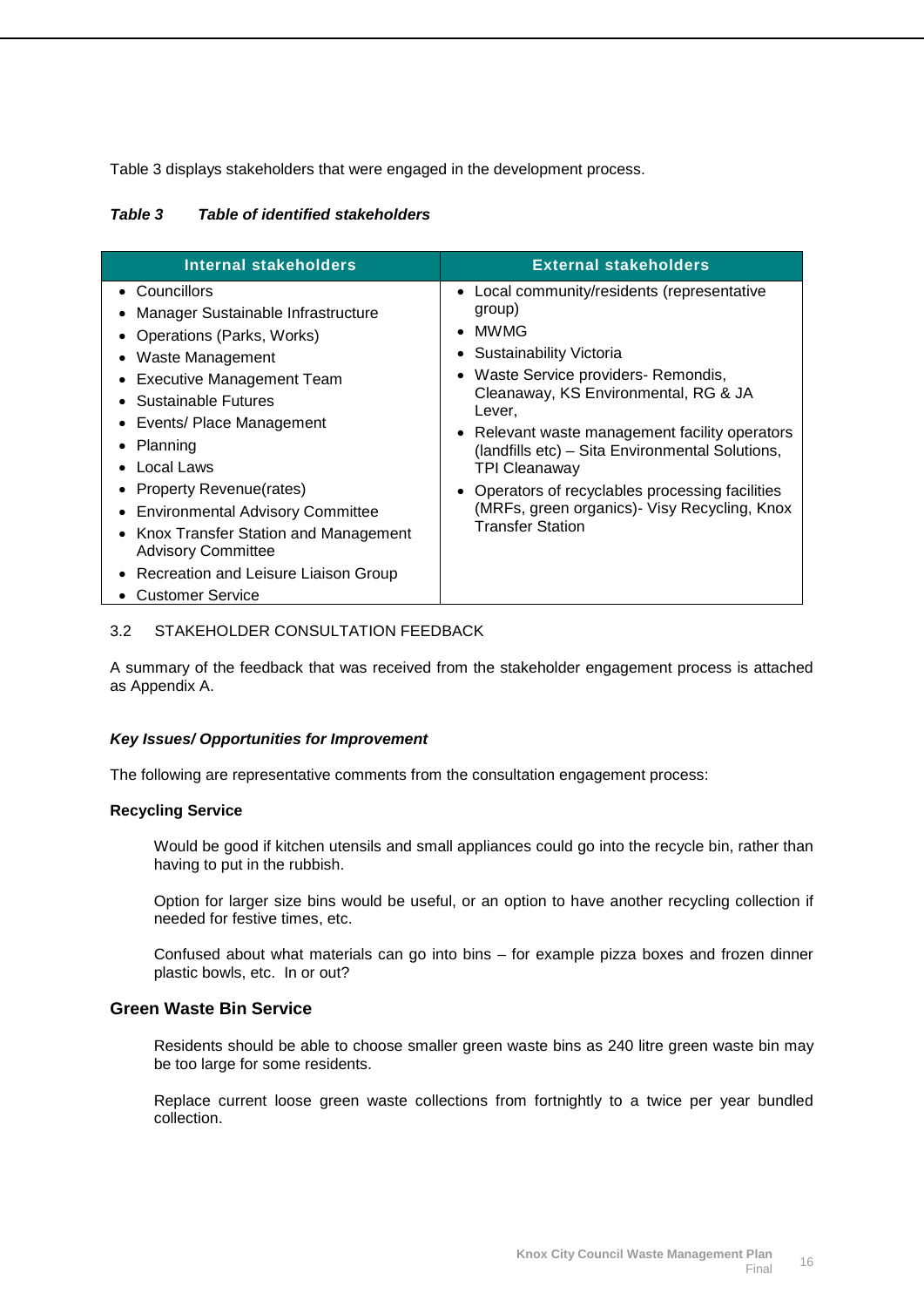Comments included that it is a good idea to put food with green waste, but also that Council should encourage home composting.

Reducing the standard size of garbage bin and encouraging greater take up of the smaller bin could be introduced using price levers and will result in a reduction of waste to landfill.

#### **Garbage Service**

Belief that some people think they have 80 litre bin even though they have a 120 litre because it is 'smaller' than the recycling/garden waste bins.

Believe that Council should undertake a concerted promotion to advise residents that they can downsize and save (as several weren't aware a smaller sized bin was available).

The resident focus group were very positive about the community's willingness and ability to take such changes on board, so long as reasons are provided ('don't dumb it down') and instructions are provided on what to do.

So long as food is still collected weekly it would be fine to change the frequency of 'residual' waste.

#### **Green Waste Bundled Service**

Strong recommendation that limits should be placed on quantity of hard waste and bundles of green waste to be placed out.

Loose and bundled fortnightly green waste collections are not the norm at other Councils and could be considered over servicing – could be reduced.

Replace current loose green waste collections from fortnightly to a twice per year bundled collection.

#### **Hard Waste Service**

At-Call collection services for hard waste is the best means of maximising recycling.

At-Call collection should include one customer service (call centre) managing receipt of calls for a service and mailing out confirmation and sticker to keep everything in one administration area.

Council should call tenders for receipt of hard waste.

Hard waste collections can be improved e.g. At-Call collections seem to be a good standard 2 per year with limit on quantity  $2 - 4$  metres collected from front yards.

People who live in areas with At-Call collections say At-Call service is good. Put it in front of your yard instead of kerbside – is this an option for Knox?

#### **Waste Education**

Waste education is important.

Waste education is the key but is often a "side stepped issue" and must include enforcement that is unpopular.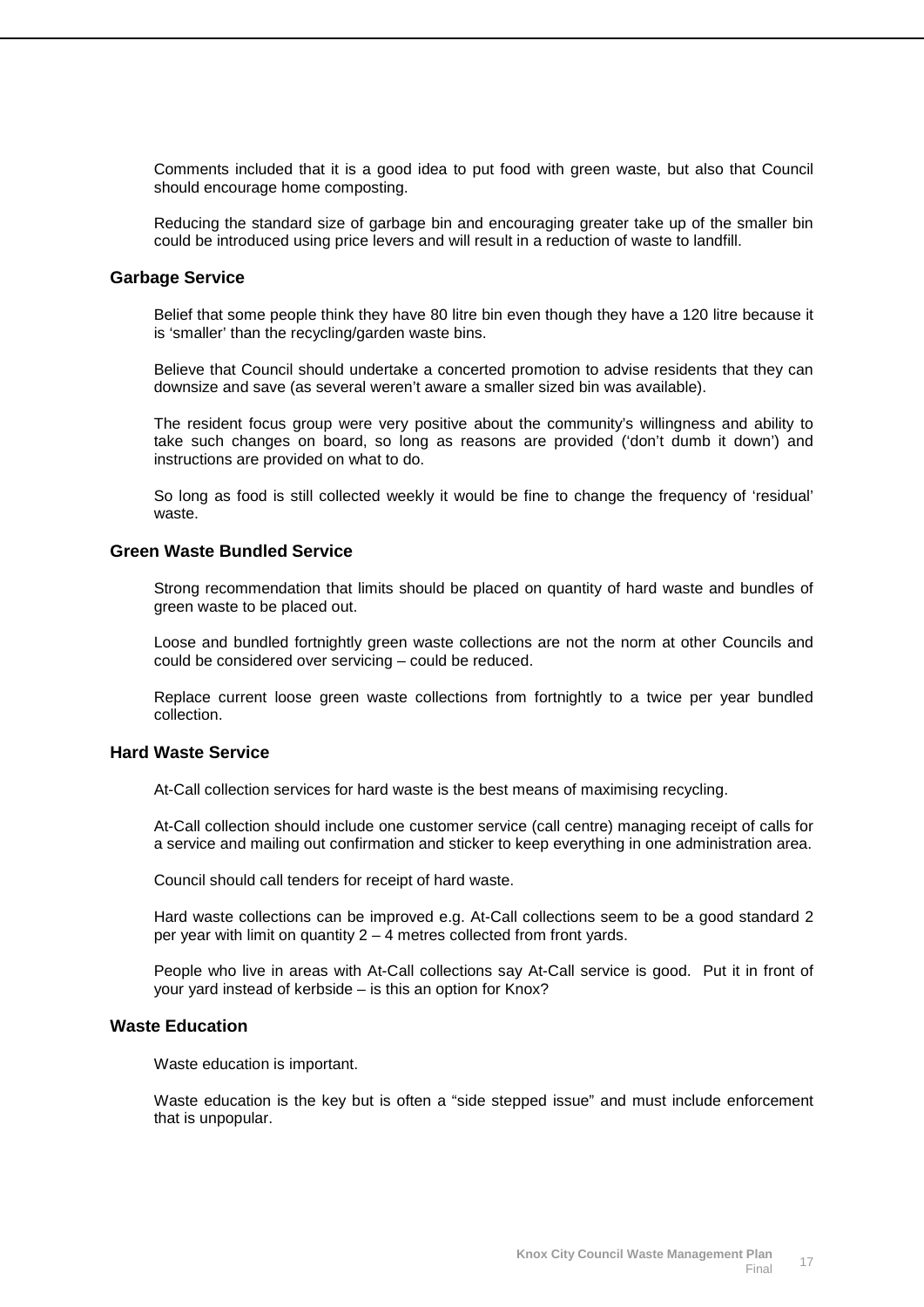Waste education programs are not reviewed frequently.

Support for behavioural change is needed.

#### <span id="page-19-0"></span>3.3 COMMUNITY SURVEY

A Community Survey, including questions with regard to Council's existing waste services and proposed options for future services was undertaken in May 2013. The survey was mailed to 2,500 randomly selected properties across the municipality with a response being received from 751 households which is a statistically valid 26% response rate. The questions and responses are provided in Appendix B.

#### *Key Issues identified in the survey*

- There is a high level of satisfaction with the current garbage and recyclables collection service.
- There is an opportunity to provide additional information and raise awareness about the waste services provided which will reduce the amount of waste going to landfill. In particular the options available in the size of garbage bin, the existence of a user pays green waste bin and the opportunity to drop off recyclables free of charge at the Knox Transfer Station.
- Approximately 71% of the surveyed residents use the user pays green waste service.
- Approximately 35% of the surveyed residents use the "no extra charge" bundled/own container green waste service.
- Approximately 70 % of the surveyed residents who use the bundled and residents own container green waste service use it monthly or less.
- Approximately 36% of those surveyed residents that use the hard waste service support moving from the twice yearly scheduled collection service to a twice yearly at call collection service.
- There was moderate support for providing a more frequent or larger recycling service but only if there was no increase in rates.

#### *Opportunities for Improvement identified in the survey*

- Develop an education, communication and engagement plan to assist in the implementation of the waste education component of the Waste Management Plan.
- Include information in the waste guide that is delivered annually to residents about the waste service options available to residents.
- Propose a reduction in the collection frequency of the green waste bundled and residents own container service from fortnightly to three monthly or six monthly and introduce a limit on the quantity to three cubic metres per collection.
- Propose a change in the hard waste service from two scheduled collections per annum to two at call collections per annum and introduce a limit on the quantity to three cubic metres per collection.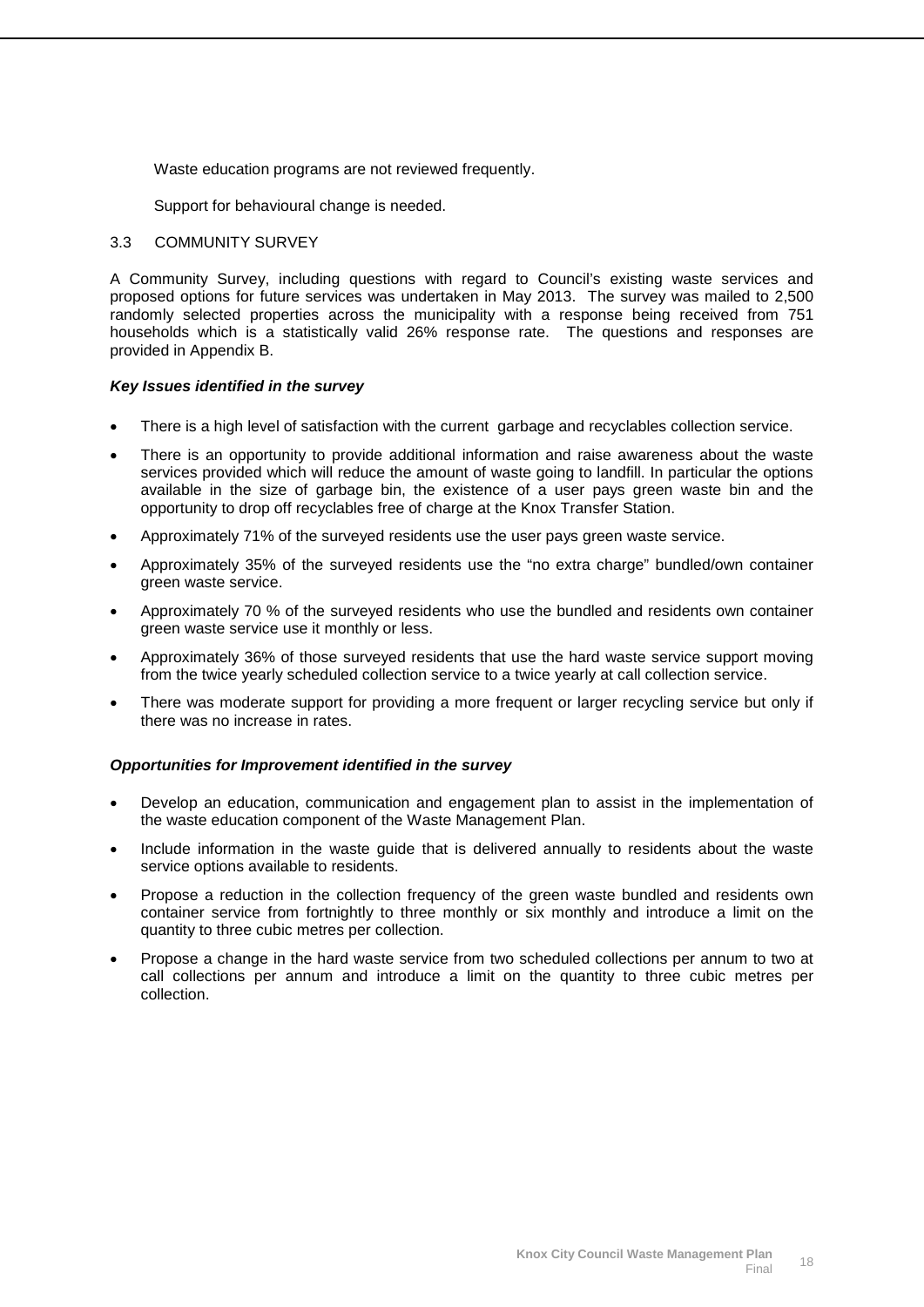# <span id="page-20-0"></span>4 CURRENT WASTE MANAGEMENT

# <span id="page-20-1"></span>4.1 INTRODUCTION TO WASTE MANAGEMENT OPERATIONS

#### **4.1.1 Residential waste collection services**

Information on the kerbside collection services provided to residential properties by Knox City Council is included in Table 4:

| <b>Waste type</b>                        | <b>Type of</b><br>service        | <b>Type of</b><br>container                                                                                                         | <b>Frequency</b>       | <b>Type of waste</b><br>materials and<br>exclusions                                      | <b>Number of</b><br>services in<br>2012/2013<br>& Participation<br>rate                                                                                                                    |
|------------------------------------------|----------------------------------|-------------------------------------------------------------------------------------------------------------------------------------|------------------------|------------------------------------------------------------------------------------------|--------------------------------------------------------------------------------------------------------------------------------------------------------------------------------------------|
| Residential<br>Garbage                   | Kerbside<br>collection           | Mostly 120L<br>MGB, with option<br>for smaller 80L<br>bin (with rate<br>reduction) or an<br>extra 120L<br>service (extra<br>charge) | Weekly                 | All household,<br>non hazardous<br>waste                                                 | 58,460<br>$120L = 37,985$<br>$80L = 19,579$<br>120L extra = $896$<br>100%<br>participation                                                                                                 |
| Residential<br>Garbage                   | Multi-unit<br>dwellings<br>(MUD) | 240L, 660 L,<br>1100L MGB, with<br>120L rates<br>surcharge if<br>applies with ratio                                                 | Weekly                 | All household,<br>non-hazardous<br>waste                                                 | 3 properties                                                                                                                                                                               |
| Residential<br>Commingled<br>Recyclables | Kerbside<br>collection           | 240L MGB, with<br>option for an<br>extra service<br>(extra charge)                                                                  | Fortnightly            | Paper and<br>cardboard,<br>Plastics 1-7<br>Glass containers,<br>Metal containers<br>etc. | 57,029<br>100%<br>participation                                                                                                                                                            |
| Residential<br>Commingled<br>Recyclables | Multi-unit<br>dwellings<br>(MUD) | 240L, 660 L,<br>1100L MGB,                                                                                                          | Weekly/<br>fortnightly | Paper and<br>cardboard, Plastics<br>1-7, Glass<br>containers, Metal<br>containers etc.   | 2 properties                                                                                                                                                                               |
| Residential<br>Green<br>Organics         | Kerbside<br>collection           | Bundled and own<br>container,<br>Optional, user<br>pays 240L MGB,<br>option for extra<br>bin (with extra<br>charge)                 | Fortnightly            | Organic<br>garden/green<br>waste only, no<br>other<br>contaminants<br>etc.               | 56,250 properties<br>have access to<br>bundled/own<br>container service,<br>participation rate<br>unknown<br>40,554 user pays<br>green waste bins,<br>approx<br>participation rate<br>70%. |

*Table 4 Current Council waste services to residential properties*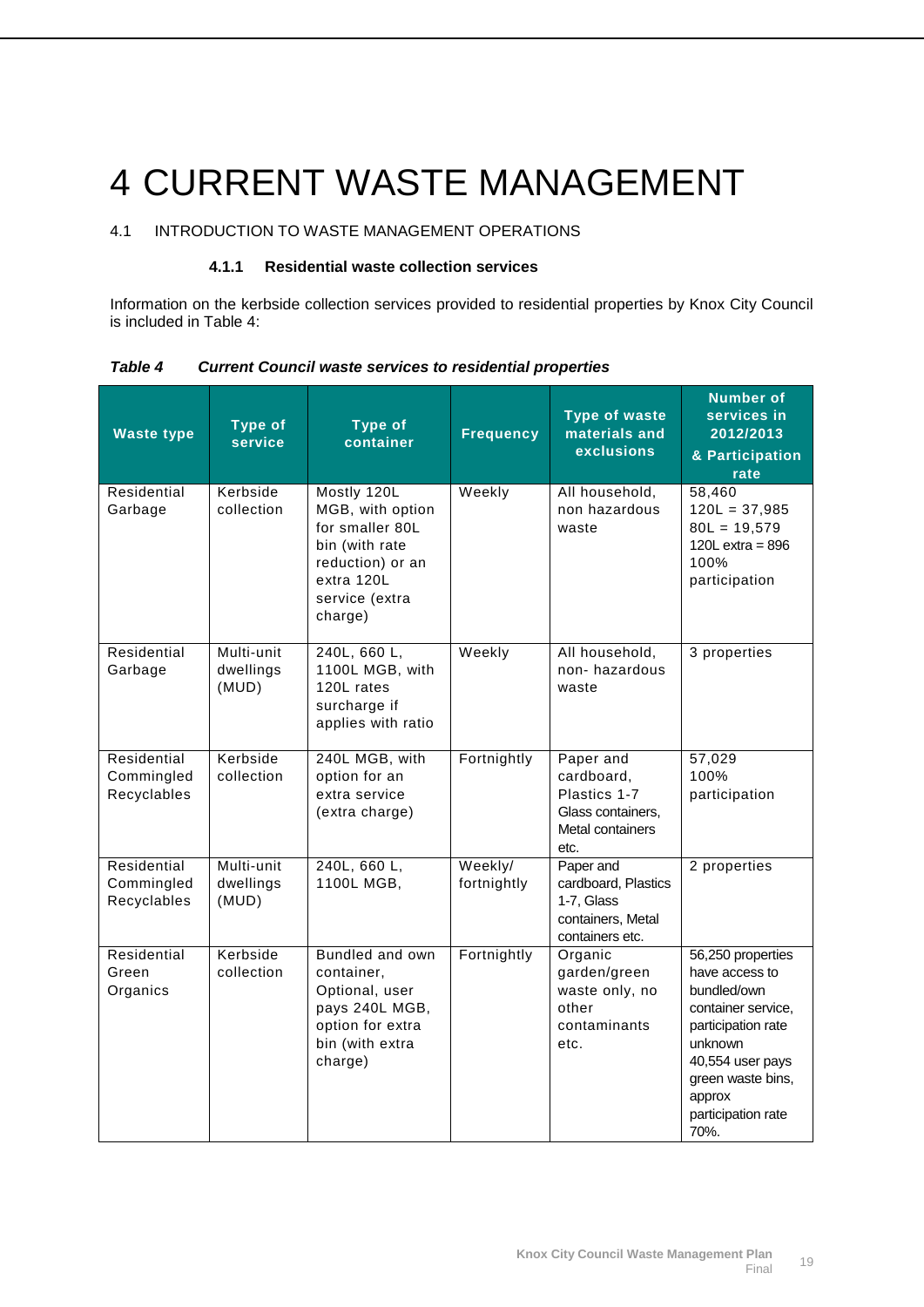| <b>Waste type</b>         | Type of<br>service | Type of<br>container           | <b>Frequency</b>   | <b>Type of waste</b><br>materials and<br><b>exclusions</b>                                                                                 | Number of<br>services in<br>2012/2013<br>& Participation<br>rate                                                           |
|---------------------------|--------------------|--------------------------------|--------------------|--------------------------------------------------------------------------------------------------------------------------------------------|----------------------------------------------------------------------------------------------------------------------------|
| Residential<br>Hard waste | Scheduled          | Collected from<br>nature strip | Twice per<br>annum | No limit on size,<br>mattresses.<br>metals to be<br>piled separately,<br>no green<br>organics,<br>hazardous<br>waste or<br>chemicals, etc. | 56,250<br>properties have<br>access to hard<br>waste service,<br>participation<br>rate unknown -<br>estimated to be<br>90% |

#### **4.1.2 Non-residential waste collection services**

Information on the kerbside collection services provided to non-residential properties by Knox City Council is provided in Table 5 below. Non-residential properties include pre- schools, care facilities (elderly and child), non rateable properties such as Opportunity Shops, Fire and Police stations and commercial and industrial premises such as shops, offices and factories.

| <b>Table 5</b> | <b>Current Council waste services to non-residential properties</b> |
|----------------|---------------------------------------------------------------------|
|                |                                                                     |

| <b>Waste type</b>                       | Type of<br>service     | <b>Type of</b><br>container                                                                                            | <b>Frequency</b> | <b>Type of waste</b><br>materials and<br><b>exclusions</b>                                 | Number of<br>services in<br>2012/2013<br>& Participation<br>rate                                                                   |
|-----------------------------------------|------------------------|------------------------------------------------------------------------------------------------------------------------|------------------|--------------------------------------------------------------------------------------------|------------------------------------------------------------------------------------------------------------------------------------|
| Commercial<br>Garbage                   | Kerbside<br>collection | Mostly 240L<br>MGB, with<br>options for<br>120L limit of<br>two bins-user<br>pays                                      | Daily/<br>Weekly | All household, not<br>hazardous waste<br>such as asbestos,<br>chemicals etc.               | $2,320$ Weekly =<br>2,170<br>Daily = $150$<br>Participation rate<br>unknown as<br>many properties<br>have more than<br>one service |
| Commercial<br>Commingled<br>Recyclables | Kerbside<br>collection | Mostly 240L<br>MGB, limit of<br>two bins-user<br>pays. Only<br>provided to<br>premises using<br>the garbage<br>service | Weekly           | Dry paper and<br>cardboard, Plastics<br>1-7, Glass<br>containers, Metal<br>containers etc. | 1,904Overall<br>commercial<br>participation rate<br>unknown,<br>participation for<br>properties with<br>garbage service<br>82%     |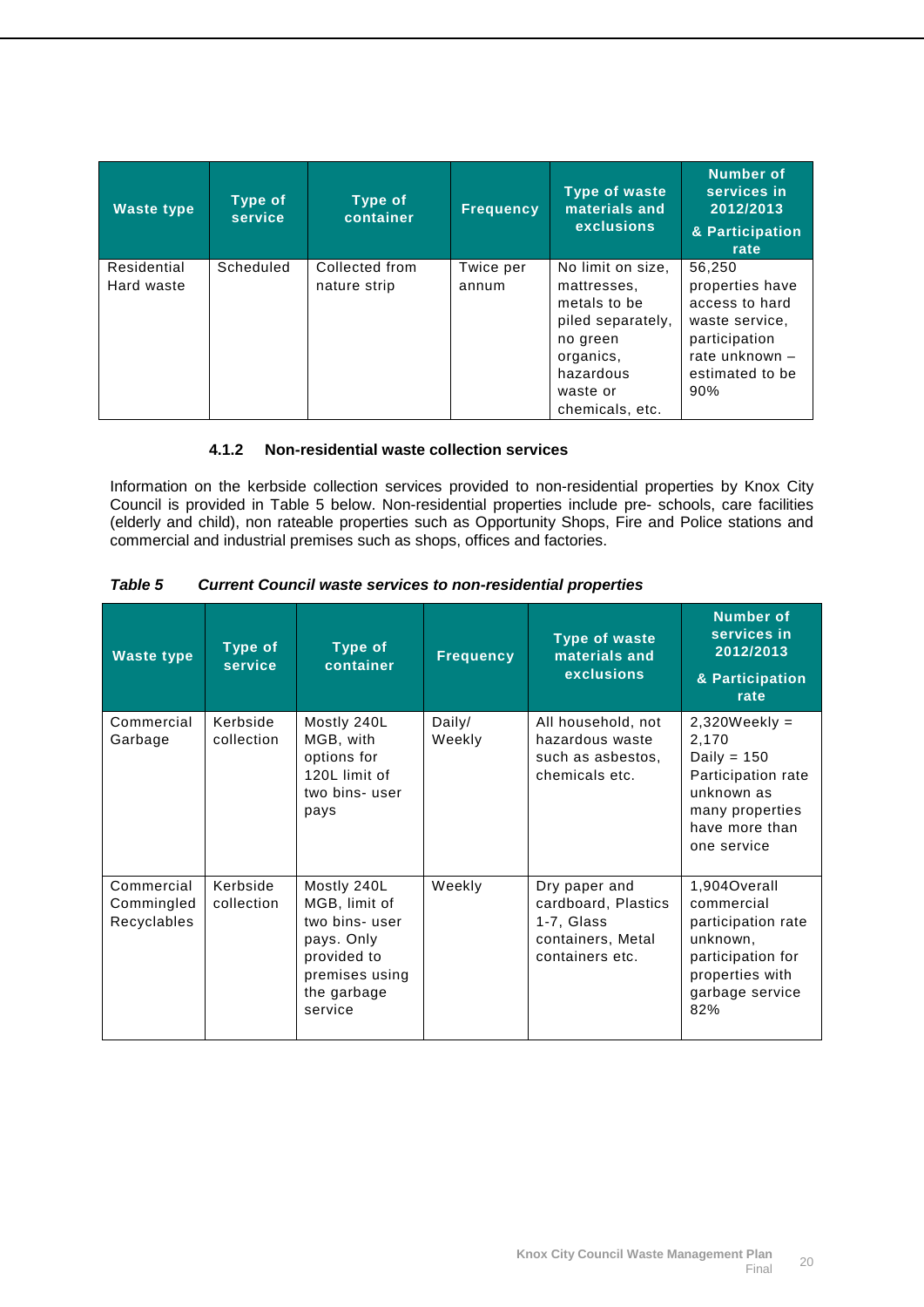| <b>Waste type</b>                                                                          | Type of<br>service                                                                                     | <b>Type of</b><br>container                                                                                                                                                                                                                             | <b>Frequency</b>                                                                       | <b>Type of waste</b><br>materials and<br><b>exclusions</b> | <b>Number of</b><br>services in<br>2012/2013<br>& Participation<br>rate                                                                                                       |
|--------------------------------------------------------------------------------------------|--------------------------------------------------------------------------------------------------------|---------------------------------------------------------------------------------------------------------------------------------------------------------------------------------------------------------------------------------------------------------|----------------------------------------------------------------------------------------|------------------------------------------------------------|-------------------------------------------------------------------------------------------------------------------------------------------------------------------------------|
| Exempt<br>Properties<br>Garbage,<br>Recycling<br>and/or bin-<br>based<br>Green<br>Organics | Kerbside<br>collection<br>for Non-<br>rateable<br>properties,<br>inc<br>churches,<br>charities,<br>etc | Can have<br>access to<br>Councils waste<br>services at a<br>reduced fee,<br>inc weekly<br>120L or weekly<br>240L garbage<br>with fortnightly<br>recycling bin<br>included.<br>Optional user-<br>pays Green<br>Organics as per<br>residential<br>service | Weekly<br>garbage or<br>daily<br>garbage,<br>fortnightly<br>recycling &<br>green waste | As per Residential<br>Services                             | 382<br>Overall<br>participation rate<br>unknown as is<br>individual service<br>participation rate<br>(recycling &<br>green organics<br>included in<br>residential<br>figures) |

#### **4.1.3 Other waste collection services**

Council also provides a range of other waste collection services within the municipality. Details of these services are provided in Table 6 below:

| <b>Table 6</b> | Summary of other waste collection services |
|----------------|--------------------------------------------|
|----------------|--------------------------------------------|

| <b>Waste type</b>                        | Type of<br>service | Type of<br>container                                                                                                               | <b>Frequency</b>                           | <b>Type of waste</b><br>materials and<br><b>exclusions</b>                                   | <b>Number of</b><br>services in<br>2012/2013                   |
|------------------------------------------|--------------------|------------------------------------------------------------------------------------------------------------------------------------|--------------------------------------------|----------------------------------------------------------------------------------------------|----------------------------------------------------------------|
| Street sweeping                          | Collection         |                                                                                                                                    | Five<br>Weekly<br>cycle                    | Leaf material,<br>dumped litter,<br>lawn clippings                                           | N/A                                                            |
| Street cleaning<br>and dumped<br>rubbish | Collection         |                                                                                                                                    | Reactive<br>service as<br>required         | Hard waste,<br>mattresses, tyres,<br>TVs, etc.                                               | 400t<br>estimated<br>collected                                 |
| Litter bins                              | Collection         | 120L MGBs in<br>fixed metal<br>frames or<br>attached to<br>pedestals                                                               | Varies from<br>daily to<br>twice<br>weekly | Waste resulting<br>from purchases at<br>nearby shops and<br>reserve patrons'<br>picnics/BBQs | 753                                                            |
| Public place<br>recycling                | collection         | 120L MGBs in<br>fixed metal<br>frames or<br>240L MGBs<br>attached to<br>pedestals or<br>provided loose<br>for use of<br>venue user | Weekly                                     | Bottles, cans, etc.                                                                          | $PPR = 89$<br>(mostly)<br>120L)<br>$Clubs = 134$<br>(all 240L) |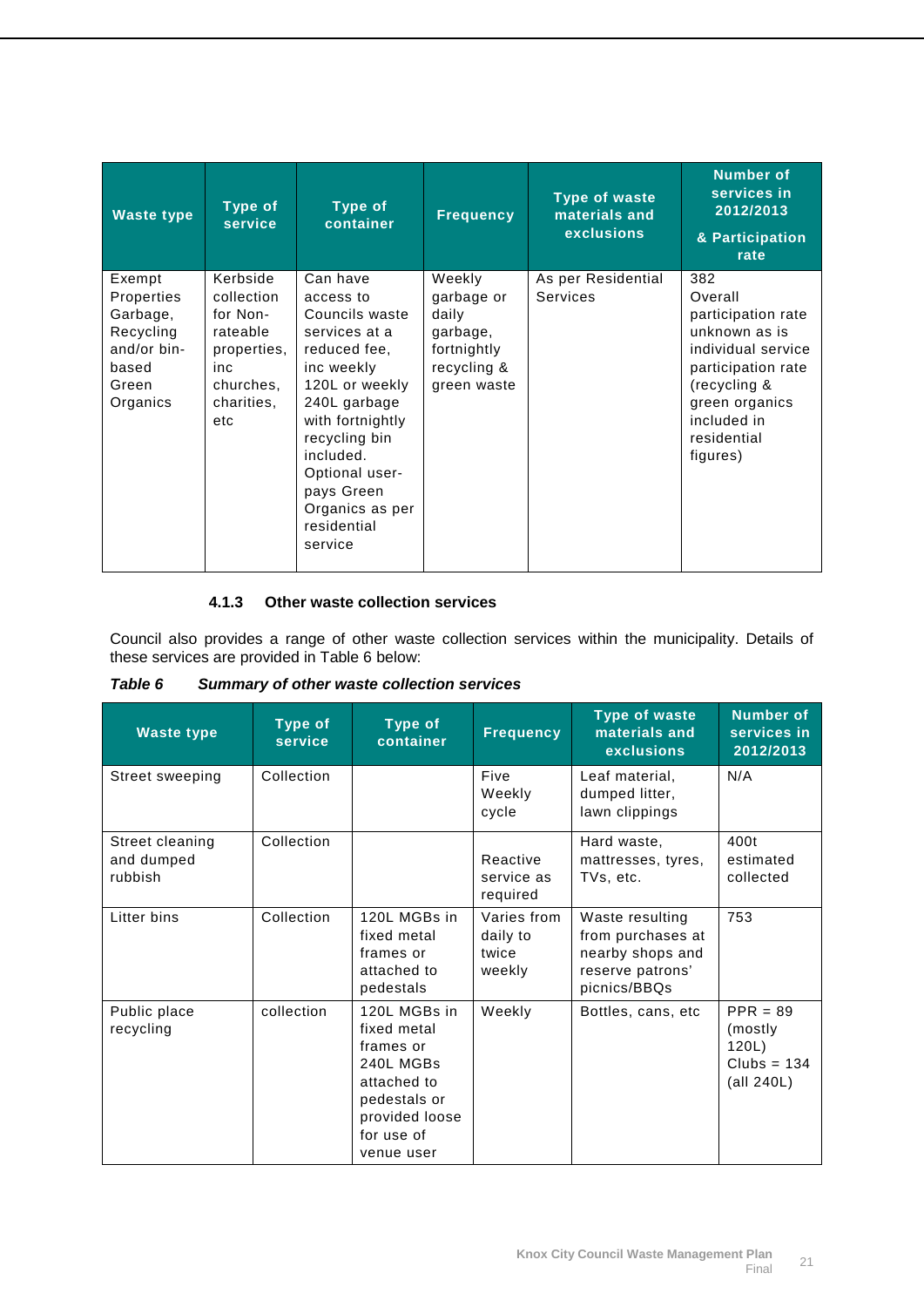| <b>Waste type</b>                                                                                                         | <b>Type of</b><br>service | <b>Type of</b><br>container               | <b>Frequency</b>                  | <b>Type of waste</b><br>materials and<br><b>exclusions</b>                                                           | Number of<br>services in<br>2012/2013                                                                                                                                                              |
|---------------------------------------------------------------------------------------------------------------------------|---------------------------|-------------------------------------------|-----------------------------------|----------------------------------------------------------------------------------------------------------------------|----------------------------------------------------------------------------------------------------------------------------------------------------------------------------------------------------|
| Events (festivals,<br>local markets,<br>cultural/community<br>events etc.)                                                | Collection                | <b>240L MGB</b>                           | During<br>and/or after<br>event   | All waste from<br>event, which fits in<br>a 240L MGB.<br>Other waste<br>collection<br>arranged by event<br>organiser | Stringybark<br>Festival<br>Knox<br>Festival<br>Carols by<br>Candlelight<br>Some<br>sports finals                                                                                                   |
| <b>Bulk Bins at</b><br><b>Council Venues &amp;</b><br>Commercial<br>services at Dorset<br><b>Square Waste</b><br>Compound | Collection                | $1.5, 3.0$ and<br>4.5 cubic<br>metre bins | Varies from<br>weekly to<br>daily | Waste from<br>activities of venue<br>users                                                                           | 45 sites<br>57 bins,<br>5 x 240L<br>commingled<br>recycling<br>5 x 1100L<br>garbage<br>19 x 1500L<br>garbage<br>24 x 3000L<br>garbage<br>$1 \times 3000L$<br>cardboard &<br>2 x 4500L<br>cardboard |

## *Overview of current Council waste contracts*

#### *Table 7 Overview of waste contracts*

| <b>RESIDENTIAL COLLECTIONS</b>                  |                                                                                           |                                                            |                                               |
|-------------------------------------------------|-------------------------------------------------------------------------------------------|------------------------------------------------------------|-----------------------------------------------|
| Garbage collection                              | Remondis Australia                                                                        | Hallam Depot<br>Waste disposal to<br>Hampton Park landfill | 29/06/2014                                    |
| Garbage disposal to landfill                    | SITA Australia for<br>solid putrescible<br>waste<br>TPI-Cleanaway for<br>inert hard waste | Hampton Park<br>Clayton                                    | 31/03/2016 plus 3<br>No. 2 year<br>extensions |
| <b>Green Organics collection</b><br>(bin based) | Remondis Australia                                                                        | Hallam Depot<br>Material to Wantirna<br>South & Dingley    | 29/06/2014                                    |
| Green Organics receival                         | <b>MWMG</b>                                                                               | Enviromix & KTS                                            | 30/09/2012 plus 2<br>No. 1 year<br>extensions |
| Green organics<br>collection(bundled)           | TPI-Cleanaway                                                                             | Bayswater Depot                                            | 30/06/2014                                    |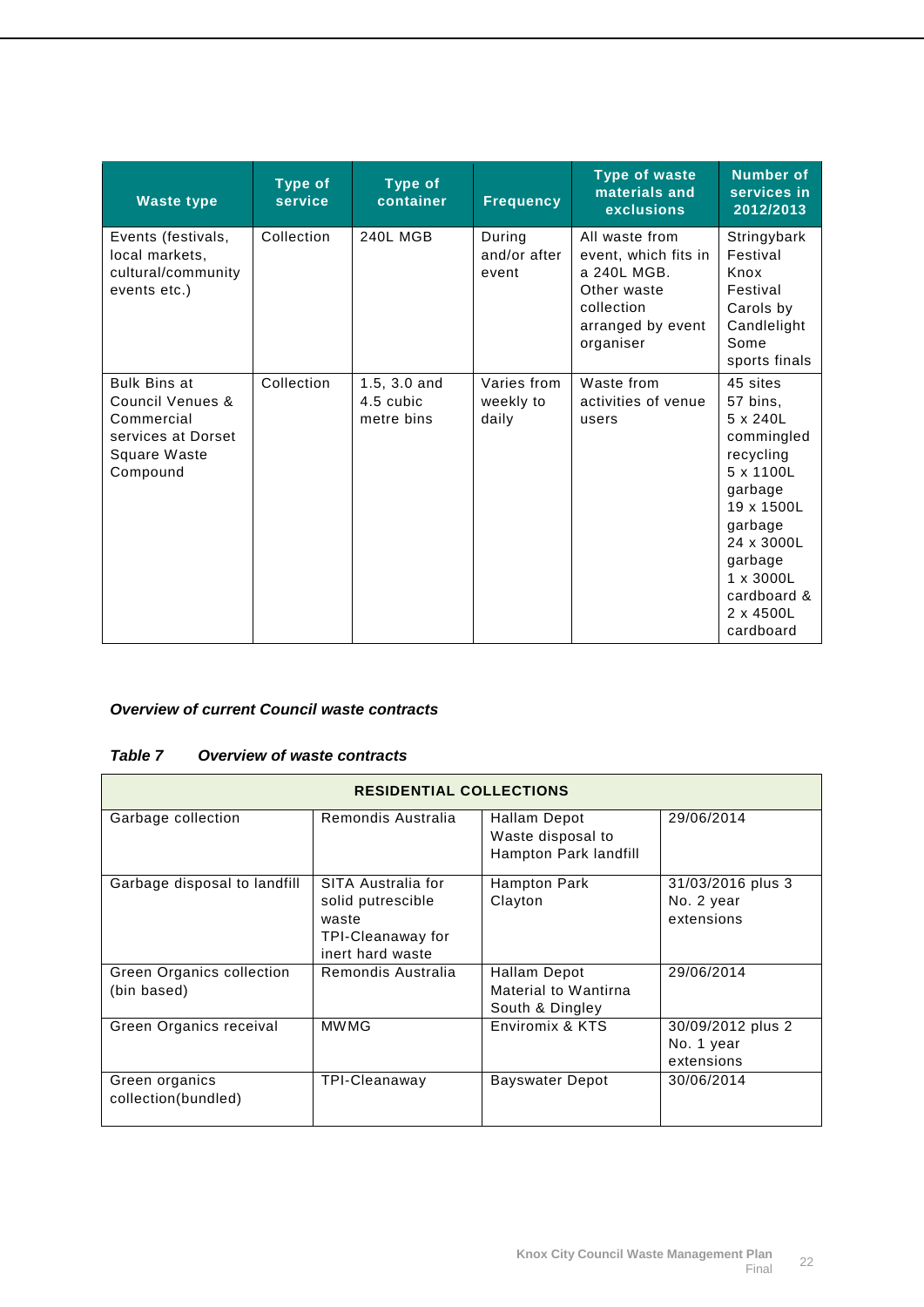| <b>RESIDENTIAL COLLECTIONS (cont'd)</b> |                                                                                           |                                                            |                                               |  |
|-----------------------------------------|-------------------------------------------------------------------------------------------|------------------------------------------------------------|-----------------------------------------------|--|
| Commingled recyclables<br>collection    | Remondis Australia                                                                        | <b>Hallam Depot</b><br>Material to Springvale              | 29/06/2014                                    |  |
| Commingled recyclables<br>receival      | Visy Recycling                                                                            | Springvale MRF                                             | 29/06/2014                                    |  |
| Hard waste                              | TPI-Cleanaway                                                                             | <b>Bayswater Depot</b>                                     | 30/06/2014                                    |  |
| <b>NON-RESIDENTIAL COLLECTIONS</b>      |                                                                                           |                                                            |                                               |  |
| Garbage collection                      | Remondis Australia                                                                        | Hallam Depot<br>Waste disposal to<br>Hampton Park landfill | 29/06/2014                                    |  |
| Garbage disposal to landfill            | SITA Australia for<br>solid putrescible<br>waste<br>TPI-Cleanaway for<br>inert hard waste | <b>Hampton Park</b><br>Clayton                             | 31/03/2016 plus 3<br>No. 2 year<br>extensions |  |
| Commingled recyclables<br>collection    | Remondis Australia                                                                        | Hallam Depot<br>Material to Springvale                     | 29/06/2014                                    |  |
| Commingled recyclables<br>receival      | Visy Recycling                                                                            | Springvale MRF                                             | 29/06/2014                                    |  |

| <b>OTHER WASTE COLLECTIONS</b> |                              |                            |                   |  |
|--------------------------------|------------------------------|----------------------------|-------------------|--|
| Street sweeping and            | In house team                | <b>Operations Centre,</b>  | N/A               |  |
| disposal                       |                              | Wantirna South,            |                   |  |
|                                |                              | material to Knox           |                   |  |
|                                |                              | <b>Transfer Station.</b>   |                   |  |
|                                |                              | <b>Wantirna South</b>      |                   |  |
| <b>Street Cleaning and</b>     | In house team                | Operations Centre,         | N/A               |  |
| dumped rubbish collection      |                              | Wantirna South.            |                   |  |
| and disposal                   |                              | material to                |                   |  |
|                                |                              | <b>Skips at Operations</b> |                   |  |
|                                |                              | Centre and                 |                   |  |
|                                |                              | Knox Transfer Station,     |                   |  |
|                                |                              | Wantirna South             |                   |  |
| Litter bins Collection and     | RG & JA Lever                | Gladysdale &               | 30/06/2014 plus 2 |  |
| disposal                       |                              | <b>Bayswater Depots</b>    | year extension    |  |
|                                |                              | Material to Hampton        |                   |  |
|                                |                              | Park                       |                   |  |
| <b>Public Place Recycling</b>  | RG & JA Lever                | Gladysdale &               | 30/06/2014 plus 2 |  |
| (PPR) bins Collection          |                              | <b>Bayswater Depots</b>    | year extension    |  |
|                                |                              | Material to Springvale     |                   |  |
| PPR receival                   | <b>Visy Recycling</b>        | Springvale MRF             | 29/06/2014        |  |
| Events waste collection and    | RG & JA Lever                | MGBs - Lever,              | 30/06/2014 plus 2 |  |
| disposal                       | <b>KS Environmental</b>      | Gladysdale                 | year extension    |  |
|                                |                              | Bulk bins - KSE,           | 30/06/2015 plus 2 |  |
|                                |                              | Dingley                    | year extension    |  |
| Operation and Management       | <b>Knox Transfer Station</b> | <b>Wantirna South</b>      | 31/12/2022 plus 5 |  |
| of Waste transfer station      | Pty Ltd                      |                            | year extension    |  |
| and/or Resource Recovery       |                              |                            |                   |  |
| Centre                         |                              |                            |                   |  |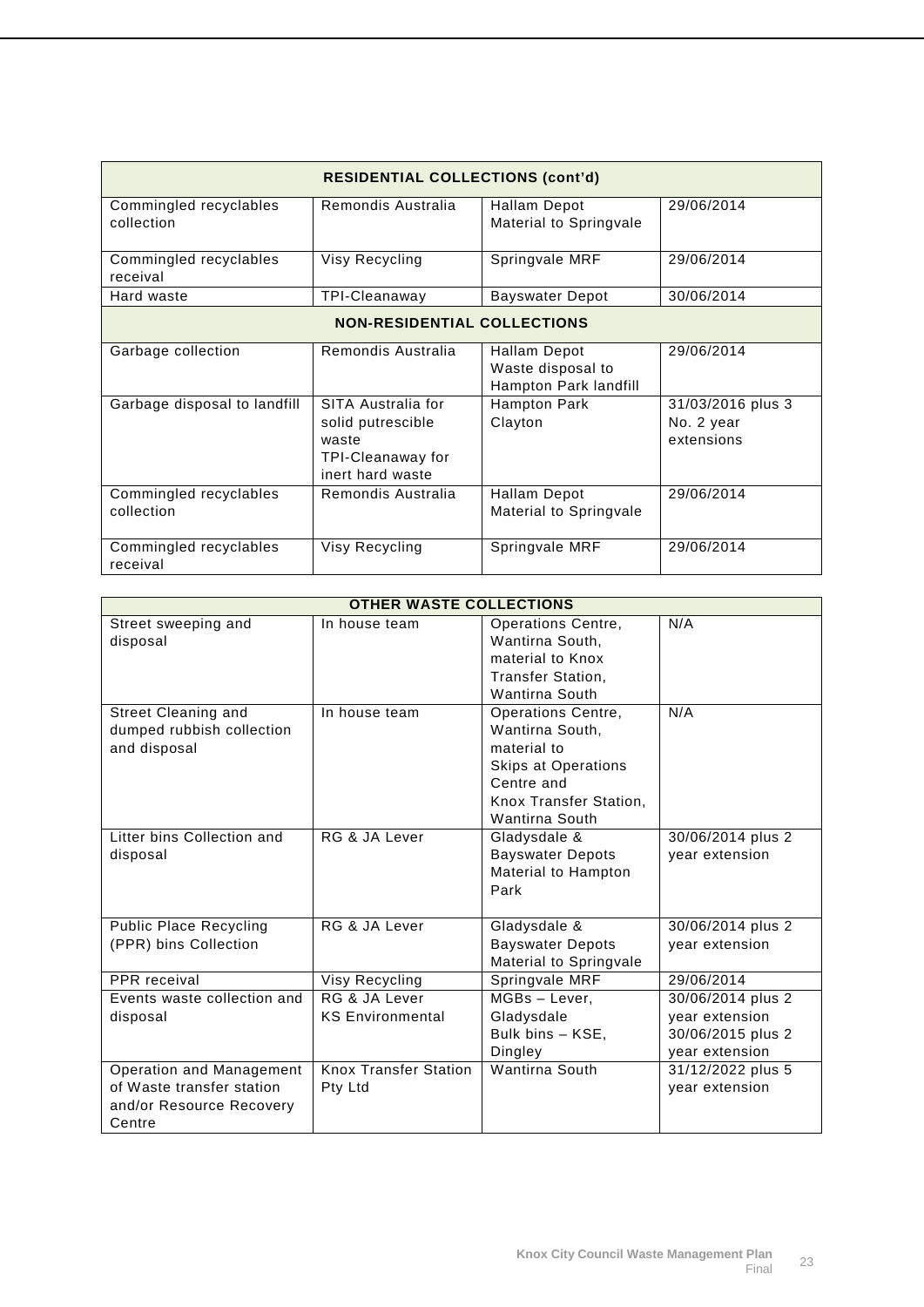### <span id="page-25-0"></span>4.2 WASTE COMPOSITION AND QUANTITIES

#### **4.2.1 Waste and recyclables collected in the municipality**

Quantities and composition of waste and recyclable materials collected from across the municipality are detailed below:

#### *Table 8 Quantities of waste and recyclable materials collected from residential, commercial and non-rateable properties in 2012/2013*

|                                                        | <b>Recycled</b>                                                 | <b>Disposed to</b><br>landfill | kg / Hh / yr<br>(generated)                                                       |
|--------------------------------------------------------|-----------------------------------------------------------------|--------------------------------|-----------------------------------------------------------------------------------|
|                                                        | <b>Tonnes</b>                                                   | <b>Tonnes</b>                  | Kgs                                                                               |
| Garbage                                                |                                                                 | 28,661                         | 497.90 (based on 57,564<br>properties using Council's waste<br>services)          |
| <b>Commingled Recyclables</b>                          | 16,433                                                          |                                | 285.47 (based on 57,564)<br>properties using Council's waste<br>services)         |
| Green waste – user pays<br>bin                         | 14,797                                                          |                                | 364.96 (based on 40,544<br>residential properties)                                |
| green waste- bundled<br>and residents own<br>container | 3,338                                                           |                                | 59.57 (based on 56,030 residential<br>properties)                                 |
| Hard Waste                                             | 164t (steel only)<br>$9,472 =$ number<br>mattresses<br>recycled | 5,715                          | 102 waste $\&$<br>2.93 steel recycled (based on<br>56,030 residential properties) |
| Litter & PPR                                           | 46                                                              | 222                            |                                                                                   |
| <b>Bulk Bins</b>                                       | <b>TBA</b>                                                      |                                |                                                                                   |
| Total of waste and<br>recyclables generated            | 34,778                                                          | 34,598                         |                                                                                   |
| Diversion Rate (%)                                     | 50.13                                                           |                                |                                                                                   |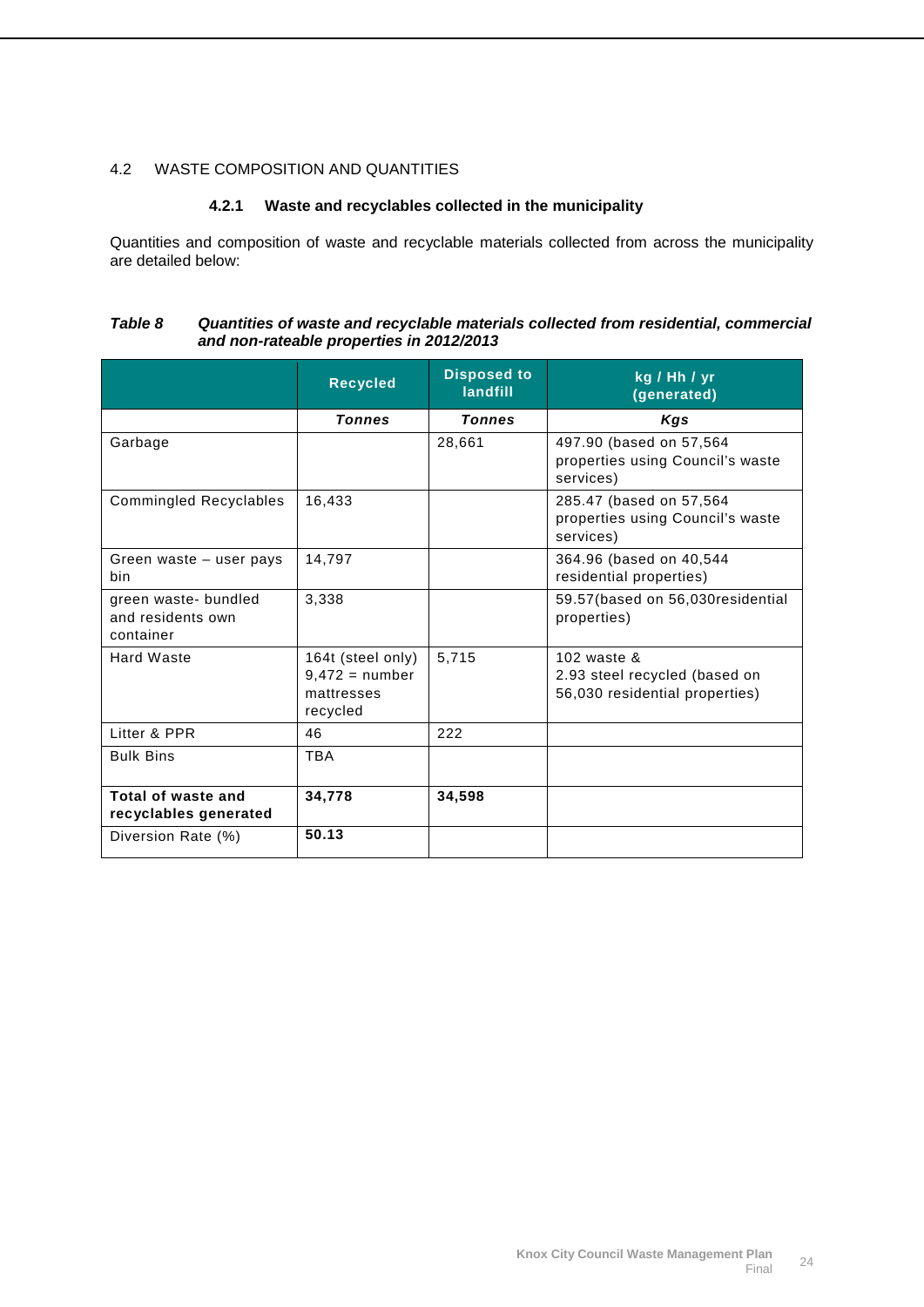

### *Table 9 2012/13 Knox City Council waste a recycling tonnage data*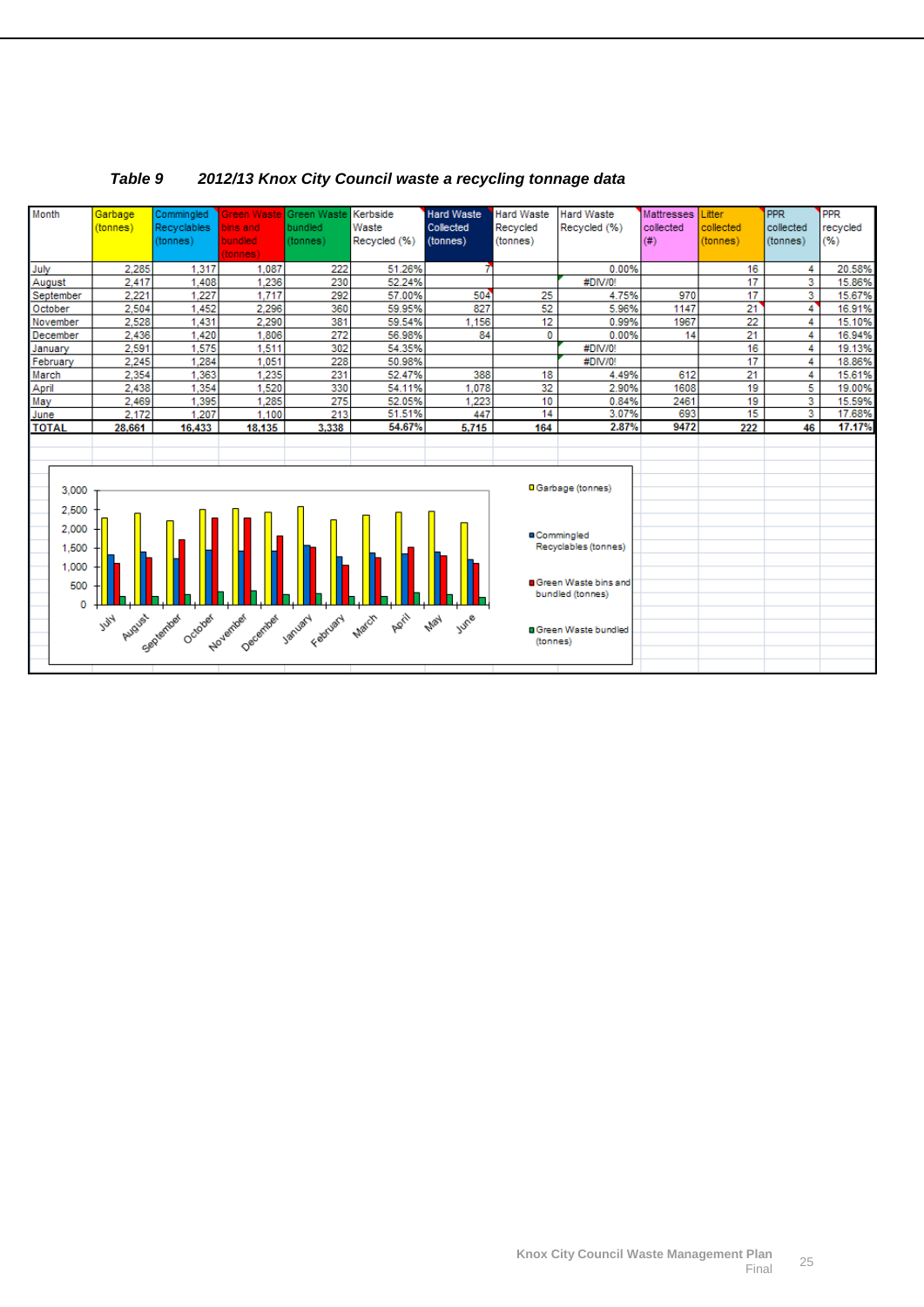### *Table 10 Audit of residential waste and recycle bins*

*Note: This is obtained from the waste audit undertaken on the waste and recycle bins from 100 randomly selected properties across the municipality.*

**TOTAL** Weight  $(KG)$ % of Total **GARBAGE** No. of Bins Per Bin 5.3% 98 0.53 **Recyclable Containers** 52.35 27.25 2.8% **QR**  $0.28$ **Recyclable Paper/Card** 1.7% 98 **Garden Materials** 16.94  $0.17$ 98 Food 453.14 46.1% 4.62 98 0.1%  $0.01$ Polystyrene (block only) 1.32 4.56 0.5% 98  $0.05$ Hard plastic containers, toys, plant pots 98  $0.02$ 1.80 0.2% **Kitchen Pots / Pans** 425.29 43.3% 98 4.34 **General Waste TOTAL** 10.03 982.65 98 **TOTAL Weight** Per Bin **RECYCLING**  $(KG)$ % of Total | No. of Bins **Recyclable Containers** 354.08 31.6% 99 3.58 **Recyclable Paper/Card** 581.48 51.9% 99 5.87 99 **Bagged Recyclables** 59.88 5.3%  $0.60$ 0.32 0.0% 99  $0.00$ **Garden Materials** Food 17.63 1.6% 99  $0.18$ Polystyrene (block only) 1.57 0.1% 99  $0.02$ 8.93 0.8% 98 0.09 Hard plastic containers, toys, plant pots 0.2% 99  $2.10$  $0.02$ **Kitchen Pots / Pans General Waste** 95.12 8.5% 99 0.96 11.32 **TOTAL** 1.121.11 99

Data from Knox City Council 2012 Waste Audit

*Note that food makes up 46.1% of the material in the waste bin.*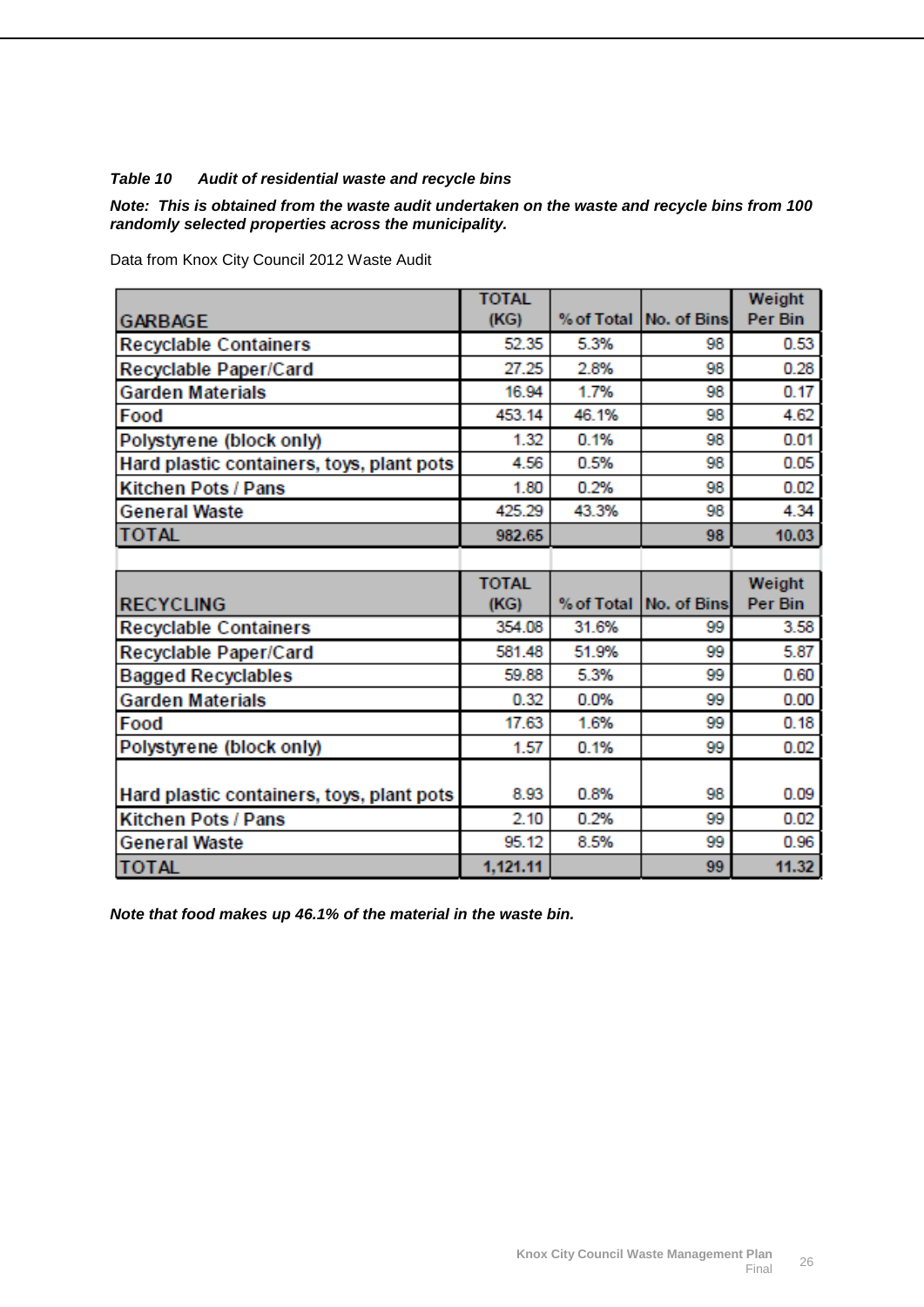#### *Table 11 Materials received and recycled at Knox Transfer Station, George Street, Wantirna South*

# **Incoming Material – tonnes**

| <b>Material</b>                 | 2011/12 (tonnes) |
|---------------------------------|------------------|
| <b>Bricks</b>                   | 40               |
| Clean Concrete & Rubble         | 1,363            |
| Clean fill                      | 508              |
| <b>Council Mixed Hard Waste</b> | 16,644           |
| Free Drop Off                   | 302              |
| Green waste                     | 1,180            |
| Green waste - MWMG              | 36,073           |
| Heavy (building waste)          | 1,475            |
| Mixed Waste (small vehicles)    | 4,713            |
| Mixed Waste (commercial)        | 8,443            |
| WM Scrap Metal In               | 17               |
| <b>Street Sweepings</b>         | 1,757            |
| <b>Timber Waste</b>             | 52               |
| Total                           | 72,586           |

# **Recovered Material - tonnes**

| <b>Material</b>                       | 2011/12 |
|---------------------------------------|---------|
| <b>Bricks</b>                         | 325     |
| Cardboard                             | 357     |
| Clean fill                            | 3,075   |
| Concrete rubble                       | 640     |
| E-waste                               | 26      |
| <b>Gas Bottles</b>                    | 3.3     |
| Glass & plastic                       | 25      |
| Green Waste (inc Street sweepings &   | 38,027  |
| MWMG green waste)                     |         |
| <b>Mattresses</b>                     | 64      |
| Non-ferrous metal (inc car batteries) | 64      |
| Motor oil                             | 5.6     |
| Paint                                 | 4.3     |
| <b>Plastic</b>                        | 16      |
| Polystyrene                           | 4.4     |
| Rubble                                | 465     |
| Shop goods                            | 271     |
| Ferrous metal (steel)                 | 3,006   |
| <b>Timber waste</b>                   | 194     |
| Tyres                                 | 28      |
| <b>Total</b>                          | 46,602  |

Diversion rate = 64%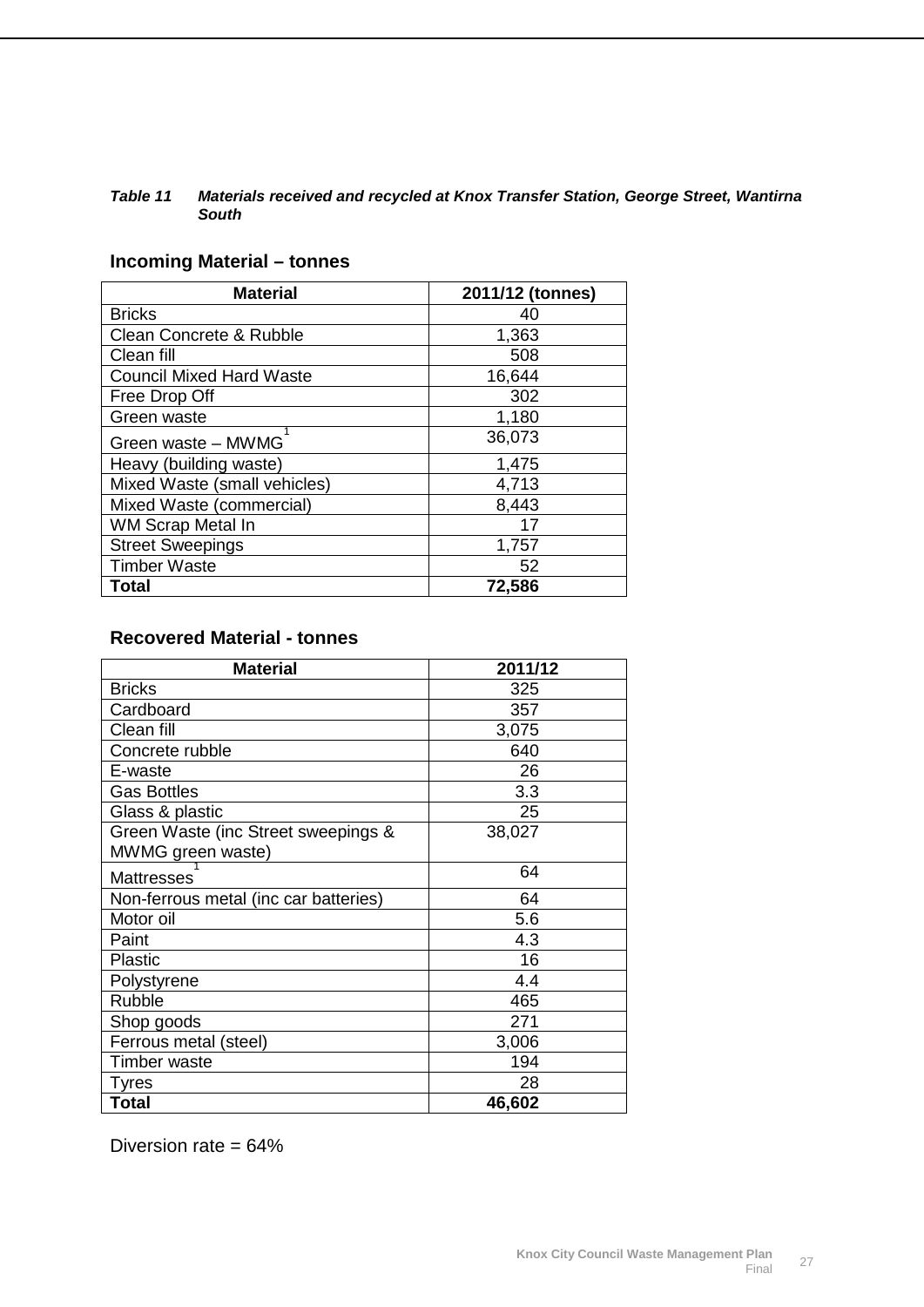### **4.2.2 Waste Projections**

|                               | 2012/13 (Current)<br>Kg / Hh/ yr | 2015/16 (Projected)<br>Kg / Hh/ yr<br>$(2.5\%)$ | 2020/21 (Projected)<br>Kg / Hh/ yr<br>$(8.8\%)$ |
|-------------------------------|----------------------------------|-------------------------------------------------|-------------------------------------------------|
| Garbage                       | 497.90                           | 499.89                                          | 541.72                                          |
| Recycle                       | 285.47                           | 292.61                                          | 310.59                                          |
| Green Waste-<br>user pays bin | 364.96                           | 374.08                                          | 397.08                                          |
| Green waste-<br>bundled       | 59.57                            | 61.06                                           | 64.81                                           |
| Hard waste                    | 102.00                           | 104.55                                          | 110.98                                          |
| <b>Total</b>                  |                                  |                                                 |                                                 |

#### *Table 12 Projections for waste and recyclables in the municipality based on current collection service*

### *Key Issues*

The projections will be influenced by possible changes to the waste receival service through advanced waste treatment and the treatment of organics. This could result in the removal of food waste from the garbage bin and inclusion in an 'organics bin' which will include green waste. This is dependent on a facility being available to Knox that can process the organics product.

The organics bin contents would be processed into a composted product for re-use thereby diverting the food waste component from landfilling.

Collection costs are anticipated to be higher, however processing costs will be lower compared to the current situation where food waste is landfilled.

The introduction of such a service is not anticipated over the life of this contract, however would require consultation with the community due to changes in the service.

#### *Opportunities for Improvement*

The improvement will be in the acceptance of a tender for the development of a regional organics composting facility that can accept food waste. This regional facility could be available for the outer eastern Melbourne Councils and may be part of an Alternate Resource Recovery Facility.

#### <span id="page-29-0"></span>4.3 WASTE DISPOSAL AND RESOURCE RECOVERY FACILITIES

#### **4.3.1 Waste management facilities currently operating in or near the municipality**

#### *Table 13 Waste disposal and resource recovery facilities within or near the municipality of Knox City Council*

| <b>Knox Transfer Station</b>        | 251 George Street, Wantirna South      |
|-------------------------------------|----------------------------------------|
| <b>Whitehorse Transfer Station</b>  | 638-648 Burwood Highway, Vermont South |
| <b>Lysterfield Transfer Station</b> | 840 Wellington Road, Lysterfield       |
| Eco waste Transfer Station and      | 199-201 Colchester Road, Kilsyth       |
| <b>Recycling Centre</b>             |                                        |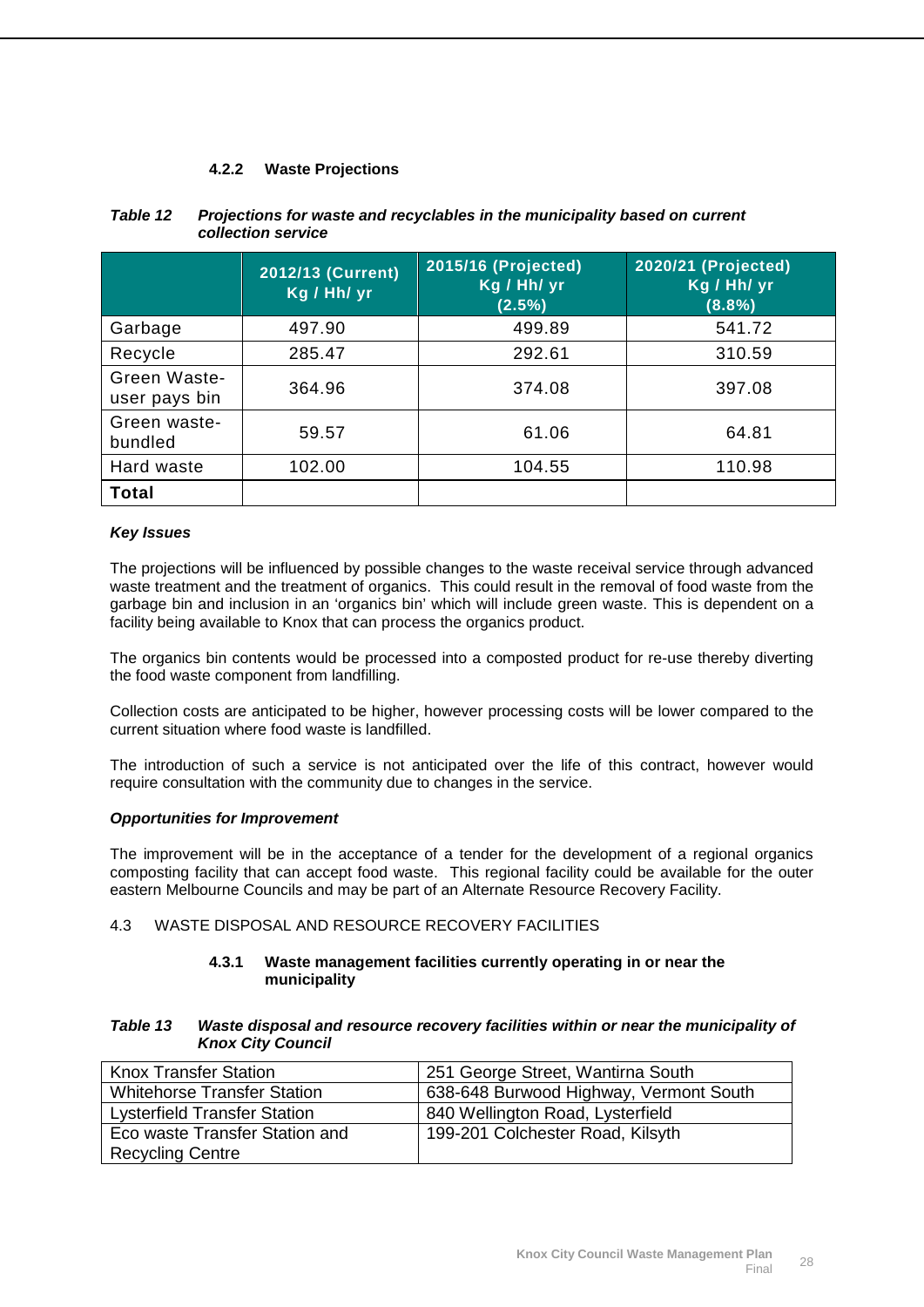The Knox Transfer Station is operated under contract to Knox City Council by Knox Transfer Station Pty Ltd.

The contract commenced in February 2007 and is for a fifteen year period with the option of a five year extension at Council's discretion.

Knox Transfer Station Pty Ltd have, through their investment in infrastructure, plant and equipment on the site increased the recovery rate from approximately 15% in 2007/08 to 64% in 2011/12 with a corresponding increase in incoming material from approximately 15,000 tonnes in 2007/08 to 72,586 tonnes in 2011/12.

#### *Key Issues*

The Knox community are becoming more aware of the need to recover and re use products that they no longer require. They are in turn requiring facilities where they can conveniently deposit these items, preferably free of charge, so they are not land filled. Transfer Stations are the preferred location for the collection of commingled recyclables, paper and cardboard, e-waste including televisions and computers, polystyrene, toxic chemicals, furniture, electrical goods, building products in order to maximise recycling.

#### *Opportunities for Improvement*

Council's transfer station currently provides for the separate collection of commingled recyclables, paper and cardboard, e-waste including televisions and computers, toxic chemicals, furniture, electrical goods and building products however not all can be accepted free of charge. The opportunity exists for the transfer station to be part of permanent facility arrangement with the State Government Detox Your Home program.

The Whitehorse Transfer Station is operated by Whitehorse City Council whilst the other sites are privately operated.

The gate fees for the external facilities are consistent with those of the Knox Transfer Station as they are reviewed annually as part of the process of Council approving the proposed gate fees for Knox Transfer Station.

#### **4.3.2 Old or closed waste management facilities within the municipality**

Knox has two former landfill sites: Cathies Lane Landfill and Llewellyn Park Landfill.

#### 4.3.2.1 CATHIES LANE LANDFILL

The Cathies Lane landfill consists of five cells (Cells 1, 2, 3, 4 and Western cell) with filling undertaken between 1986 and 2004. The site also accommodates a landfill gas extraction system, monitoring bores for leachate and groundwater, leachate treatment pond and a transfer station/recovery centre.

Cells 3 and 4 have lined bases with a leachate collection system in place. Cells 1, 2 and the western cell are unlined. Cells 1-4 were rehabilitated between 2002 and 2005 and the western cell was rehabilitated between 2007 and 2010.

The site is licensed by the EPA, under the *Environment Protection Act 1970*. An EPA Waste Discharge Licence (EM28913) was issued to Council on 23 April 1996 and was last amended, and reissued on 30 June 2010 in line with the new EPA landfill licensing program.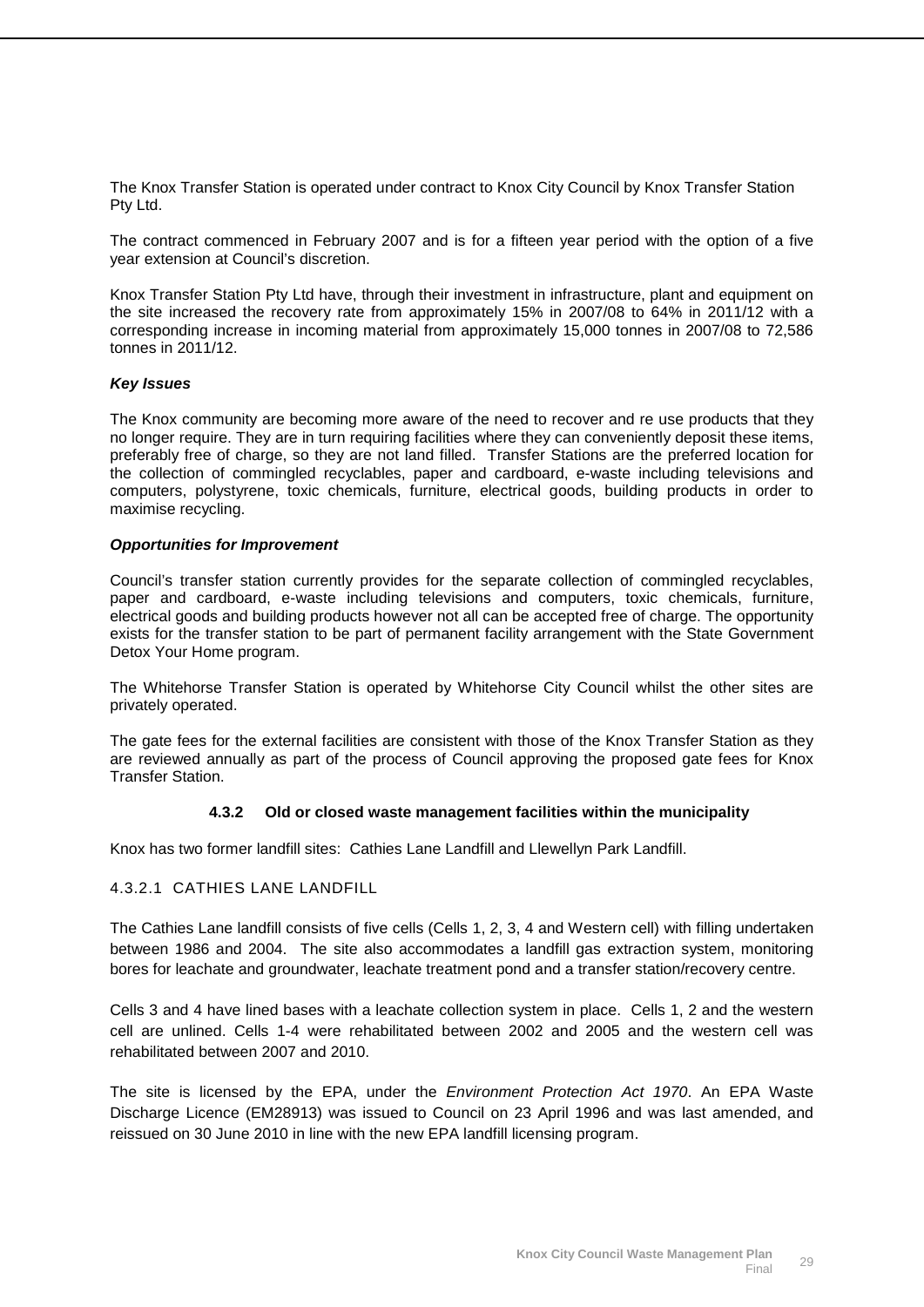Additionally, the site is subject to a Trade Waste Agreement (Trade Waste Number – 1904) with South East Water, which regulates the quantity and quality of waste water (leachate) discharge from Cathies Lane to sewer.

A Pollution Abatement Notice was issued by EPA In December 2012 in response to landfill gas levels from recently installed perimeter monitoring bores exceeding the action levels specified in the EPA Best Practice for Environmental Management 2010 (Landfill BEPM) guidelines. This has resulted in the development of a Landfill Gas Remediation Action Plan which requires a series of actions from Council to manage any potential risks both at the site and in the area surrounding the site.

Council is also undertaking the design and installation of a leachate management system at the site to control the amount of leachate within the landfill.

#### 4.3.2.2 LLEWELLYN PARK LANDFILL

Filling was undertaken between 1975 and 1986. After 1986 the landfill area was capped with a layer of clay to allow the area to be developed as a sporting and recreational complex.

In early 2002 liquid was observed to be seeping to the land surface at the northern end of Llewellyn Park near Coppelia Street. Laboratory analysis of the liquid confirmed that the seepage was consistent with landfill leachate. A Pollution Abatement Notice (PAN) was issued by the EPA in May 2003, under the *Environment Protection Act 1970*.

Since that time a network of monitoring bores for groundwater and leachate have been installed and in 2005 works were undertaken to prevent ponding on the cap and improve surface water drainage at the site.

No leachate or landfill gas extraction has been undertaken at Llewellyn Park Landfill.

A Pollution Abatement Notice was issued by EPA In January 2013 in response to landfill gas levels from recently installed perimeter monitoring bores exceeding the action levels specified in the EPA Best Practice for Environmental Management 2010 (Landfill BEPM) guidelines. This has resulted in the development of a Landfill Gas Remediation Action Plan which requires a series of actions from Council to manage any potential risks both at the site and in the area surrounding the site.

Council is also undertaking the design and installation of a leachate management system at the site to control the amount of leachate within the landfill.

#### *Key Issues*

Both former landfill sites are required to meet EPA requirements with regard to landfill gas and leachate. Regular monitoring and reporting is being undertaken to address these requirements.

#### *Opportunities for Improvement*

Council has engaged environmental engineering consultants to advise on the implementation of leachate and landfill gas management systems for each site.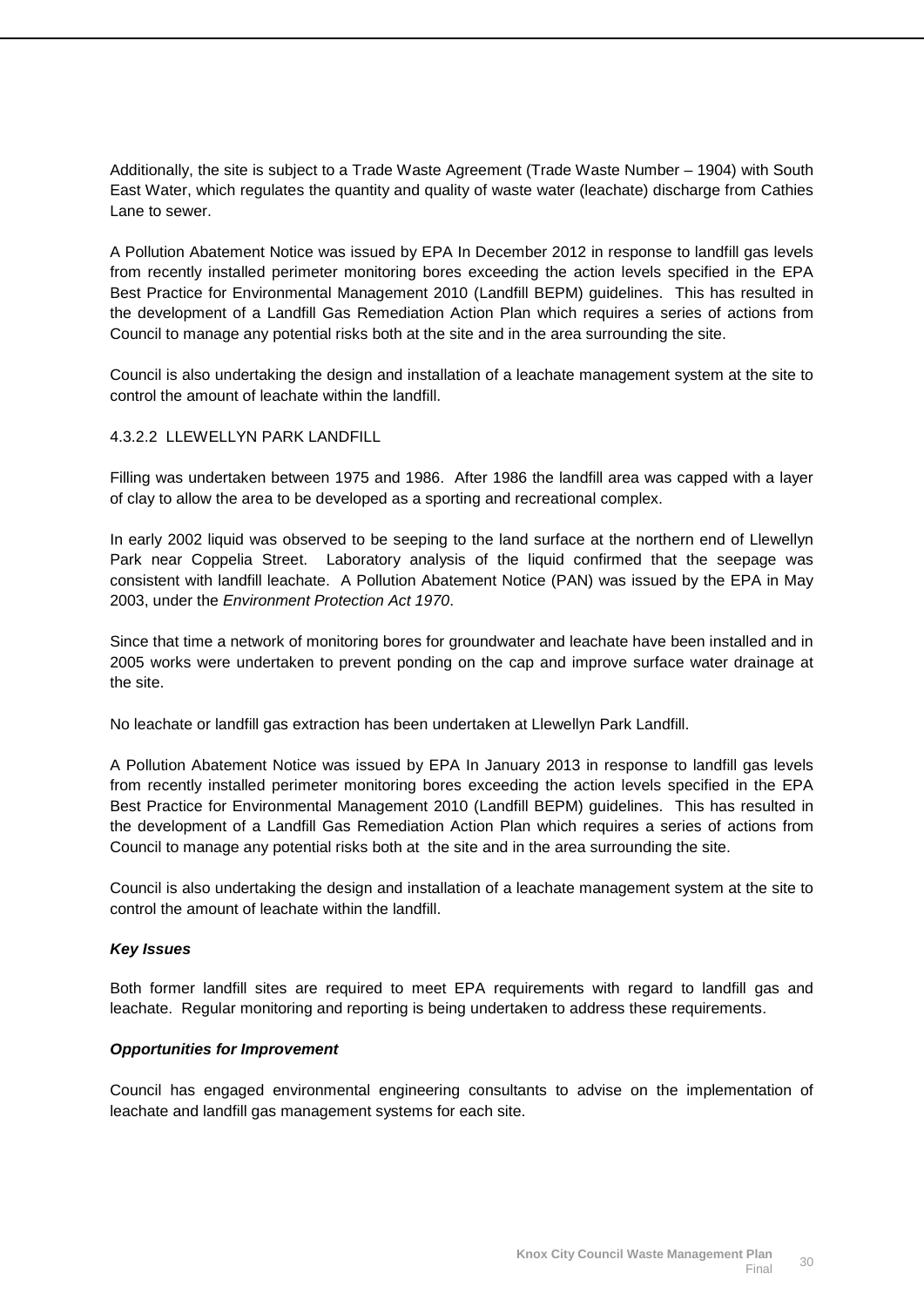Funding is also being provided for the installation of these systems, if required. Development of a Master Plan for the Llewellyn Park Landfill site is also proposed in the 2013/14 financial year.

#### <span id="page-32-0"></span>4.4 EDUCATION STRATEGY

The reduction of waste to landfill and increased recovery and re-use of waste items is heavily reliant on Council communicating with our community on how these objectives can be achieved.

Feedback received from the community survey has revealed that Council needs to do more to inform residents about the options available with the waste service.

#### *Key Issues*

Provision of education services has not achieved all of the outcomes specified in the previous Waste Management Plan. Council's receipt of recyclables contractor was contracted to provide this service, however were unable to continue due to resourcing issues. Council's Sustainable Futures Team then undertook this service at short notice. Council has acknowledged that education to address waste disposal issues relating to the following areas is required:

#### Recycling stream:

Recyclable items placed in plastic bags. Non-recyclable plastics. Other contaminants, food, garbage, syringes, nappies, polystyrene, hard plastics, pots and pans. Possible future issues with Multi Unit Developments.

#### Green organics stream:

Contaminants, including plant pots, soil, bricks, rubble, plastics and syringes.

#### Hard waste stream:

Volume of material. Recyclability of items via other mechanisms – acceptable or not, eg various drop-off services for TVs, computers, scrap metal, furniture, batteries, globes, EPS, paint, oil, chemicals, etc . Bin placement time, ie too early or late. Non-acceptable items.

#### Commercial stream:

Non-acceptable items in waste & recycling stream for both bin-based and Dorset Square Waste Compound.

Decreasing waste generation and increasing participation in recycling. Council facilities & user groups:

#### Illegal dumping & littering:

Recent increase in illegal dumping of waste on road reserves and in Council parks. Littering of small items, particularly cigarette butts.

#### Garbage bin options:

Residents have the choice of an 80 litre or 120 litre garbage bin with the 120 litre bin attracting a garbage surcharge. There is also the option of a user pays green waste bin.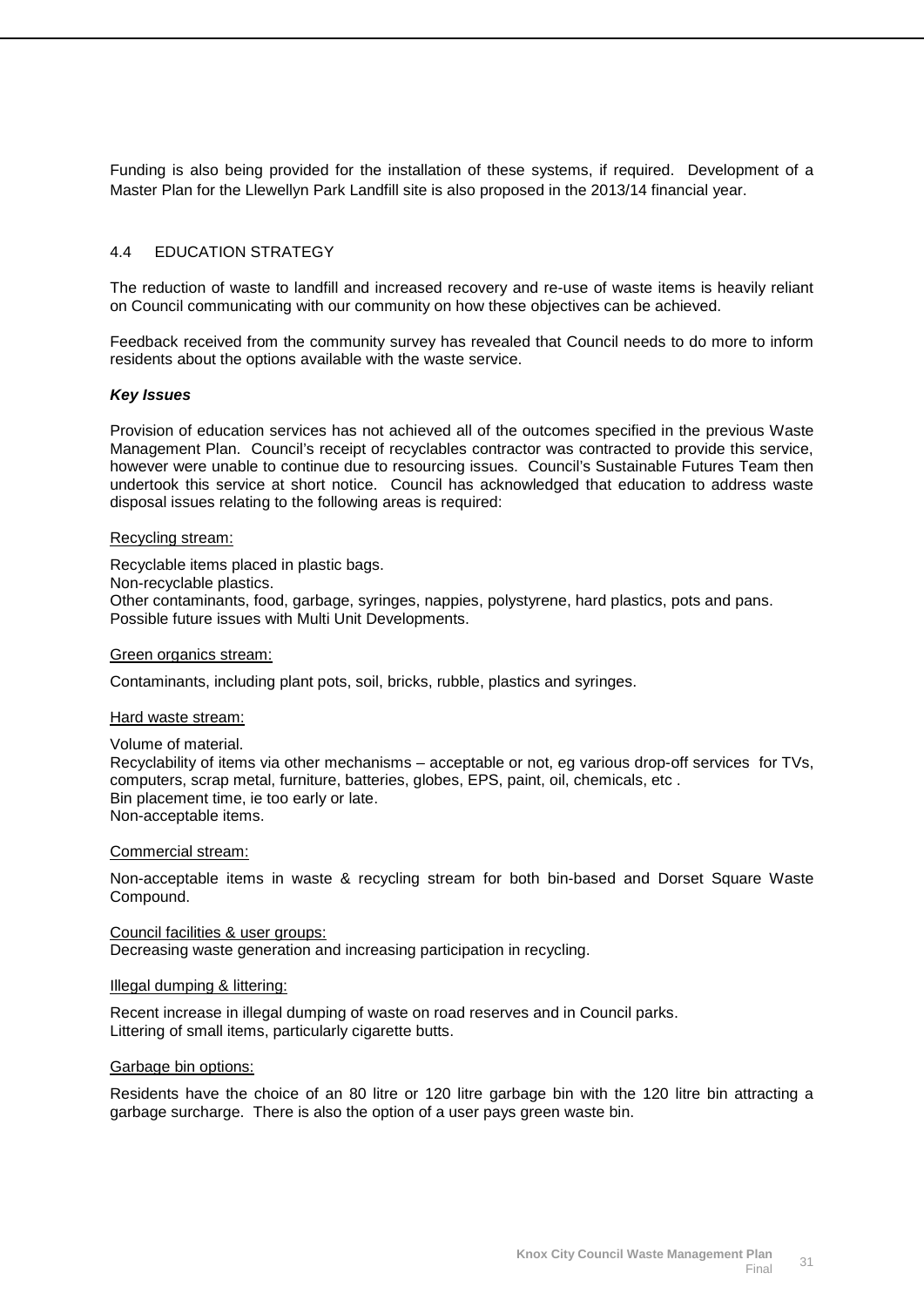#### Transfer Station services:

A wide range of recyclable products are received free of charge at the transfer station.

#### *Opportunities for Improvement*

A Waste Education and Engagement Plan will be developed by Council's Sustainable Futures team, in collaboration with the Waste Management team, to respond to the key issues highlighted in the community consultation and assist in achieving the targets set in this Waste Management Plan. A critical component of the Waste Education and Engagement Plan will be evaluation to ensure the Plan is achieving its set targets.

#### <span id="page-33-0"></span>4.5 LITTER MANAGEMENT

Local governments are the major players in controlling, cleaning up and trying to prevent litter. The 2006 VLAA survey found that 76% of local governments or RWMGs reported that they had run a litter prevention program, dropping from around 95% in 2005. Litter reduction programs conducted by local government have been shown to be effective in reducing littering behaviour.

Around the world it is agreed the most effective litter prevention behaviour change programs include a mix of approaches across the three critical areas of education, infrastructure and enforcement. The mix of these elements needs to be adapted to the local conditions and include incentives, communications and evaluation. These are the elements that characterise Victoria's approach to litter prevention.

The Victorian litter strategy, *Creating Cleaner, Safer Places*, was issued in August 2009.

#### *Key Issues*

- Litter hotspots bus stops, pedestrian routes from schools to shops/ bus stops, bike paths, Council Reserves particularly smaller reserves where there are no bins present and take your rubbish home applies, lack of litter clean up in shopping centres.
- Unable to force the public to utilise bins even if they are present, ie deliberate littering linked to anti-social behaviour.
- Cigarette butts create a major litter issue in shopping centres. Council has seen the installation and maintenance of butt bins as the responsibility of the traders at the shopping centres. This has created issues in terms of maintenance of the butt bins.

#### *Opportunities for Improvement*

An assessment of the need for further or amended litter prevention and communication programs is required.

In some cases, the triple bottom line (financial, economic and social) implications of identified opportunities will need to be considered. Based on this preliminary analysis, a separate Litter Reduction Strategy may need to be developed for the municipality.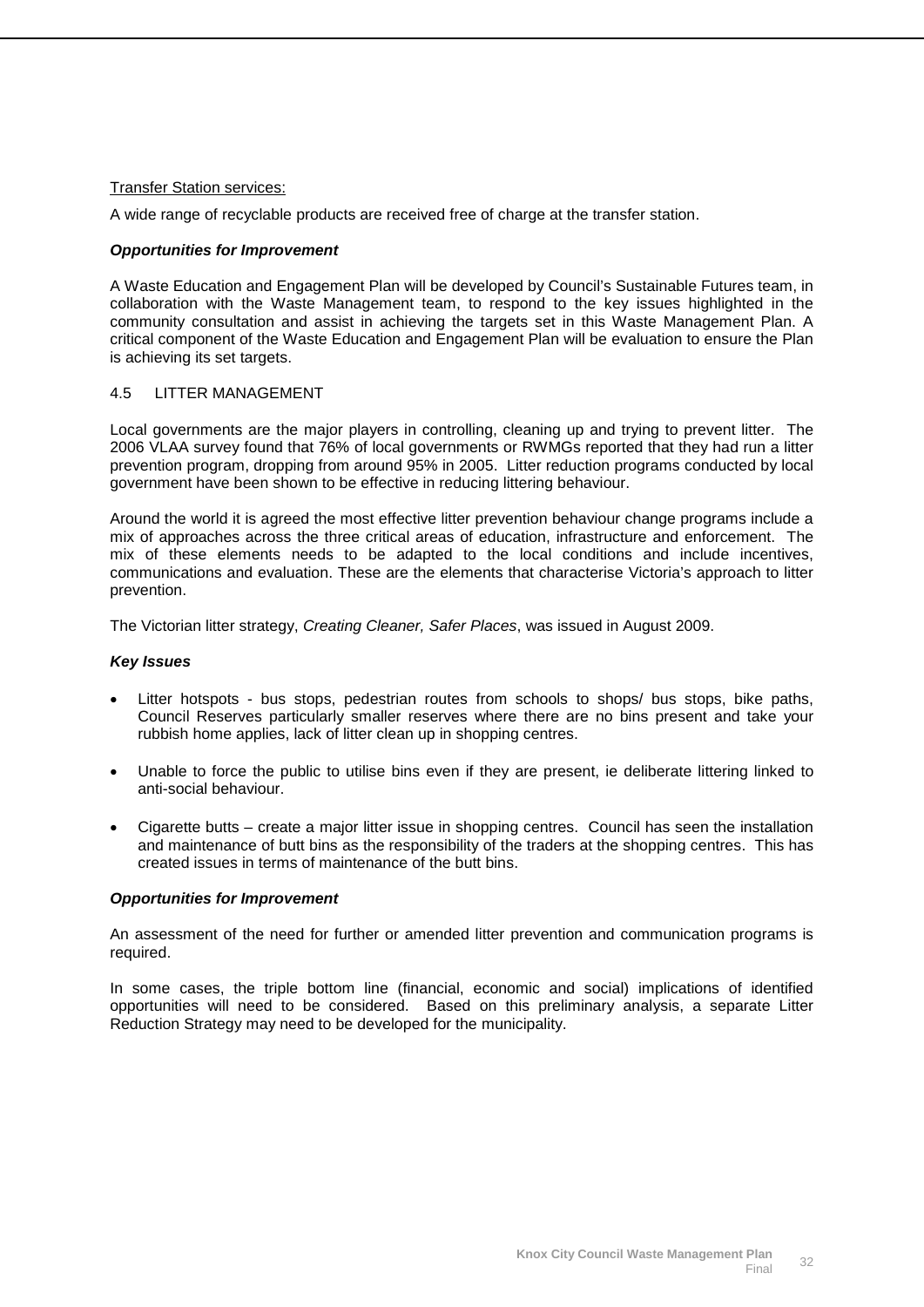#### <span id="page-34-0"></span>4.6 COUNCIL INTERNAL WASTE MANAGEMENT

#### **4.6.1 Waste composition and quantities**

In June 2012 Council conducted a waste audit of materials presented to the garbage, commingled recycling and paper waste streams at three Knox City Council offices being the Civic Centre, Operations Centre and Eastgate Building.

The waste audit was designed to provide Council with the following information:

- Composition of the three waste streams by mass and volume;
- Rate of resource loss in the garbage stream;
- Rate of contamination in the commingled recycling and paper streams.

The audit revealed the following:

- The total waste stream consisted by weight of 59.1% recyclable paper, 19.7% residual waste items, 13.7% food and garden waste and 7.5% recyclable containers
- The rate of resource loss in the garbage stream (recyclable items placed in the garbage bin) was 19.1% by weight.
- The rate of contamination in the recycle stream was 27.7% by weight
- The rate of contamination in the paper stream was 0.3% by weight.

#### **4.6.2 Council waste reduction policies and activities**

Policies and initiatives implemented by Council to improve waste minimisation have included:

- Eco-buy commitments or other purchasing policies
- Waste Reduction Action Plans (WRAPs)
- Green office initiatives
- Council purchasing policy- Eco Buy
- Office Paper Recycling and commingled recycling
- Paper and Cardboard recycling via skip bin
- Litter bin stations not at workstations
- Paper containers at workstations
- Battery, mobile phone and printer cartridge recycling
- Double sided printing
- Office clean up days
- Operations Centre product recycling
- Oil recycling at workshop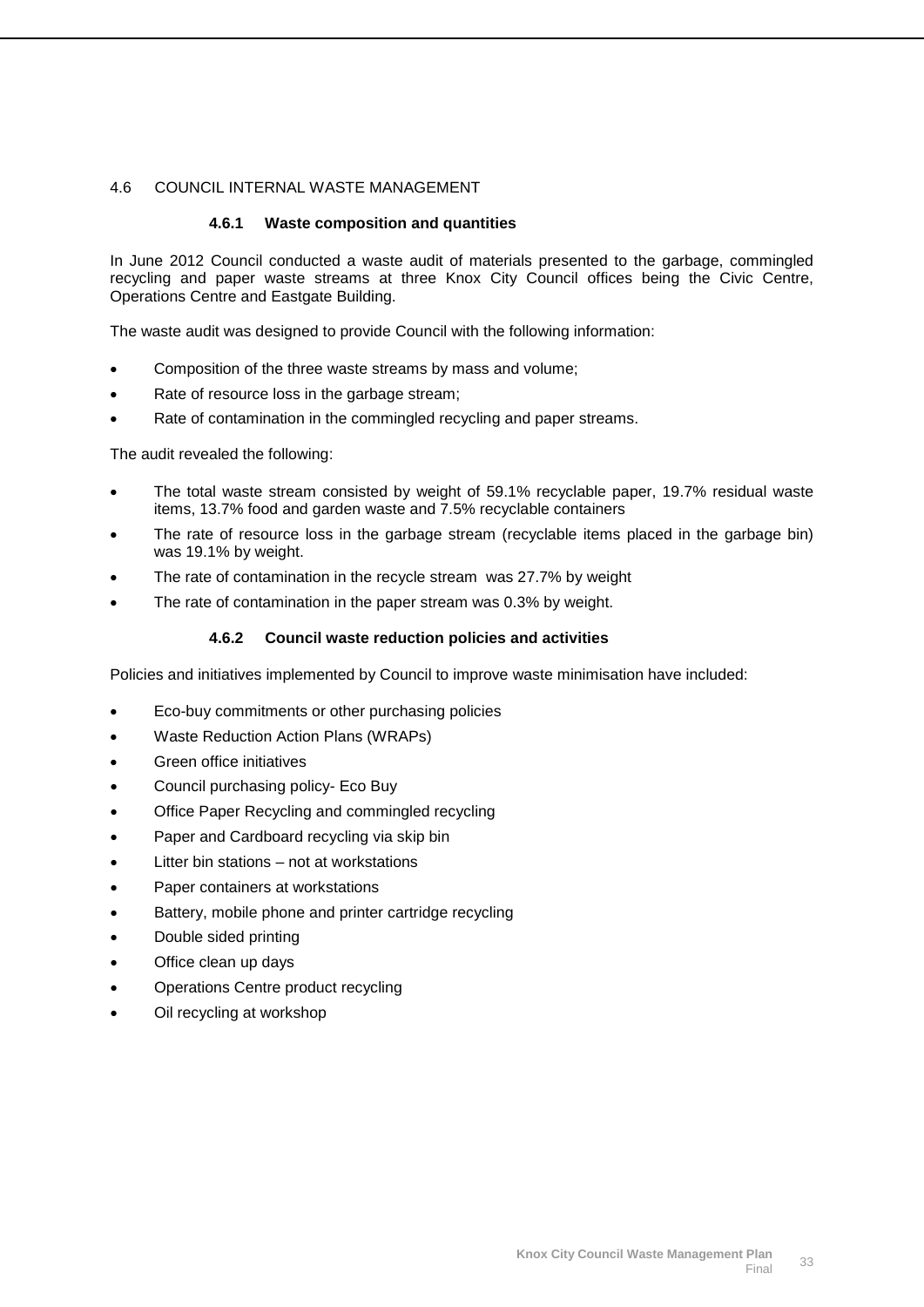#### *Key Issues*

- Composting of food waste implementing this including taking ownership for managing this.
- Use of composted green waste by Council's Parks Department for placement on Council garden areas.
- Collection and processing of food waste at festivals currently only done at Stringybark Festival.
- Levels of resource loss in the waste stream and contamination in the commingled recycle stream are above acceptable levels.
- Non recyclable plastic cups, tea or coffee paper cups and wooden stirrers provided for Council meetings.

#### *Opportunities for Improvement*

Strategies to address the Key Issues will be incorporated into the Waste Education, Communication and Engagement Plan to be developed by Council's Sustainable Futures team in collaboration with their Waste Management team.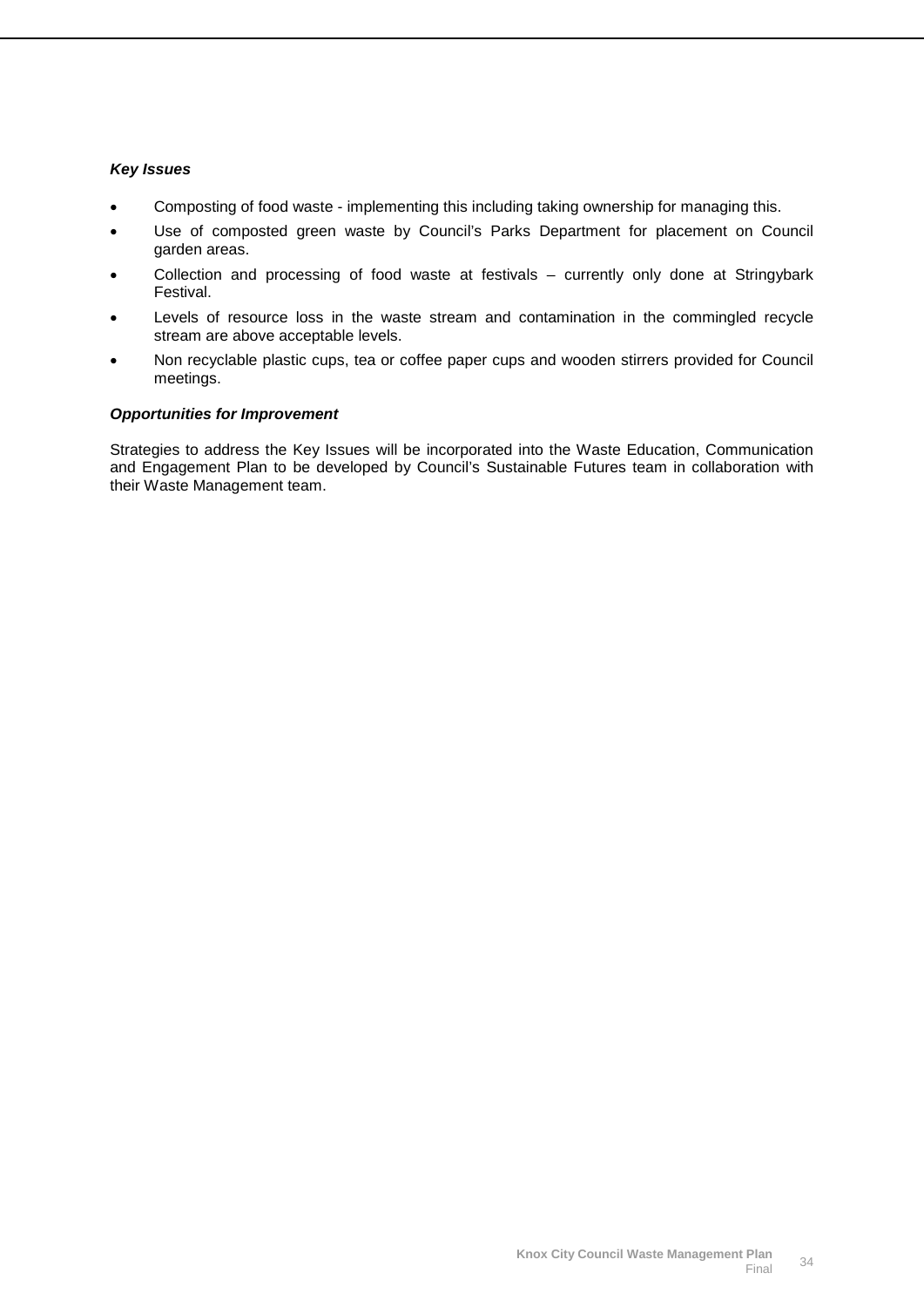# <span id="page-36-0"></span>5 PROGRESS TO DATE AND ACHIEVEMENTS

#### <span id="page-36-1"></span>5.1 PRIOR ACTION PLAN REVIEW

The following were recommendations from the Knox Council's Waste Management Plan 2006-2013. Note that achievements are denoted in bold italics.

### **KERBSIDE COLLECTION SERVICES**

#### **Garbage**

Maintain the weekly 80 L and 120 L bin mix as the garbage service.

Increase the price differential between the 80 L and 120 L bins.

*Both bin sizes continue to be available. Price differential increased through a garbage surcharge applied to the 120 L bin.*

Commit to move from land filling to residual advanced waste treatment when a regional facility is established.

#### **Recycling**

Remove recycling bin dividers, collect recyclables fully commingled and expand the range of rigid plastics to be recycled (included as a part of the new waste collection contract commencing in October 2006).

#### *Recycle bin dividers removed between November 2006 and March 2007. Contact No. 1636 commenced in October 2006 and provided for collection and recycling of codes 1-7 plastics.*

Extend the range of materials to include clothing, small appliances and other non-toxic consumer recyclables (subject to the ability of sorting facilities to handle them and also to the availability of sustainable market outlets).

Provide information to residents on destination of recyclables and environmental benefits of recycling.

#### *Information included in annual waste guide delivered to all Knox households.*

#### **Multi unit Sites**

Where appropriate, introduce larger skips for garbage and recyclables at multi-unit sites.

#### *Council has developed a policy and procedure for Waste Management in Multi Unit Development Sites in 2012. Provides for use of larger skips for garbage and recyclables.*

#### **Green Organics**

In response to changes to manual handling guidelines, cease bundled green waste collection with the current user pays bin service to be maintained.

#### *Bundled green waste and user pays bin service are still available.*

#### **Hard Waste**

In response to changes to manual handling guidelines, cease kerbside hard waste collection and introduce a user-pays at-call hard waste service.

#### *Hard waste collection service has continued with separate collections of metals, mattresses and re usable goods such as furniture.*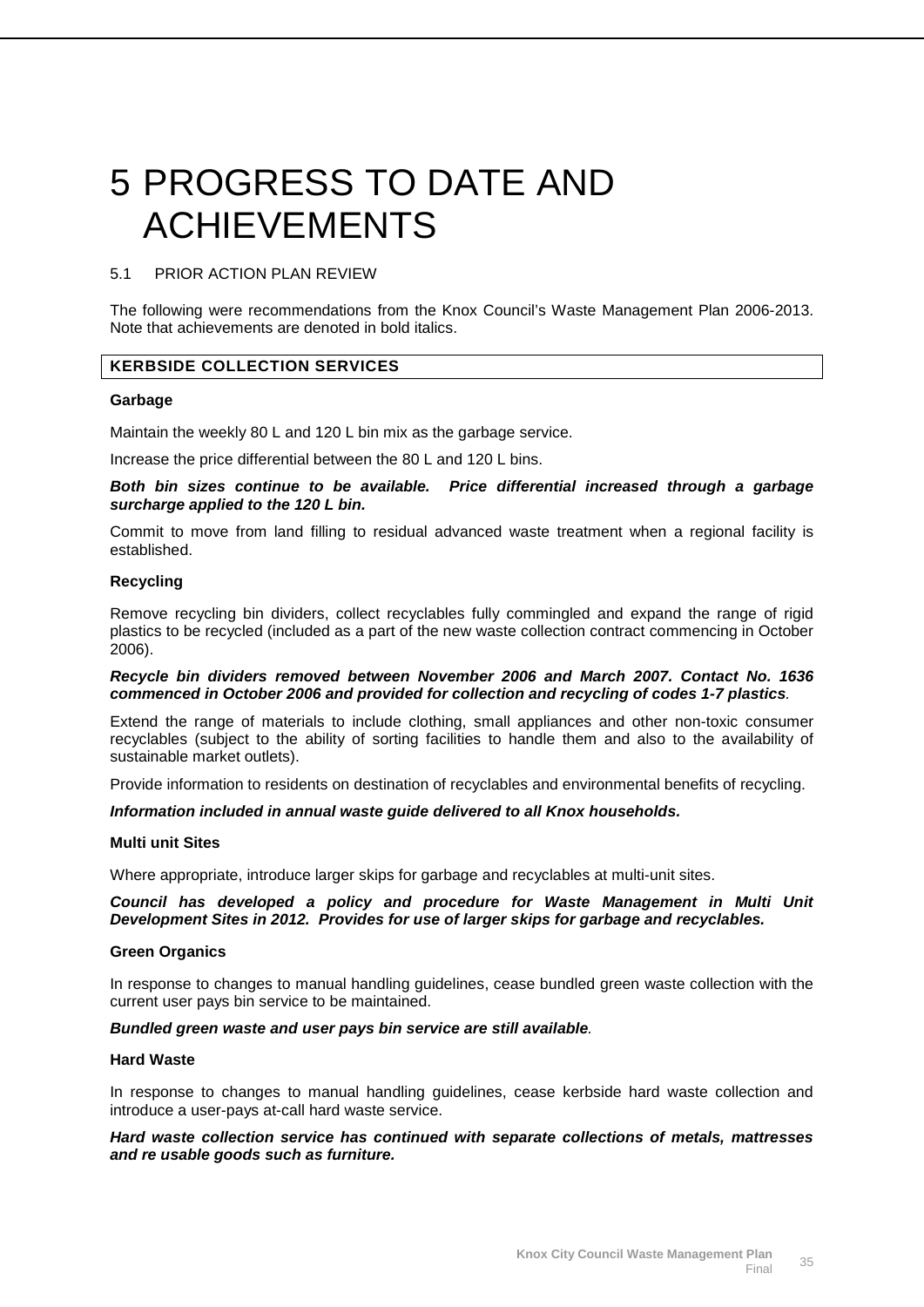#### **Proposed kerbside Collection Services Charging**

Show a separate uniform waste charge on the annual rates notice. (Proposed as part of the 2006/2007 draft budget).

#### *Proposed by Council in draft budget for 2006/07 but not adopted.*

#### **RECYCLING SERVICES FOR COUNCIL AND COMMUNITY VENUES**

Provide community organisations with commingled recycling collections – no user charge. Require site audits and reporting.

#### *Council introduced a commingled wheelie bin recycle service for user groups at Community Venues in 2007.Includes Community Centres, sporting grounds. Have 130 bins in service as at 30 June 2012.*

*Council has changed the policy for recycle bins for retirement villages and non rateable properties so a recycle bin collected fortnightly is provided with a waste bin.*

Continue to provide a bulk bin style garbage collection service to community organisations that use Council sporting and recreational facilities collection – with this service to be provided on a user pays basis.

#### *Bulk bins still provided at no cost to the community organisations.*

Continue the provision of public place recycling and garbage services to retail areas and the application of a carry in/carry out policy to recreational facilities where food and beverages are not sold.

#### *Council has upgraded the public place litter and recycle bins and the material collected from the recycle bins is now being recycled at a Materials Recovery Facility. Contamination rate from audits of the recycle bins is less than 10 % by weight.*

#### **SERVICING OF COMMERCIAL VENUES**

Provide a standard recycling service to small to medium enterprises (SME's) as part of the current user pays charge.

*Council introduced a new commercial waste service in 2007 which included provision of a 240 litre recycle bin collected weekly at no additional cost.*

#### **WASTE MANAGEMENT INFRASTRUCTURE IMPROVEMENTS**

Provide a broad range of recycling opportunities all at a reduced disposal cost at the Cathie's Lane transfer station and increase the promotion of the transfer station facility and its recycling opportunities.

*New fifteen year contract let for management and operation of the transfer station effective from February 2007. Product recovery rate has increased from 10% in 2007 to 60% in 2012 with approximately 70,000 tonne of material being received in 2011/12.*

Encourage the collection of low toxic/high volume household chemicals at the Cathie's Lane transfer station.

*This is being proposed as part of the Detox Your Home Program run through Sustainability Victoria.*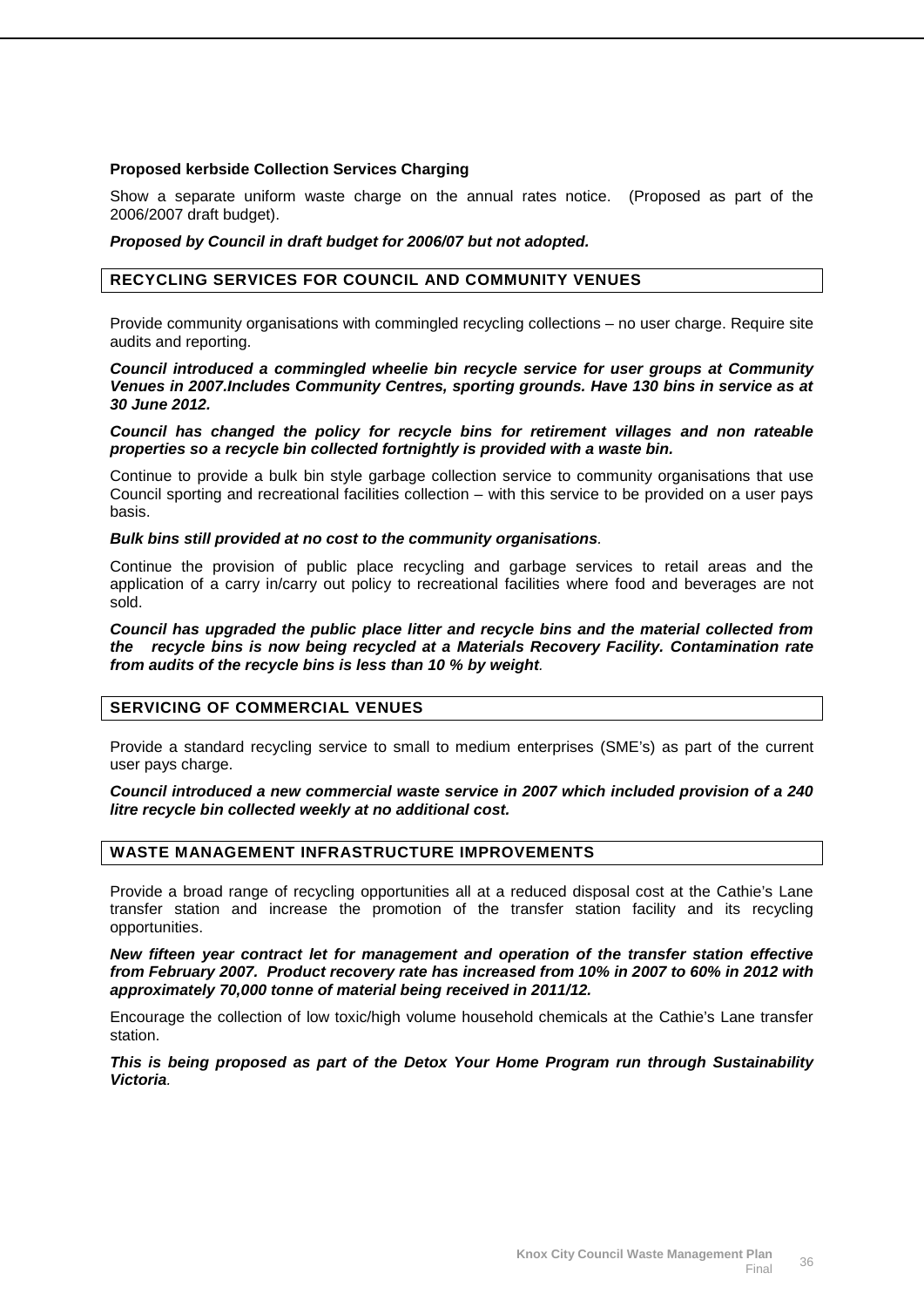#### **Landfill**

Pursue the development of a regional Alternate Waste Treatment facility – at the site of an existing landfill.

Continue support for the Regional Green Organics Processing Facility.

#### *Both being pursued in association with the Metropolitan Waste Management Group.*

#### **OTHER SERVICES**

Undertake regular audits of all public and Council waste streams.

*An annual audit is undertaken of the waste and recycle bins of 100 randomly chosen properties and audits of the contents of two randomly chosen recycle collection vehicles.*

Develop key performance indicators (KPI's) for Council in relation to community waste levels, recycling and waste diversion.

*Council is participating in the Local Government Victoria performance survey pilot program.*

Provide comprehensive information on how to recycle almost everything.

*Council's waste calendar, which is distributed to all households annually, has an 'A-Z guide to Waste and Recycling' which lists a range of products along with websites for residents to refer to.*

Support local establishment of recovery/reprocessing facilities.

#### *Council has supported the Knox Transfer Station which is a Council owned facility operated under contract to an external company.*

Establish a program with retailers to reduce the use of plastic retail carry bags.

#### *This has not been pursued.*

Continue to support the disposable nappy recycling program.

#### *This program is no longer operating.*

Conduct full independent risk assessment of all collection services including reversing of vehicles and manual handling issues.

#### *This has been done on an industry wide basis to satisfy WorkSafe requirements.*

Extend green purchasing activity across all council activities through the Eco buy program.

#### *Council has adopted the Eco Buy program in its Purchasing Policy.*

#### **TOWARDS ZERO WASTE (TZW) TARGETS**

For the twelve months to 30 June 2013 the % of waste diverted from landfill was 50.1%.

Putrescibles waste -28,661 tonnes.

Recyclables- 16,433 tonnes.

Green waste- 18,135 tonnes.

Hard Waste- 5,715 tonnes.

Recyclables from hard waste - 164 tonnes.

Public Place Litter Bins - 222 tonnes.

Public Place Recycle Bins - 46.

The TZW target was 65% as at 30 June 2014 which equates to 57 % as at 30 June 2012.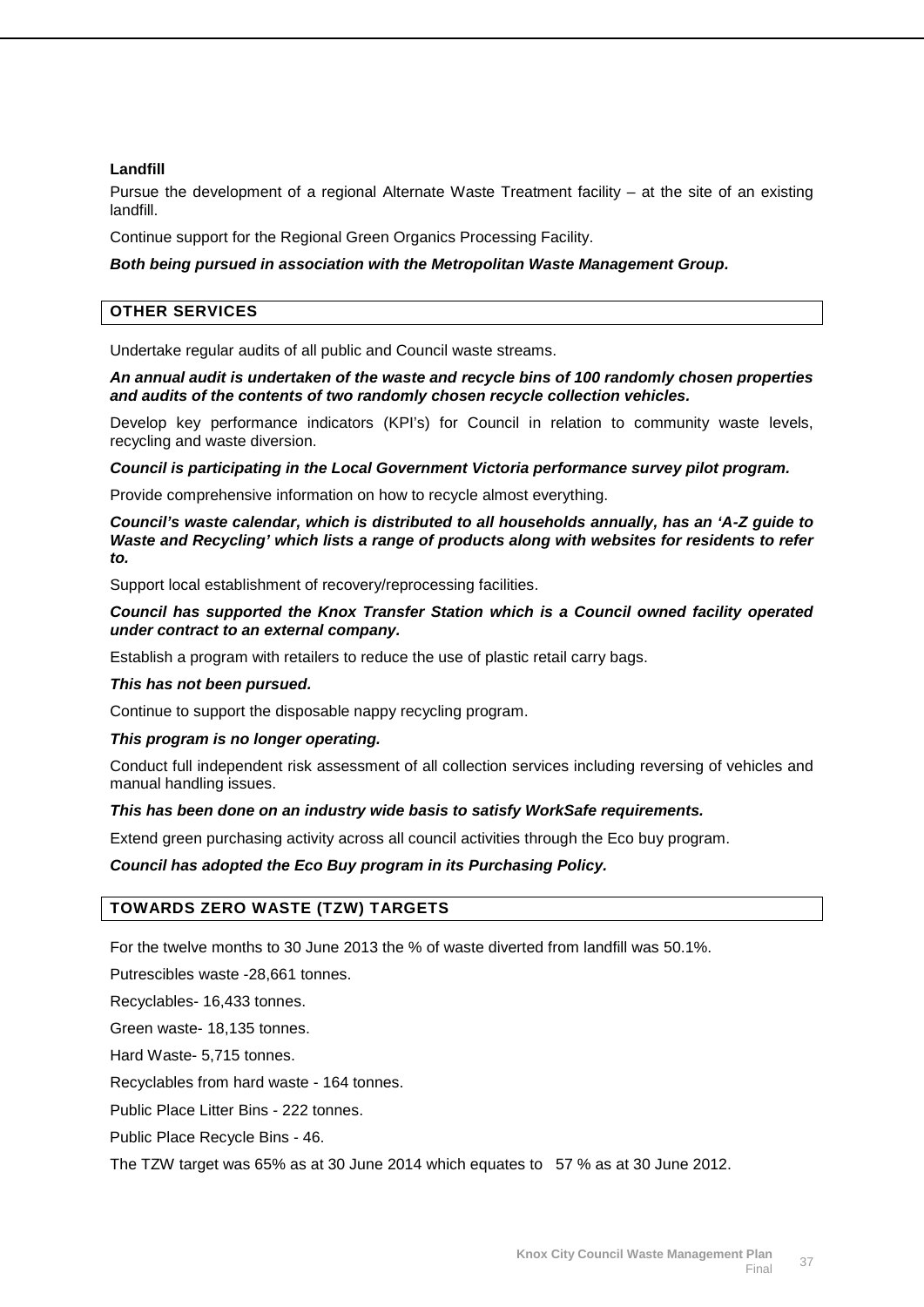# 6 FUTURE DIRECTIONS

# 6.1 OBJECTIVES AND PRIORITIES

Discuss long term objectives of waste management, e.g. meeting or exceeding TZW targets.

# 6.2 KEY PERFORMANCE INDICATORS

The following key performance indicators have been developed and are to be used to enable easy assessment of Knox City Council's current waste management performance. They also enable comparison with other councils in the metropolitan region.

#### *Table 14 Key Performance Indicators – 2014-2021*

<span id="page-39-2"></span><span id="page-39-1"></span><span id="page-39-0"></span>

| <b>KPIs</b>                                         | <b>Tonnes (2012/13)</b> | <b>Number of Households</b> | tonnes/ Hh / year |
|-----------------------------------------------------|-------------------------|-----------------------------|-------------------|
| Tonnes to landfill                                  | 28,660                  | 58,422                      | 0.497             |
| Tonnes of Commingled recycling                      | 16,433                  | 58,422                      | 0.285             |
| Tonnes of green organics<br>processing              | 18,135                  | 56,250                      | 0.322             |
| Other- hard waste                                   | 5,715                   | 56,250                      | 0.102             |
| Total waste generation                              |                         |                             |                   |
|                                                     |                         |                             | <b>Rate (%)</b>   |
| Diversion rate – recycling                          |                         |                             | 22.7              |
| Diversion rate – organics                           |                         |                             | 29.7              |
| Diversion rate - total (recycling<br>plus organics) |                         |                             | 52.4              |
| Diversion rate - hard waste                         |                         |                             | 5.4               |
| Commingled recycling<br>contamination rate          |                         |                             | 8.0%              |
| Organics contamination rate                         |                         |                             | Not known         |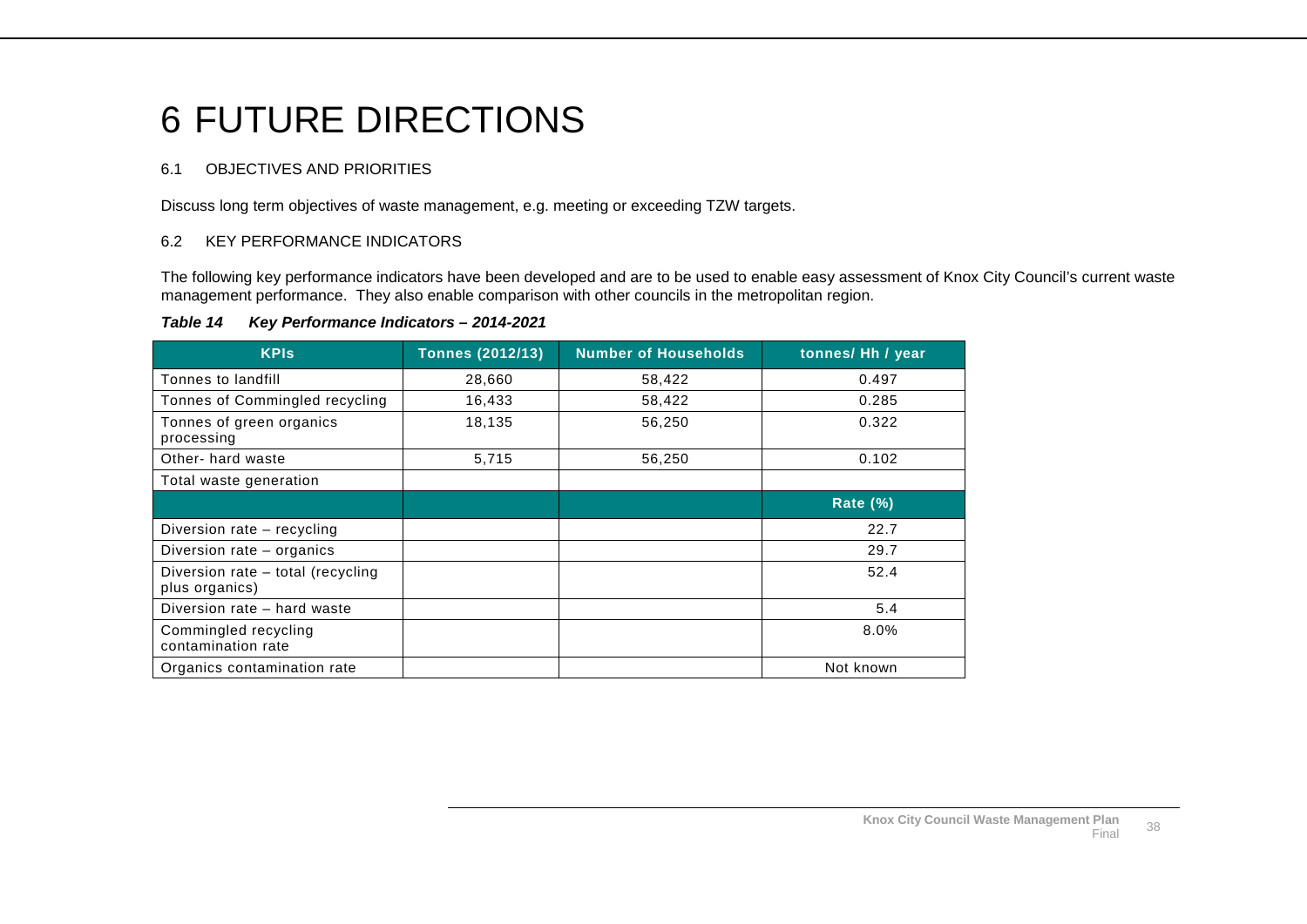#### 6.3 ACTION PLAN

The following Action Plan has been developed to achieve identified long term objectives, detailed above, and address identified issues and opportunities for improvement detailed throughout the WMP:

#### *Table 15 Action Plan*

<span id="page-40-0"></span>

|                                 | <b>FUTURE DIRECTIONS</b>                                   | <b>ACTIONS</b>                                                                                                                                                                                                                                                                                                                                                                                                                                                | <b>RESPONSIBILITY</b> | <b>COMPLETION</b><br><b>DATE</b> |
|---------------------------------|------------------------------------------------------------|---------------------------------------------------------------------------------------------------------------------------------------------------------------------------------------------------------------------------------------------------------------------------------------------------------------------------------------------------------------------------------------------------------------------------------------------------------------|-----------------------|----------------------------------|
| <b>Reduction</b><br>strategies  | • Reduce household and council waste<br>generation rate    | • Targeted Community Education Programs.<br>• Support Metro Wide home composting and worm farms<br>education programs.<br>• Sustainable shopping/consumption programs to reduce food<br>wastage.<br>• Continue home composting, worm farms.<br>• Publicise product recovery sites for e-waste, clothing,<br>batteries, polystyrene.<br>Waste bins to continue to be available in 80 litre and 120 litre<br>sizes with surcharge applied to the 120 litre bin. | Waste Management      | On going                         |
| Green<br>Organics<br>processing | • Support upgrade of organics processing<br>infrastructure | • New contracts for organics processing facilities must focus on<br>odour and product quality requirements being met.<br>Engage in procurement process for organics processing with<br>MWMG to provide a long term contract.                                                                                                                                                                                                                                  | Waste Management      | 30 June 2015                     |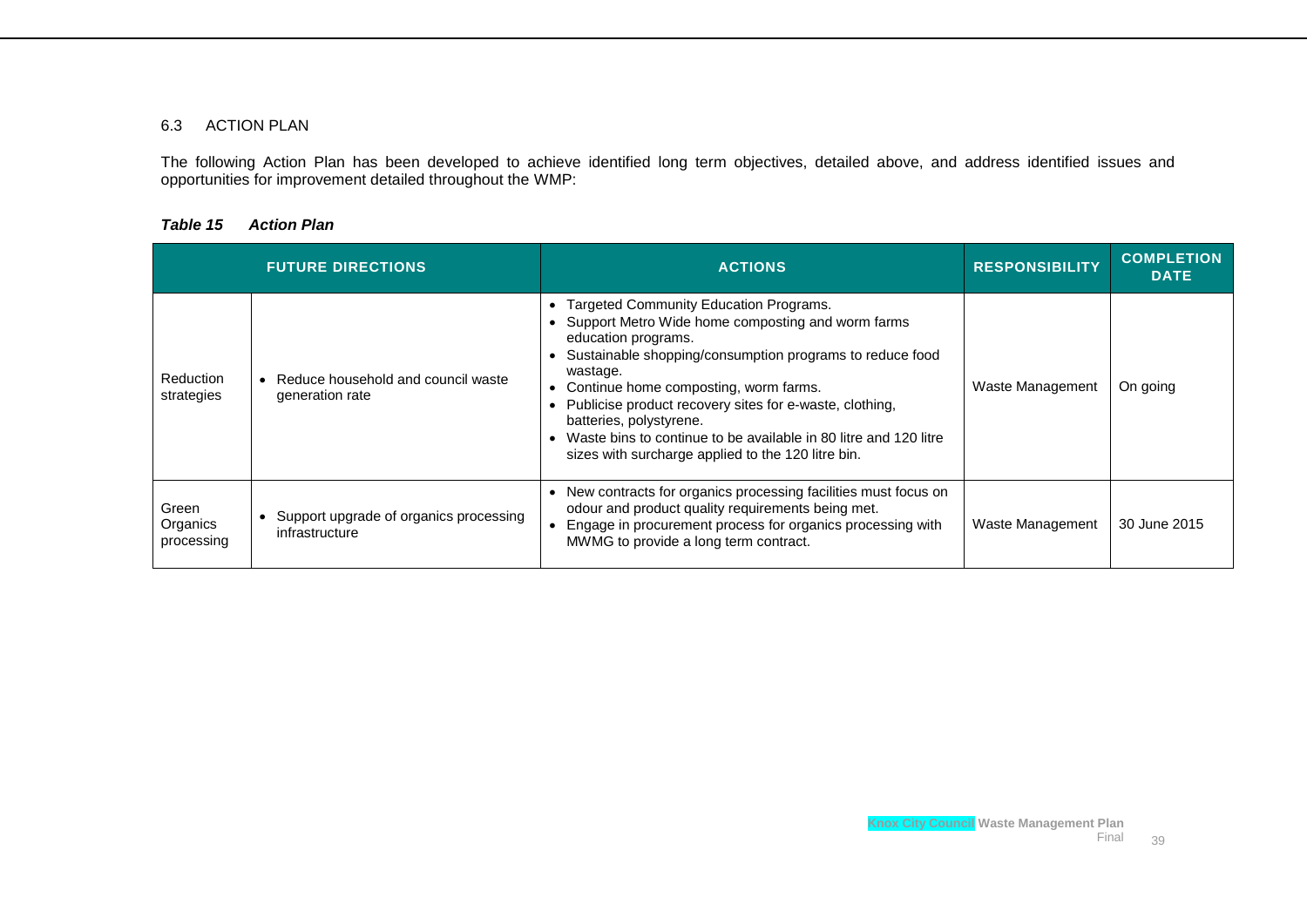|                                    | <b>FUTURE DIRECTIONS</b>                                                                                                                                                                                                                                                                                                                        | <b>ACTIONS</b>                                                                                                                                                                                                                                                                                                                                                                                                                                                                                                                                                                                                                                                                                                                                                                                                                                                                                                                                                                                                                                                                                                                                                                                                                                                                                                                                                                  | <b>RESPONSIBILITY</b> | <b>COMPLETION</b><br><b>DATE</b> |
|------------------------------------|-------------------------------------------------------------------------------------------------------------------------------------------------------------------------------------------------------------------------------------------------------------------------------------------------------------------------------------------------|---------------------------------------------------------------------------------------------------------------------------------------------------------------------------------------------------------------------------------------------------------------------------------------------------------------------------------------------------------------------------------------------------------------------------------------------------------------------------------------------------------------------------------------------------------------------------------------------------------------------------------------------------------------------------------------------------------------------------------------------------------------------------------------------------------------------------------------------------------------------------------------------------------------------------------------------------------------------------------------------------------------------------------------------------------------------------------------------------------------------------------------------------------------------------------------------------------------------------------------------------------------------------------------------------------------------------------------------------------------------------------|-----------------------|----------------------------------|
| Improved<br>kerbside<br>collection | • Develop and support specialised<br>collection services for used and<br>unwanted household products.<br>• Continue to expand education and<br>behavioural change programs in support<br>of proper source separation of household<br>waste and recyclables.<br>• Further pilot projects and trials of<br>collections from multi-unit dwellings. | Investigation of programs such as day after recycling where<br>the recycling bin is used for a separate collection of non-<br>traditional recyclables such as small appliances, books,<br>clothing, etc.<br>Support standardised metro wide recycling sorting criteria with<br>education program.<br>• Participate in forums and support programs for improving<br>resource recovery from multi unit dwellings.<br>Participate in MWMG Get it Right on Bin Night program.<br>Implement collection service for Multi Unit Developments<br>based on Council's policy and procedure using smaller<br>collection vehicles, larger sized communal bins.<br>Ensure waste collection contracts provide the flexibility to<br>include for food waste into the green waste bin subject to the<br>availability of a processing facility to receive the organics<br>product. Would require weekly collection of the organics bin<br>and fortnightly collection of the waste bin.<br>Inclusion of other items in commingled recycling stream, ie<br>hard plastics such as food storage containers and toys and<br>metal items such as pots, pans & oven trays.<br>• Change hard waste collection service from twice yearly<br>scheduled collection to twice yearly at call collection.<br>• Change bundled and resident's own container green waste<br>service from fortnightly to monthly. | Waste Management      | On going                         |
| Other<br>Council<br>Collections    | Hard waste collection systems to<br>$\bullet$<br>maximise resource recovery and provide<br>safe collections systems.<br>• Away from home recycling - Improved<br>collection of recyclables at events and<br>public places and for user groups at<br>Council venues.                                                                             | Collect performance data on resource recovery rates.<br>$\bullet$<br>Monitor hard waste collection system to ensure compliance<br>with WorkSafe guidelines.<br>• Work with MWMG on away from home recycling programs.<br>Provide separate collection services for products such as e-<br>$\bullet$<br>waste, mattresses, lounge suites where items can be stripped<br>to recover components.<br>Consider implementation of paper and cardboard collection<br>service for Council venues to supplement the wheely bin<br>commingled collection service.                                                                                                                                                                                                                                                                                                                                                                                                                                                                                                                                                                                                                                                                                                                                                                                                                          | Waste Management      | On going                         |
| Transfer<br><b>Stations</b>        | Residents to have adequate access to<br>$\bullet$<br>transfer stations with range of<br>opportunities for reuse and resource<br>recovery.                                                                                                                                                                                                       | Expand range of products that can be received at the transfer<br>station where there is recovery potential- electrical goods,<br>white goods, polystyrene, e- waste, tools, furniture, clothing.                                                                                                                                                                                                                                                                                                                                                                                                                                                                                                                                                                                                                                                                                                                                                                                                                                                                                                                                                                                                                                                                                                                                                                                | Waste Management      | 30 June 2014                     |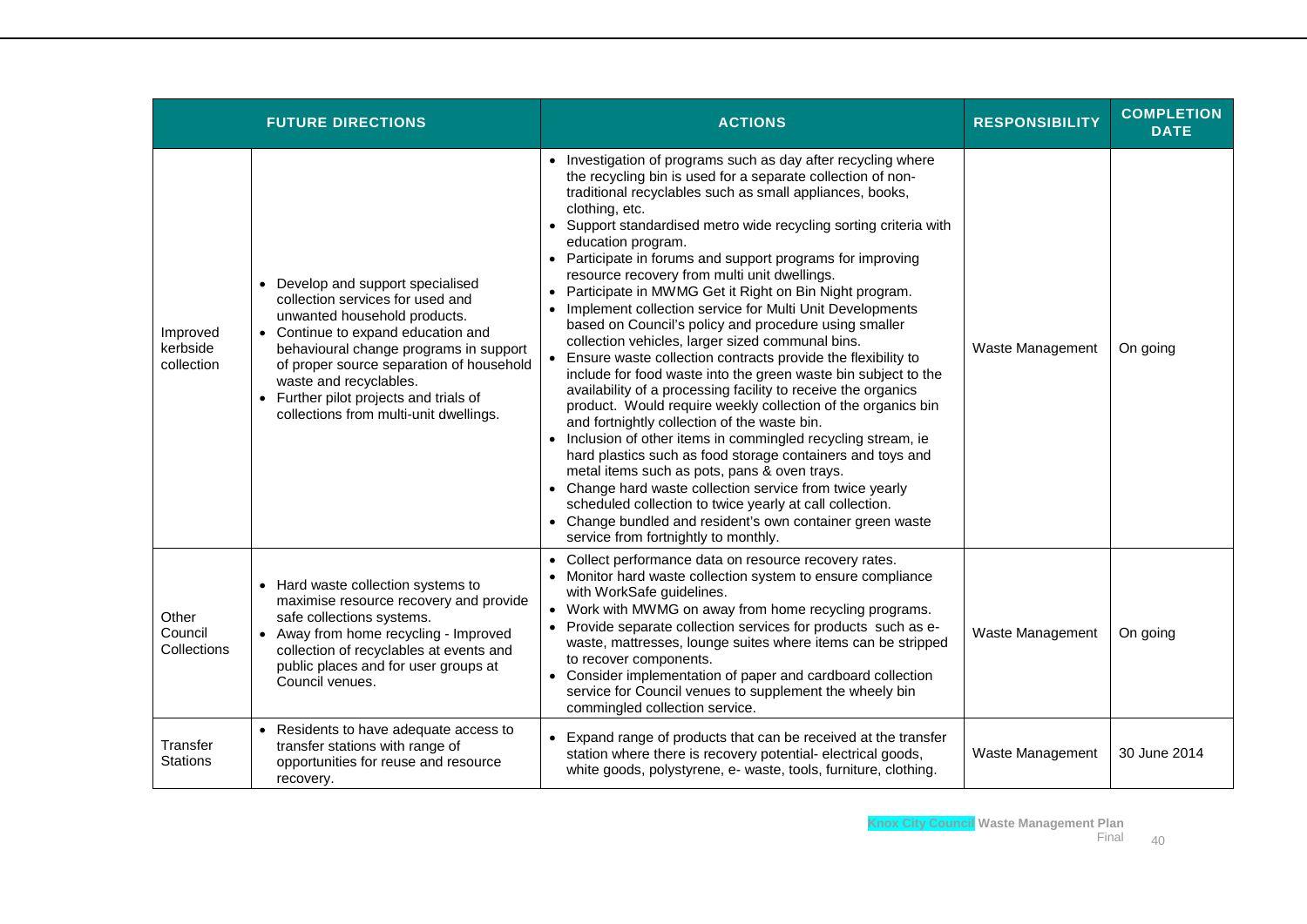|                                                               | <b>FUTURE DIRECTIONS</b>                                                                                                                                                                                                                           | <b>ACTIONS</b>                                                                                                                                                                                                                                                                                                                                                                                                                | <b>RESPONSIBILITY</b> | <b>COMPLETION</b><br><b>DATE</b> |
|---------------------------------------------------------------|----------------------------------------------------------------------------------------------------------------------------------------------------------------------------------------------------------------------------------------------------|-------------------------------------------------------------------------------------------------------------------------------------------------------------------------------------------------------------------------------------------------------------------------------------------------------------------------------------------------------------------------------------------------------------------------------|-----------------------|----------------------------------|
| Community<br>engagement<br>and<br>education                   | The changes to the waste service require<br>an effective communications and<br>engagement strategy if maximum<br>benefits are to be obtained.                                                                                                      | • Ensure changes to the hard waste and bundled green waste<br>service include effective communications programs that<br>explain benefits and requirements of the new system.<br>Required also if food waste is included in the green waste bin.<br>$\bullet$<br>Develop a waste education, communication and engagement<br>plan to better communicate with residents on minimising<br>material being placed in the waste bin. | Waste Management      | 30 June 2014                     |
| Market<br>development                                         | Improved education and organics<br>processing facilities to reduce<br>contamination.                                                                                                                                                               | Bin and collection vehicle audit programs in conjunction with<br>targeted education to reduce contamination of organics.<br>• Promote the organics products from composting facilities<br>through Council's web site, waste guide.                                                                                                                                                                                            | Waste Management      | On going                         |
| Procurement<br>of waste<br>services                           | Procurement guidelines will be based on<br>an MWMG led model. Clusters of<br>councils and/or the MWMG may enter<br>into contracts for the provision of<br>appropriate infrastructure and services.                                                 | • Use of MWMG model to enter into a contract for composting of<br>kerbside collected organics.<br>Use of MWMG to develop options for advanced waste<br>treatment.                                                                                                                                                                                                                                                             | Waste Management      | 30 June 2021                     |
|                                                               | • Prioritise processes for recovery<br>including waste, household chemicals.                                                                                                                                                                       | Development of e- waste receival facility at the transfer station<br>and possible collection from hard waste service.<br>• Advocate for permanent Detox Your Home service at the<br>transfer station.                                                                                                                                                                                                                         | Waste Management      | 30 June 2014                     |
| Resources<br>recovery and<br>planning<br>assessment<br>matrix | • While the state government is currently<br>reviewing the Victorian Planning.<br>Scheme, an assessment tool will need to<br>be developed to assist in the assessment<br>of potential sites in accordance with the<br>revised planning provisions. | • Participate as appropriate to ensure suitable resource<br>recovery sites are recognised and protected.<br>Participate in forums, provide submissions to revised planning<br>provisions and State and Federal Waste Policy revisions.                                                                                                                                                                                        | Waste Management      | On going                         |

**Note: Action Plan will be reviewed on an annual basis.**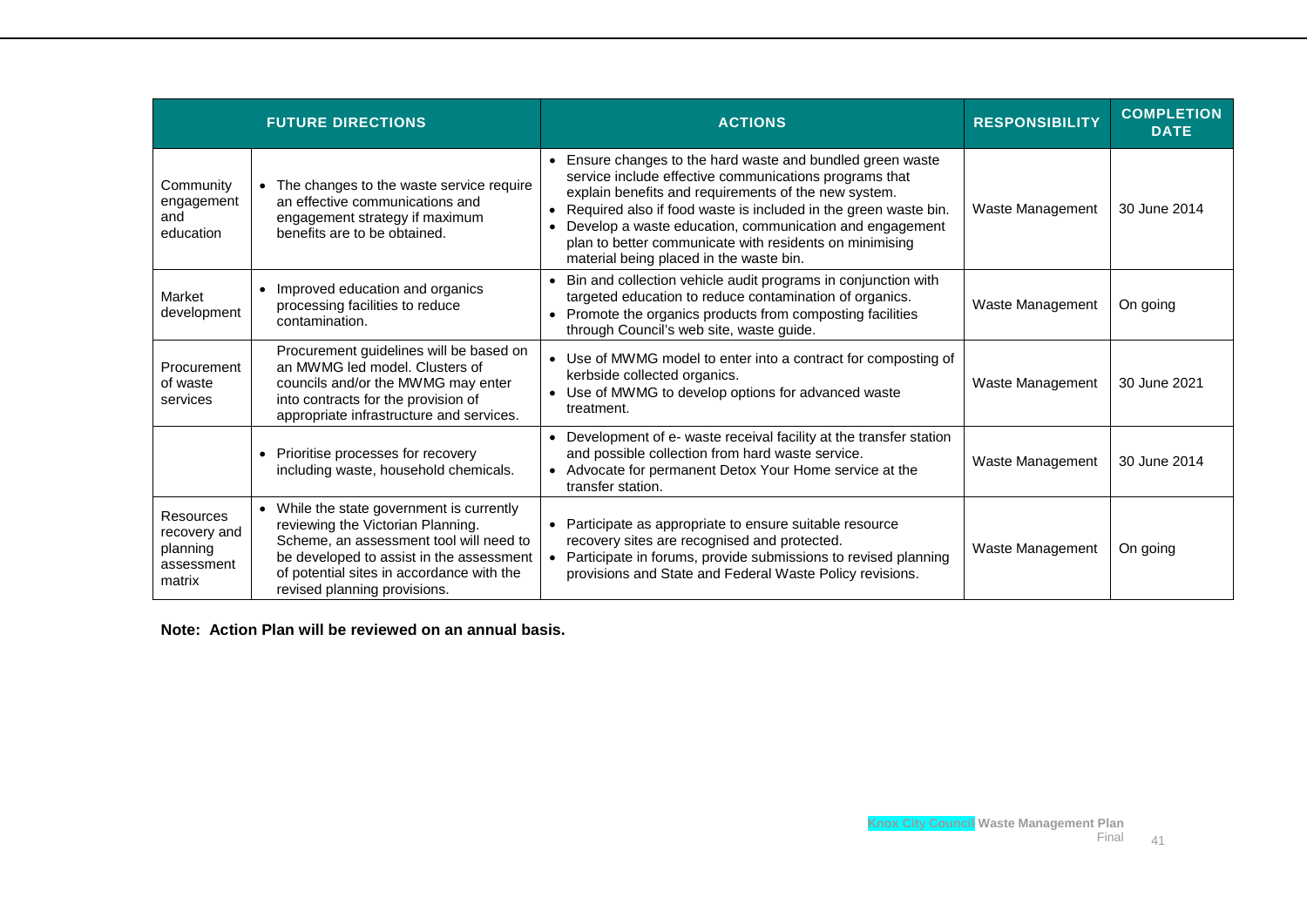# <span id="page-43-0"></span>7 FINANCIAL CONSIDERATIONS

The following table documents the proposed financial implications of the waste services proposed over the period 2014-2021. These figures are obtained from Council's Long Term Financial Strategy.

| <b>Waste Program</b>                     | 2013/2014   | 2020/2021   |
|------------------------------------------|-------------|-------------|
| Waste Management<br>Administration       | \$341,489   | \$449,005   |
| <b>Domestic Waste</b>                    | \$2,926,640 | \$3,316,896 |
| <b>Commercial Waste</b>                  | (\$116,022) | (\$198,264) |
| <b>Hard Waste</b>                        | \$1,026,823 | \$1,228,918 |
| Recycling                                | \$1,234,332 | \$1,438,328 |
| Green Waste                              | \$538,791   | \$297,152   |
| Llewellyn Park Leachate<br>Investigation | \$66,842    | \$79,998    |
| <b>State Government Landfill</b><br>Levy | (\$59,281)  | \$3,802     |
| <b>Landfill Tip Costs</b>                | \$228,610   | \$296,907   |
| <b>Roadside Litter Collection</b>        | \$407,260   | \$487,471   |
| Total                                    | \$6,595,484 | \$7,400,213 |

# *Table 16 Financial Projections*

The financial projections allow for the service provision as outlined in the Action Plan of the WMP with the exception of the following:

- Changing the hard waste service from two scheduled to two at call collections per annum. This is anticipated to provide a saving of \$200,000 per annum from 2014/15 onward.
- Changing the bundled and resident container green waste service from fortnightly to monthly. This is anticipated to provide a saving of \$200,000 per annum from 2014/15 onward.
- Processing Council's Kerbside Collected green waste through the new organics processing facility. This is anticipated to increase the annual expenditure for green waste by approximately \$700,000 per annum from 2015/16 onward.
- Inclusion of food waste into the green waste bin which would require weekly collection and garbage bin would change to fortnightly collection. This is estimated to increase the annual expenditure for green waste by approximately \$ 800,000 per annum. There is no timeframe for this. If introduced would most likely be around 2019/2020.
- Disposal of Council's kerbside collected waste through an Advanced Waste Treatment facility. This is estimated to increase the annual expenditure for domestic waste by \$360,000 per annum. There is no timeframe for this. If introduced would most likely be beyond 2020/2021.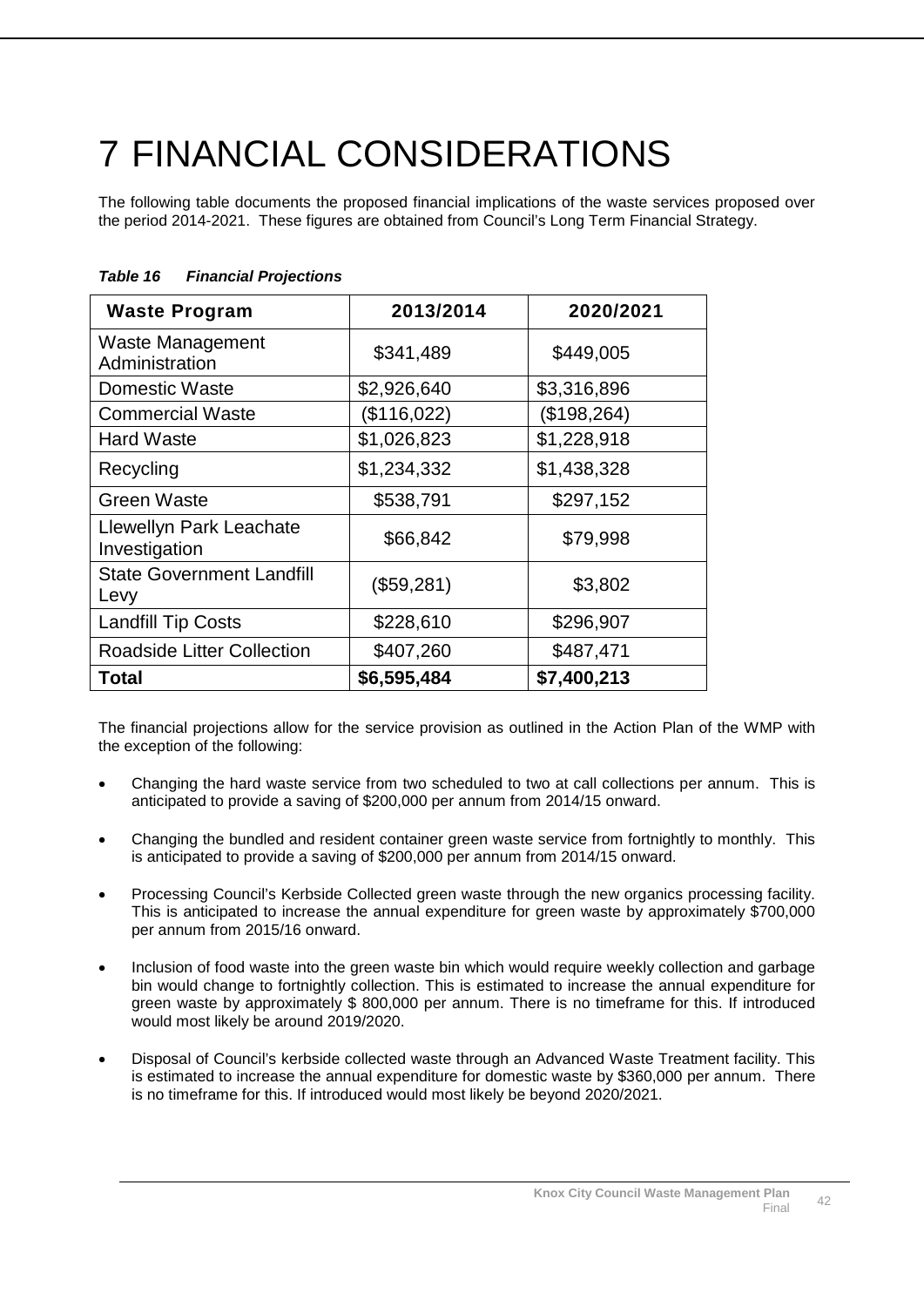# <span id="page-44-0"></span>8 REFERENCES

### **Section 1.2.1**

Full weblink to population data as provided by DSE from Victoria in Future 2008 report is: [http://www.dse.vic.gov.au/DSE/dsenres.nsf/LinkView/B9023E3BAACA5A6ACA256EF60019E5](http://www.dse.vic.gov.au/DSE/dsenres.nsf/LinkView/B9023E3BAACA5A6ACA256EF60019E55806C7DF80826B65674A256DEA002C0DCA) [5806C7DF80826B65674A256DEA002C0DCA](http://www.dse.vic.gov.au/DSE/dsenres.nsf/LinkView/B9023E3BAACA5A6ACA256EF60019E55806C7DF80826B65674A256DEA002C0DCA)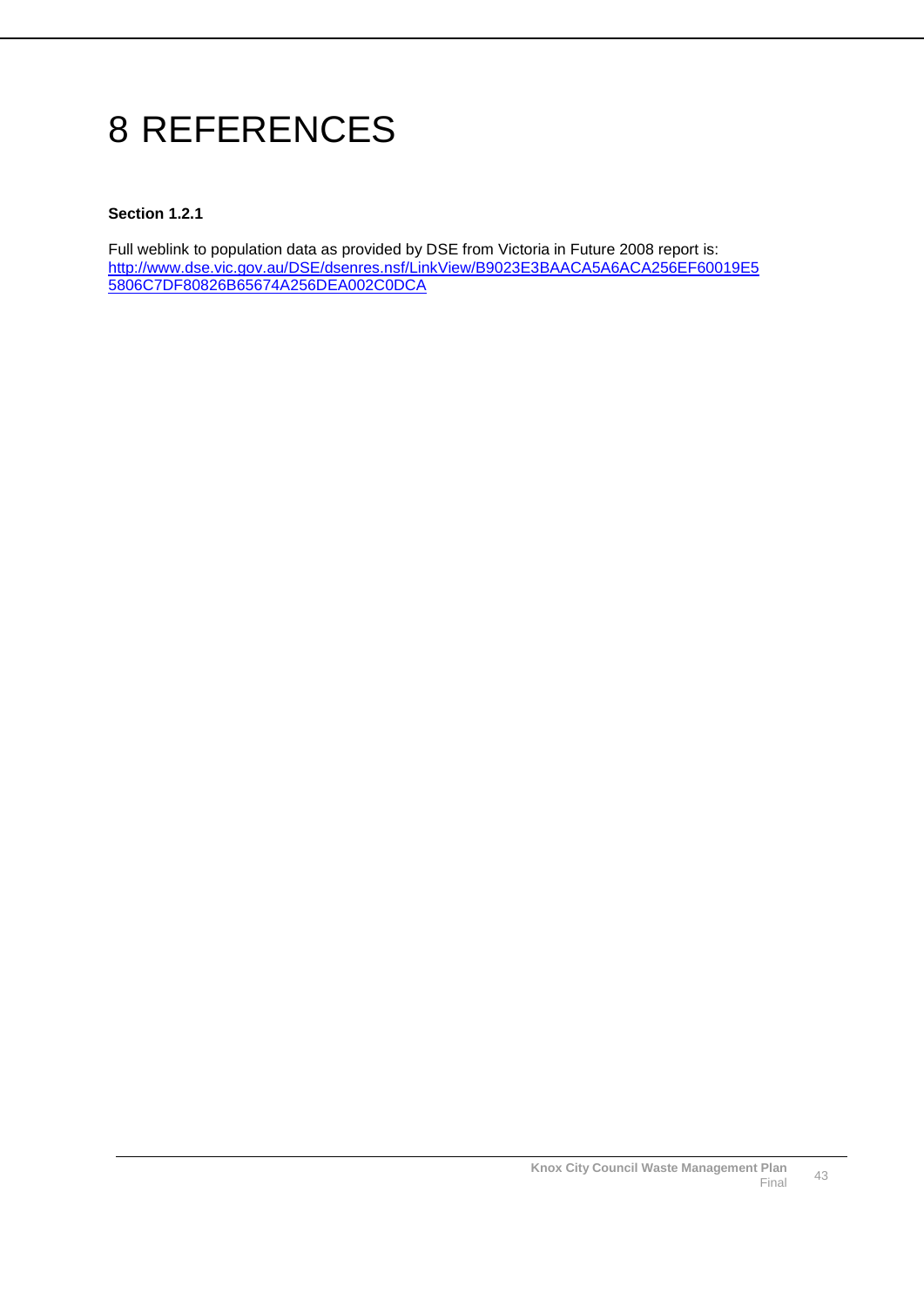# APPENDIX A

# Summary of Feedback from Stakeholder Engagement

# **OVERVIEW**

The comments provided below have been collated from the sessions run with each of four stakeholder groups during February and March 2013, based on the Consultation Framework approved prior to commencement.

**External Stakeholders** include Councils waste management collection contractors (Remondis and TPI Cleanaway), Knox Transfer Station Managers WM Waste Management, State Government Agencies (MWMG and Sustainability Victoria) and waste auditing consultants (All Environmental Concepts).

**Internal Stakeholders** include Council staff from Waste Management, Customer Service, Operations (depot), Health and Sustainability.

**Residents** consisted of a group of Knox staff who were not participants in the Internal Stakeholders sessions, but who live in the Knox City Council area.

**Council's Environmental Advisory Committee** a committee of Council with representation from local residents, relevant Council staff and a Councillor.

Before seeking comment on each area of the consultation framework, context was provided to ensure that participants were able to provide informed comment. This context had the added (and in some ways unexpected) benefit of raising awareness of the issues facing Knox in terms of strategic waste management. In turn, the participants commented that they felt much more knowledgeable about why certain decisions needed to be made. They have stated that they are willing to participate in further sessions later in the process, for example to provide comment on the draft waste management strategy.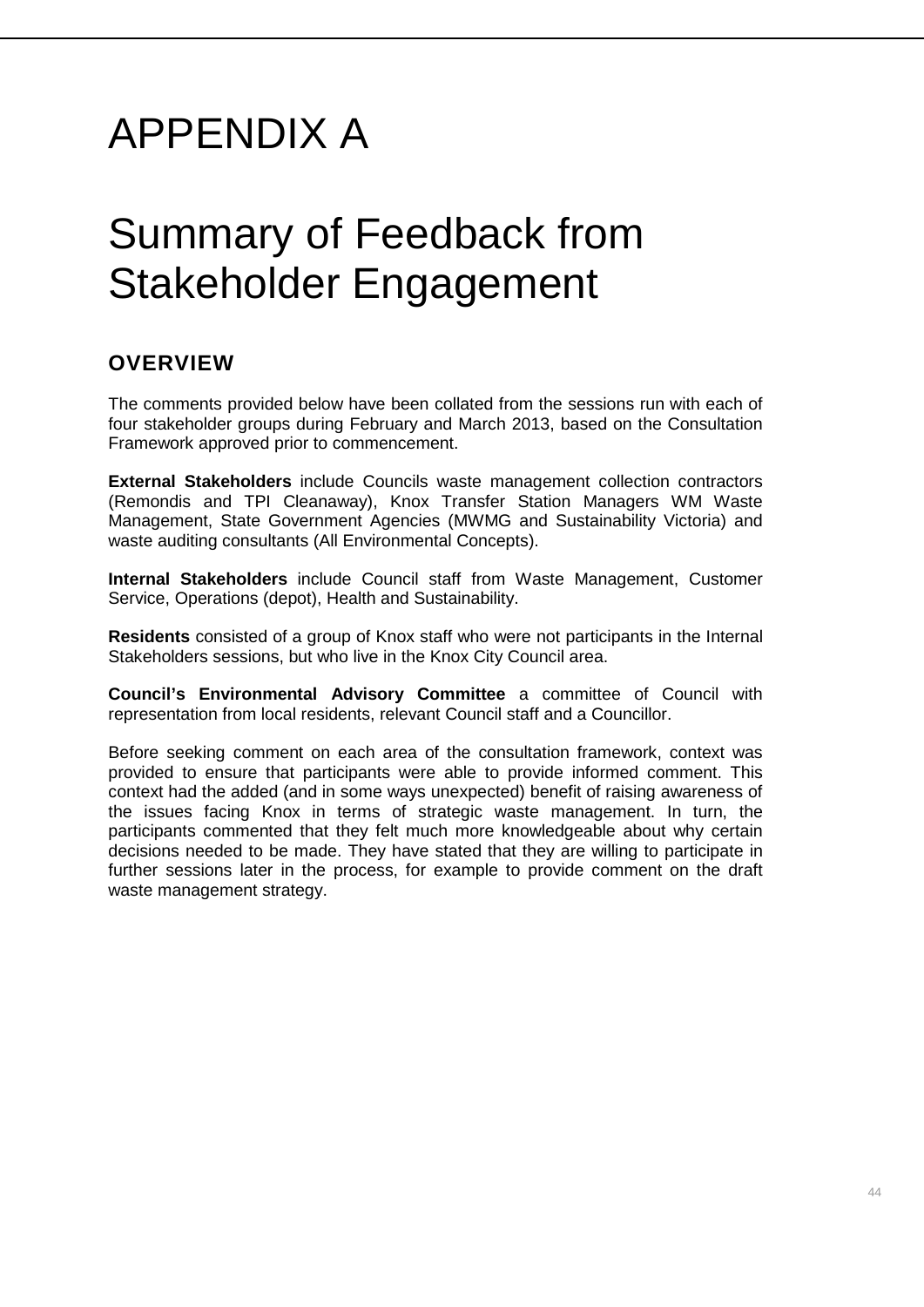# **RECYCLING COLLECTION**

# **Potential future options canvassed**

- 1. Continue to implement option of choice of different sized bins or collection frequencies for MUDs, and consider different sized bins for users of Council venues subject to considering impact of changes in material markets and costs.
- 2. Explore inclusion of plastic film in receipt of recyclables, particularly for commercial recycling
- 3. Explore the potential in the next collection and sorting contract for including nontraditional recyclable materials such as small domestic items including appliances, phones and small E-waste items, plastic toys, plastic containers, cooking utensils
- 4. Change over recycling bin lids to AS yellow when practicable if recycle bins are replaced or retain the bin and change over lid only if recycle bins are not scheduled for replacement
- 5. Implement use of smaller vehicles and/or alternative collection methods for MUD'S , difficult access locations

# **FEEDBACK**

### **COUNCIL VENUES – CHOICES OF DIFFERENT SIZED BINS/OTHER MATERIALS**

- Internal stakeholders
	- Container Deposit Legislation (CDL) was raised. View that Clubs can use recycling of cans as a revenue raiser if this was available.
	- Needs to be well managed by both Council and the club.
	- Current service provided is a weekly pick up similar to a resident collection – currently there isn't much provision for clubs to recycle cardboard. Internal stakeholder group agreed this would be a good potential future option to explore.
	- There was discussion around the need to have secure collection facilities – e.g. a key needs to be provided. ensure it can't become a fire risk and be contained so it doesn't cause litter.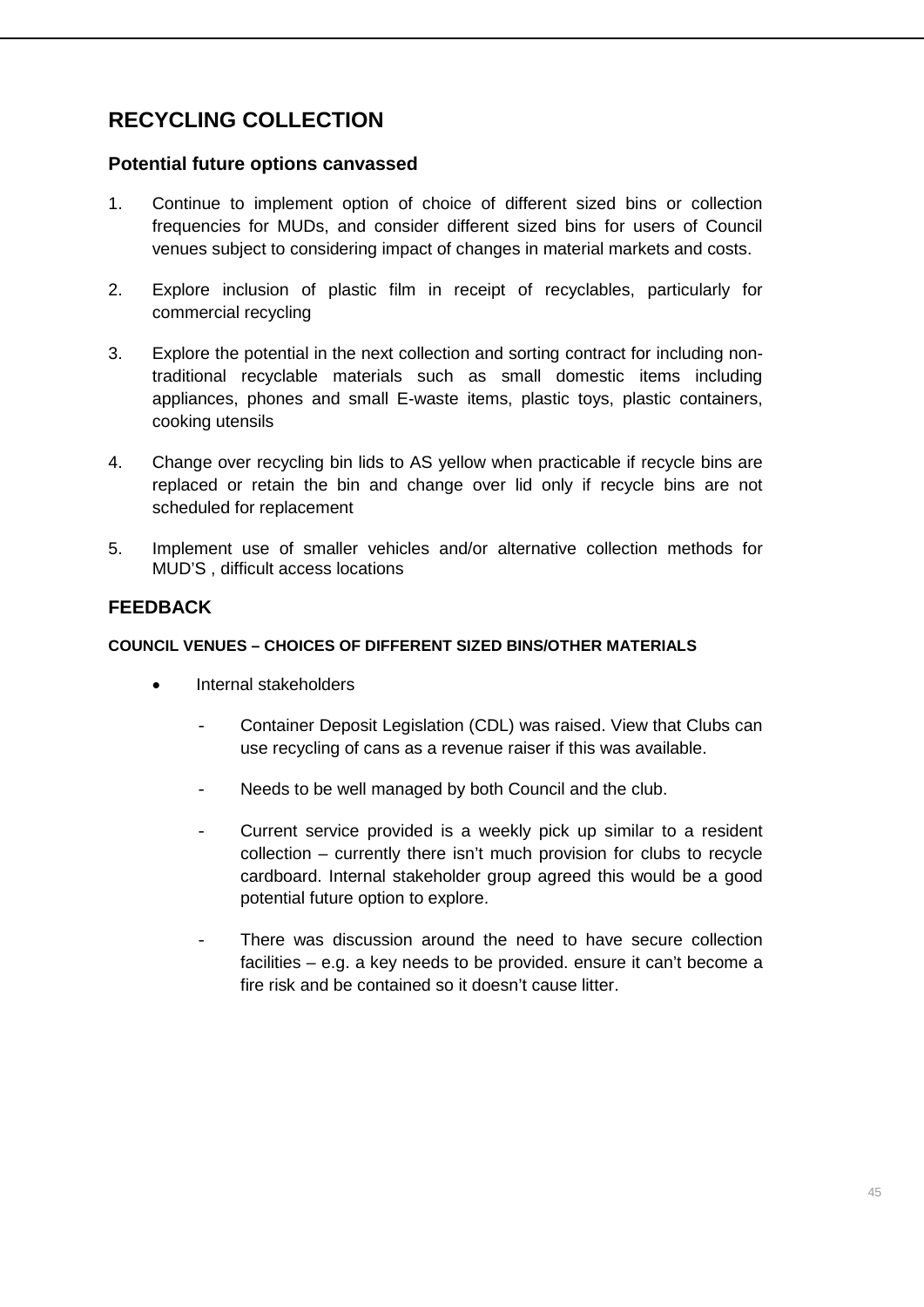#### **COMMERCIAL SERVICES**

- Internal stakeholders
	- Service is currently promoted as a package businesses can only have recycling service if they order a waste service. It is cost recovery only, which means it is less expensive than a commercial service provided by a waste company.
	- Preference is that Council doesn't get involved in providing skips. But, question was raised whether Council should explore providing more opportunities for commercial businesses to recycle (i.e. cost recovery based service) because it provides an environmental benefit to the whole community  $-$  e.g. the benefits extend to householders.
	- Suggestion from internal stakeholders that bigger size skips be provided for Commercial users and/or users of Council venues and that an option for increased frequency of collection (e.g. daily) be available to encourage commercial businesses to recycle.
	- Explore options for polystyrene recycling service for commercial operators.
	- Flexible plastics (e.g. wrap) is currently coming through the recycling stream in the commercial service and is a contaminant. Would be good to explore whether receivers can accept as a product and if so what service could be provided.
	- Comment that it's not Council's role to provide C&I waste services and that businesses should be encouraged to seek their own service provider, particularly the larger ones.

# **NON-TRADITIONAL RECYCLABLES**

- Canvassed ideas including one similar to the 'Renew' collection undertaken by other Councils (Moonee Valley/Whitehorse) whereby such goods are collected in the Recycling bin on the non-recycling week once or twice per year. Feedback from all groups was that this is a good idea to explore. From resident groups – need to consider what happens with your usual recyclables when the bin is being used for this collection.
- From customer service: "we get calls about a frypan we could have said "put it in your recycle bin" but we had to say go to the tip or in the rubbish. If all that could go in the recycling at the same time that would be fabulous! Get smaller litter that gets scattered all over the place, bits & pieces could be taken out of the 2 collections. We could say put the toaster in your recycle bin. That would be great! Small appliances should be recyclable."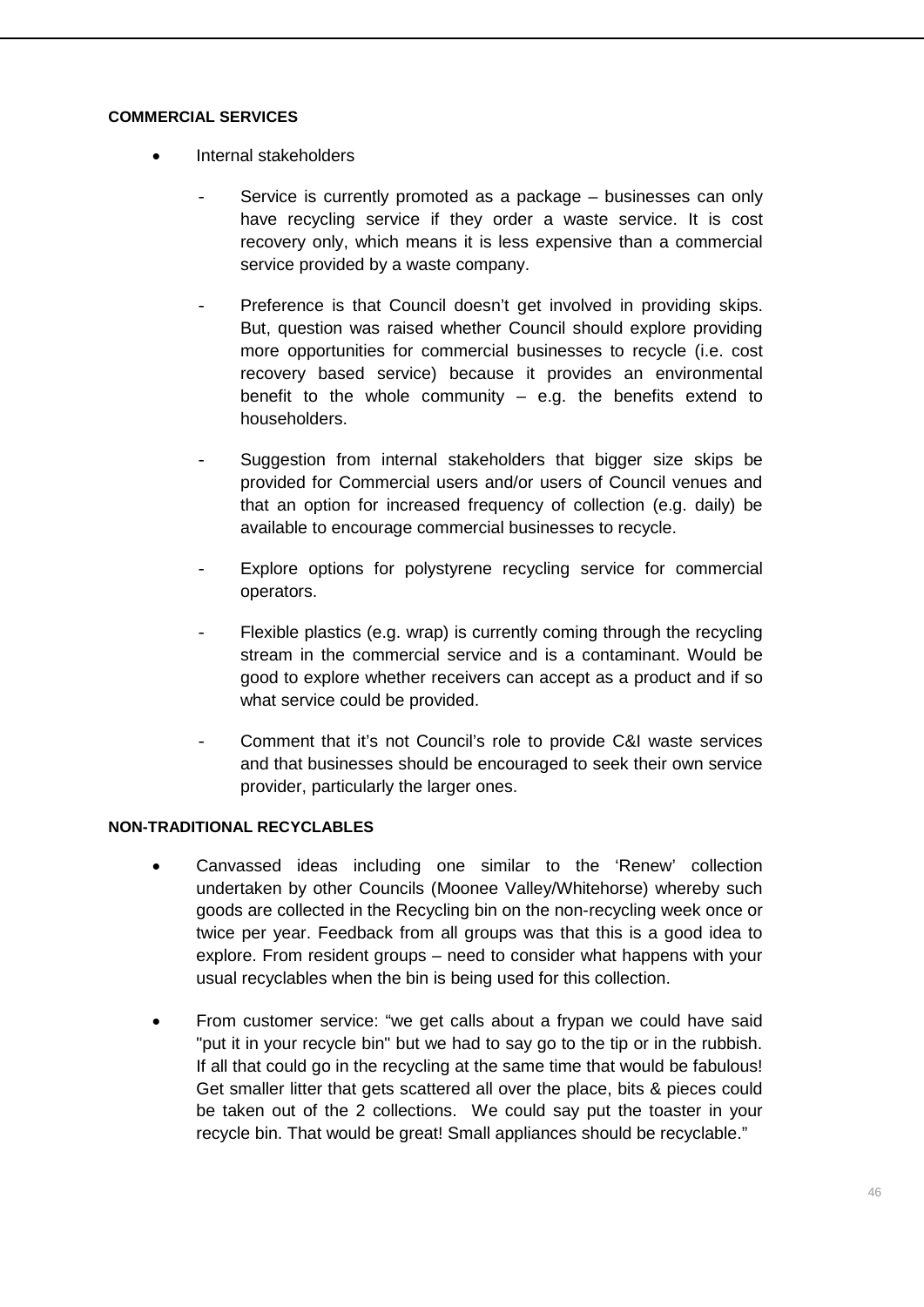# **AUSTRALIAN STANDARD BINS**

- Residents
	- Feedback from residents who have moved into the area is that the bin system is confusing, but okay once you understand which is which.
	- If Council moves to providing food organics collection this would be the time to change the colours of bins.
	- There would need to be a significant education campaign around any change.

# **RECYCLING MATERIALS AND SPACE**

- External stakeholders
	- Bin configuration may need to change for recycling. 360 litre bins for prolific recyclers should be offered.
	- Difficult to retrieve plastic bags may need different approach.
	- Recycling markets overseas have been established by operators such as Visy, SKM and Polytrade and they now have very strong relationships with overseas markets.
	- Shame that large amounts of low value glass fines appear to be result of new technology at MRF.
- **Residents** 
	- Some people wait until the following week if they run out of space (pile things up in the pantry), while others use the garbage bin instead. Option for larger size bins would be useful, or an option to have another recycling collection if needed for festive times, etc.
	- Fortnightly garbage/weekly recycling service would be welcomed.

# **KNOWLEDGE ABOUT RECYCLING**

- Residents
	- Confused about what materials can go into bins  $-$  for example pizza boxes and frozen dinner plastic bowls etc. In or out?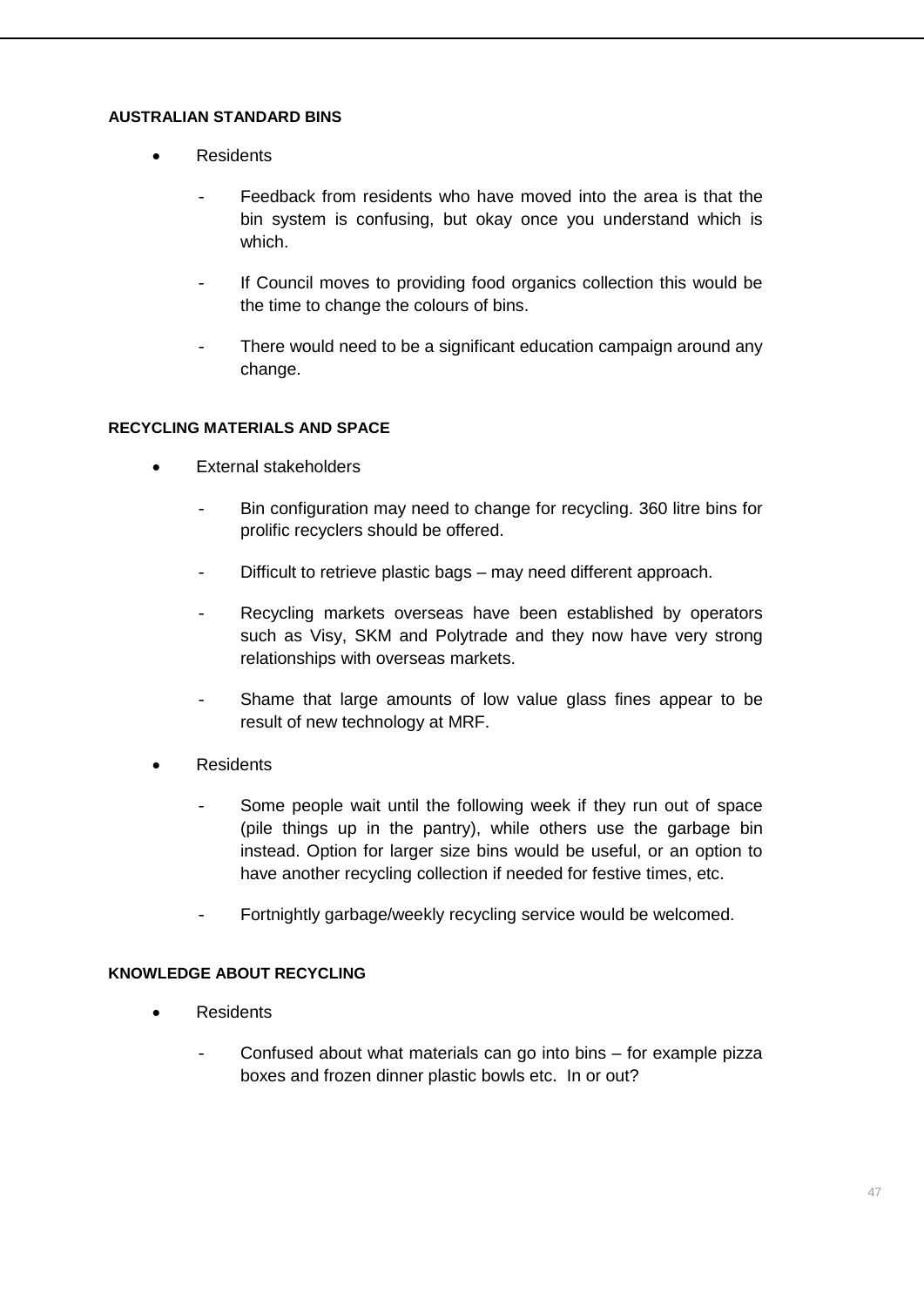# **GREEN WASTE COLLECTION**

# **Potential future options canvassed**

Quantities of green organics collected from bins exceeding processing facilities' capacity.

Facilities across Melbourne are at risk of failing to achieve sustainable markets for organic material. The material collected is mainly wet lawn clippings that are problematic to process. Town Planning and EPA requirements for new facilities limits the establishment of processing facilities. This will potentially impact on Knox's ability to sustainably dispose of garden organic material collected at kerbside in the future.

Aiming to reduce the amount of garden organics collected with reuse/recycling on site the following options could be considered:

- 1. Provide an option of a 120 litre bin collected fortnightly with price differential from the 240 litre bin.
- 2. Investigate options for incorporating food waste into an organics bins. Introduce new organics waste bins (weekly) when viable Regional Facilities for food organics and residual waste are established.
- 3. Change over green waste bin lids to AS green when practical if green waste bins are replaced or retain the bin and change over lid only if green waste bins are not scheduled for replacement.
- 4. Reduce the frequency of bundled green waste collections (for example to at-call, six monthly or quarterly).

# **Feedback**

# **GREEN WASTE SERVICE SIZE AND FREQUENCY**

- External stakeholders
	- Residents should be able to choose smaller green waste bins as 240 litre green waste bin may be too large for some residents.
	- Although no specific improvements in existing Knox services are identified, strategically, improvements should concentrate on the area of organics.
	- Bin types, sizes and frequency of collection will need to be changed for food organics processing.
- Internal stakeholders
	- Feedback was that providing option for a smaller (120l) bin is a great option.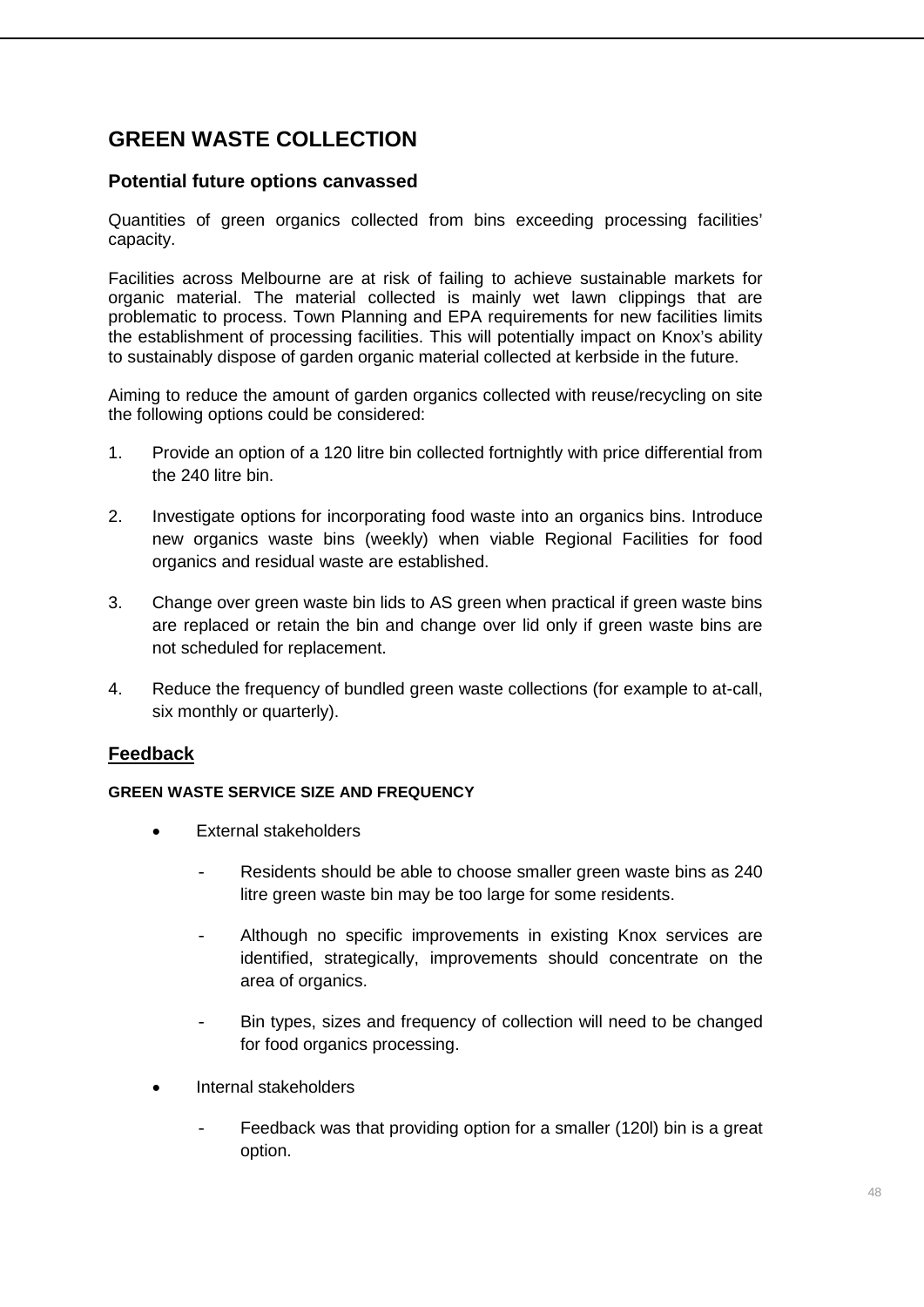- Shared green waste services for multiple unit sites or low maintenance gardens could be an option – however bin sharing can get tricky with how it's charged on rates – e.g. charge goes on rates rather than billed to body corporate. This means one ratepayer must pay the charge and then recoup from others.
- Recognised as important to find a solution to reducing the frequency of service because of the volumes collected. It is important to make sure markets are available for the volume of green waste collected. At the moment some of Knox Green Waste material is going to East Gippsland.
- Tenants are less likely to have a green waste bin because the landlord/ratepayer won't pay extra. Tenants expected to use the bundled/box collection because it is seen as a 'free' service.
- In total 12% of residents use the bundled service and will be loath to pay for a bin based service.

# **BUNDLED GARDEN WASTE COLLECTIONS**

- External stakeholders
	- Households should be able to access bin based collections for green waste which is not manual handled – branches could be cut into short lengths and placed in a bin.
	- Loose and bundled fortnightly green waste collections are not the norm at other councils and considered over service – could be reduced to inclusion with 2 per year hard waste collections.
	- Replace current loose green waste collections from fortnightly to a twice per year bundles collection.
- Residents
	- "Why should council pay for garden waste bundle and boxes service? People are paying for this now with Jims mowing etc."

# **FOOD ORGANICS**

- External stakeholders
	- Changing over to collect food organics with garden waste is not a big problem if 3 bin system at same frequency is to be introduced.
	- In-vessel organics processing is needed for household organic waste including food and green waste (e.g. Port Macquarie).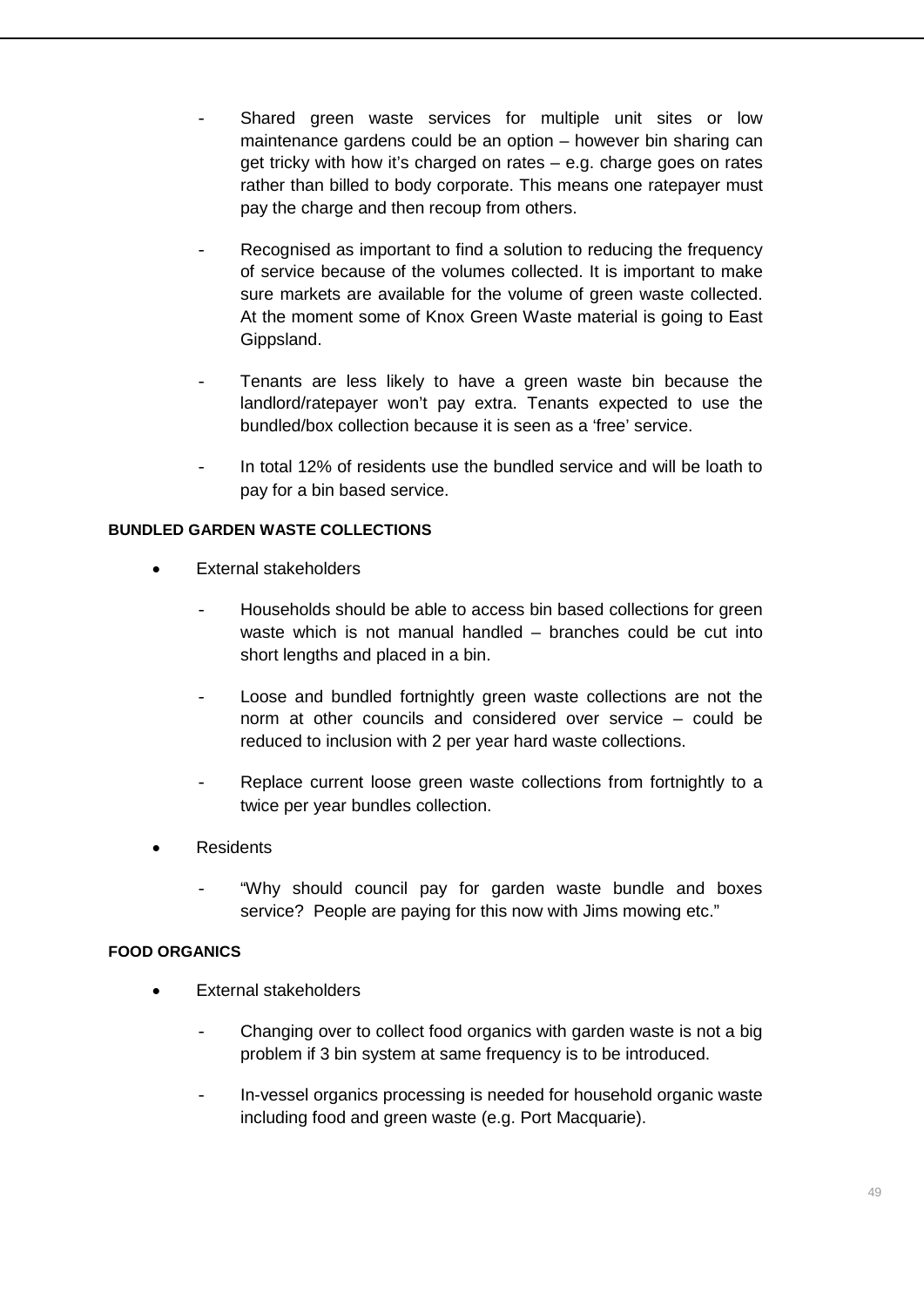- Knox Transfer Station is not permitted under EPA requirements to take food waste as part of the green waste drop off.
- Organics need to be taken out of landfill by using cost drivers e.g. gate fees, govt. policy, carbon tax.
- New organics processing facility for SE Metro Region (not for Knox) about to be confirmed (tender process nearly complete). Indictors are that industry will respond favourably for Eastern Metro (incl. Knox) organics processing facility to be the next one developed.
- **Residents** 
	- Comments included that it is a good idea to put food with green waste, but also that Council should encourage home composting (various models). For example, offer residents that if they put in a composting system at home they can get a reduction in their rates. This would encourage composting.
	- There was a question about what happens with meat in bin based systems.
	- One resident talked about the use of an 'insinkerator' type product Could Council look at some type of extension of this concept using pipes to take food waste away?
	- Provide initial and ongoing funding from savings in processing costs for reduction in green organics collected for intensive marketing and promotions campaigns aimed at encouraging home composting and/or on-site treatment of organic material.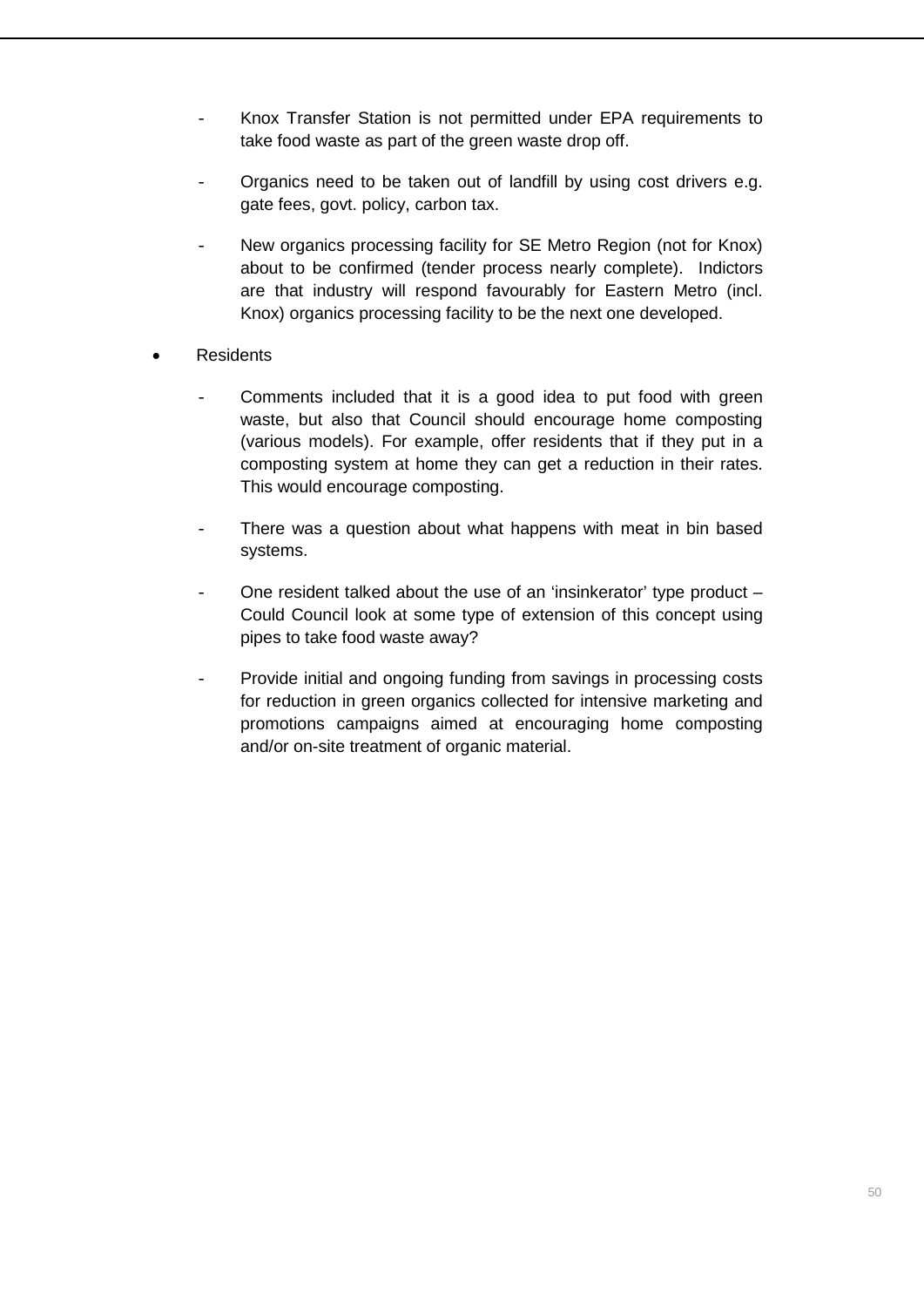# **RESIDUAL WASTE**

# **Potential future options canvassed**

*Regional facilities to treat organic and/or residual waste are not established, nor accessible, for Knox. It is unlikely that they will be established and operating at the scale required until beyond 2021.*

- 1. Maintain current price differential in terms of pricing mechanism.
- 2. Maintain the weekly 80 L and 120 L bin mix as the garbage service for residential properties with flexibility in the next waste contract 2014 – 2021 to consider options when/if regional facilities become available.
- 3. Review frequency of collection and if appropriate introduce new residual waste bins collected fortnightly with organics waste bins collected weekly if Regional Facilities for food organics and residual waste are established.
- 4. Change over residual waste bin lids to AS red when practical if residual waste bins are replaced or retain the bin and change over lid only if residual waste bins are not scheduled for replacement.
- 5. Implement use of smaller vehicles and/or alternative collection methods for MUD'S , difficult access locations.

# **Feedback**

#### **BIN SIZE**

- External stakeholders
	- Agree that Council should introduce flexibility in bin sizes.
	- Reducing the standard size of garbage bin and encouraging greater take up of the smaller bin could be introduced using price levers and will result in a reduction of waste to landfill.
- Internal stakeholders
	- Concern about cost of replacement and supplying new bins if a promotion was undertaken, however this is not a reason not to do it. Suggest that Council investigate the savings. Feeling that 80 litre should be standard sized bin. Note several councils are moving or have moved this way.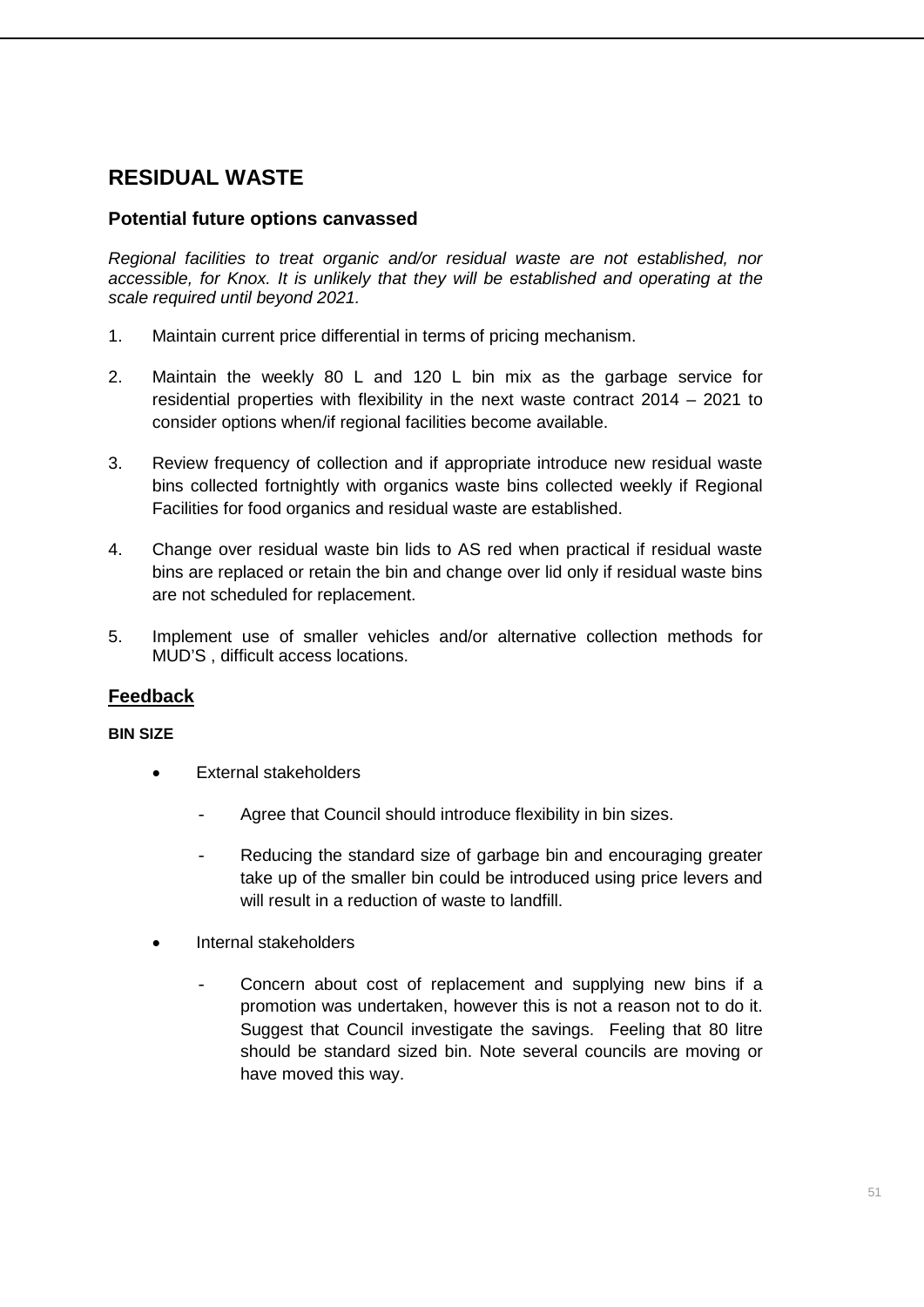- Question was raised how do you know what bin you have? It is listed on the rates notice, and truck drivers apparently know who has what. Often ratepayers will 'dob in neighbours' with more than one bin. Suggestion that there should be some review about who has what bins.
- Residents
	- Commented that many people have both an 80&120 litre bin. Two people in the focus group do, and others have observed neighbours putting both bins out.
	- Believe that Council should undertake a concerted promotion to advise residents that they can downsize and save (as several weren't aware a smaller sized bin was available).
	- Several commented that their bins are pretty much empty, but haven't changed over because hadn't thought about it, or wasn't convenient. Wonder how many others are in the same situation? e.g. kids have moved out, grown out of nappies etc. and no longer need a 120 litre garbage bin.
	- Price would bother some  $-$  it is an incentive to move to a smaller bin (e.g. no extra charge for an 80 litre bin) but they didn't know they could.
	- Worth benchmarking what other councils have achieved (in terms of % split between the 80/120 litre bins) when they have offered a service option (e.g. Kingston).

# **REGIONAL FACILITIES FOR FOOD ORGANICS & ARRT**

- External stakeholders
	- In next 5 years there will be no solid inert landfill sites in the Clayton area where Knox currently disposes of its hard waste (Cleanaway site).
- Internal stakeholders
	- Discussion around landfill and the technical elements gave rise to questions around methane emissions from Hampton Park (one internal stakeholder is a resident of Hampton park) as well as the land footprint and the fact that this landfill was once small but now takes waste from much of Municipal Melbourne and concerns around what this means for the residents of the area.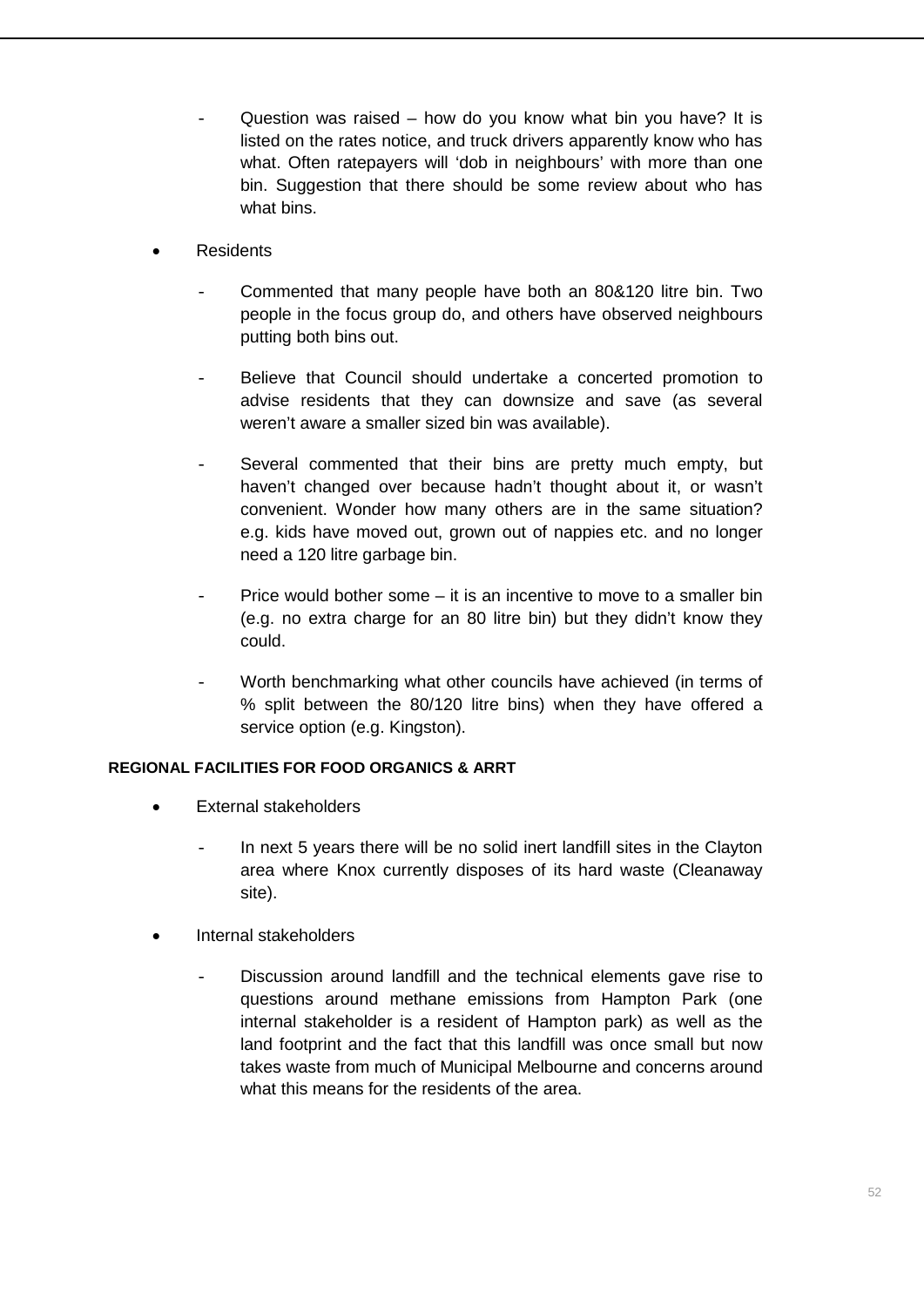- Residents
	- This topic gave rise to some discussion around other options for managing waste, including questions around burning rubbish for energy.
	- Other discussions included making sure that any move to ARRT is done slowly to minimise risk, ensure markets are in place and the community is educated during the process of change over.
	- There was no concern over reducing the frequency of a residual waste collection, until comment was raised (by faillitators) about Nappies/Sanitary/Continence products. View is that as long as these are bagged correctly the smell wouldn't cause too many problems.
	- It was felt that Council should show leadership and an element of 'force'. Residents suggested that pilots could be undertaken to show people that it could be done. They believe these should start as soon as the technology is available.
	- The resident focus group were very positive about the community's willingness and ability to take such changes on board, so long as reasons are provided ('don't dumb it down') and instructions are provided on what to do.
	- So long as food is still collected weekly it would be fine to change the frequency of 'residual' waste.
	- Financially, it is okay for rates to increase as long as the material is being reused (e.g. promote the environmental benefits).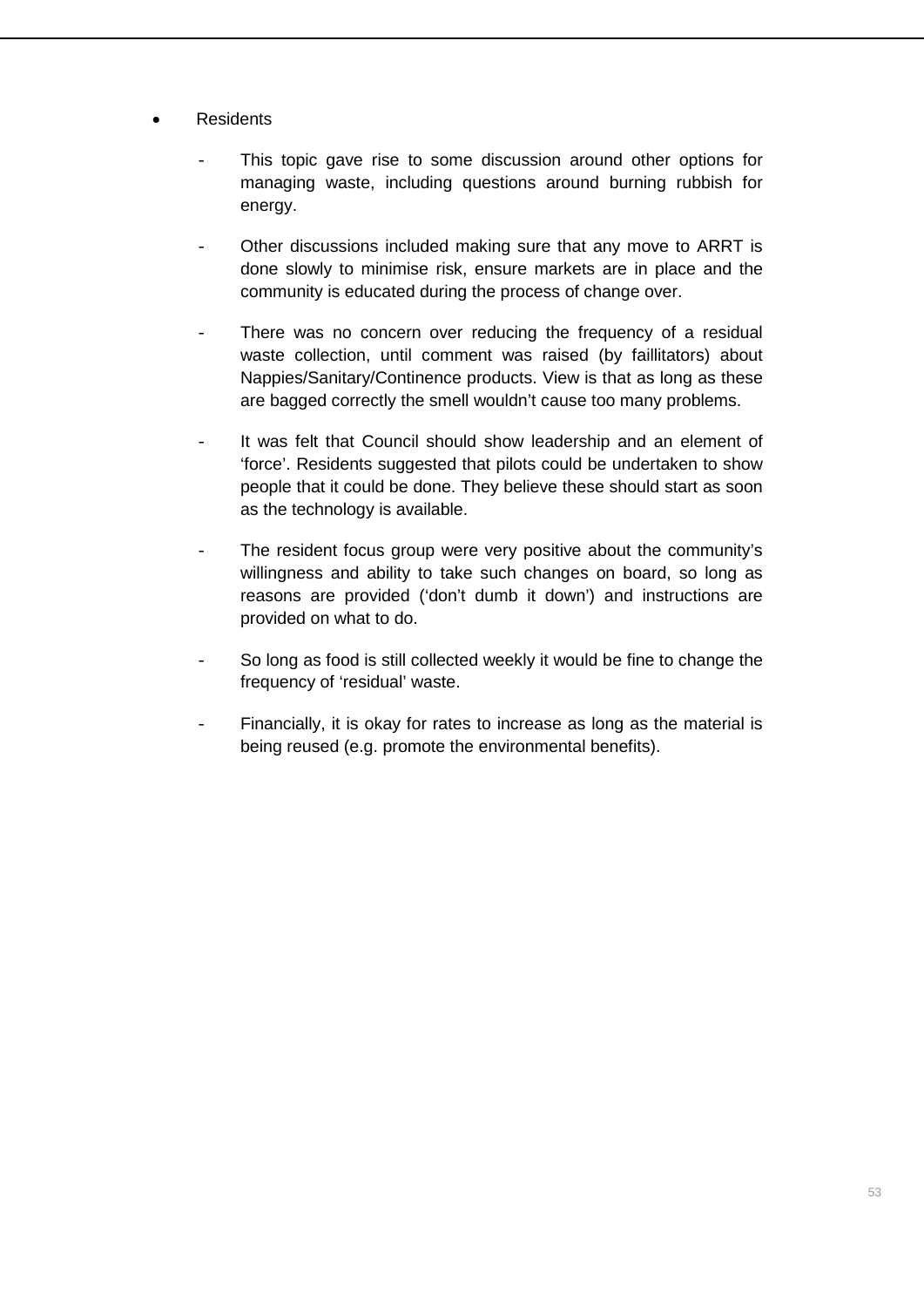# **HARD WASTE**

# **Potential future options canvassed**

*Several Councils in Melbourne have changed their hard waste collections from blanket scheduled collections to At-Call resident booked collections.* 

*At-call services encourage use of alternative options such as re-use, drop off at recycling facilities (transfer station) or charitable uses.* 

*It also minimises untidy streets, reduces the incidence of scavenging by preventing early placement of material, minimises potential risks inherent in manual handling and reduces the number of collections that need to be made.*

The following options be considered:

- 1. Retain current frequency and timing collections but reduce the time for hard waste collections across the municipality. (Currently have 2 x 13 week collections- reduce to say 2 x 9 weeks).
- 2. Limit the quantity of waste able to be placed out for collection by households to two cubic metres.
- 3. Change to two at-call collections per year for all households.
- 4. Change both hard waste and green waste to two At-Call collections per year for all households.
- 5. Include e-waste, polystyrene in items to be collected separately with hard waste collection.
- 6. Implement use of smaller vehicles and/or alternative collection methods for MUDs , difficult access locations.

#### **ISSUES WITH CURRENT SERVICE**

- External stakeholders
	- Strong recommendation that limits should be placed on quantity of hard waste and bundles of green waste to be placed out.
	- There is currently no money made by the hard waste contractor  $$ went in without realizing the quantities involved.
	- Unlimited hard waste collections is a "never ending open cost line" sometimes trucks are full after just collecting one court bowl.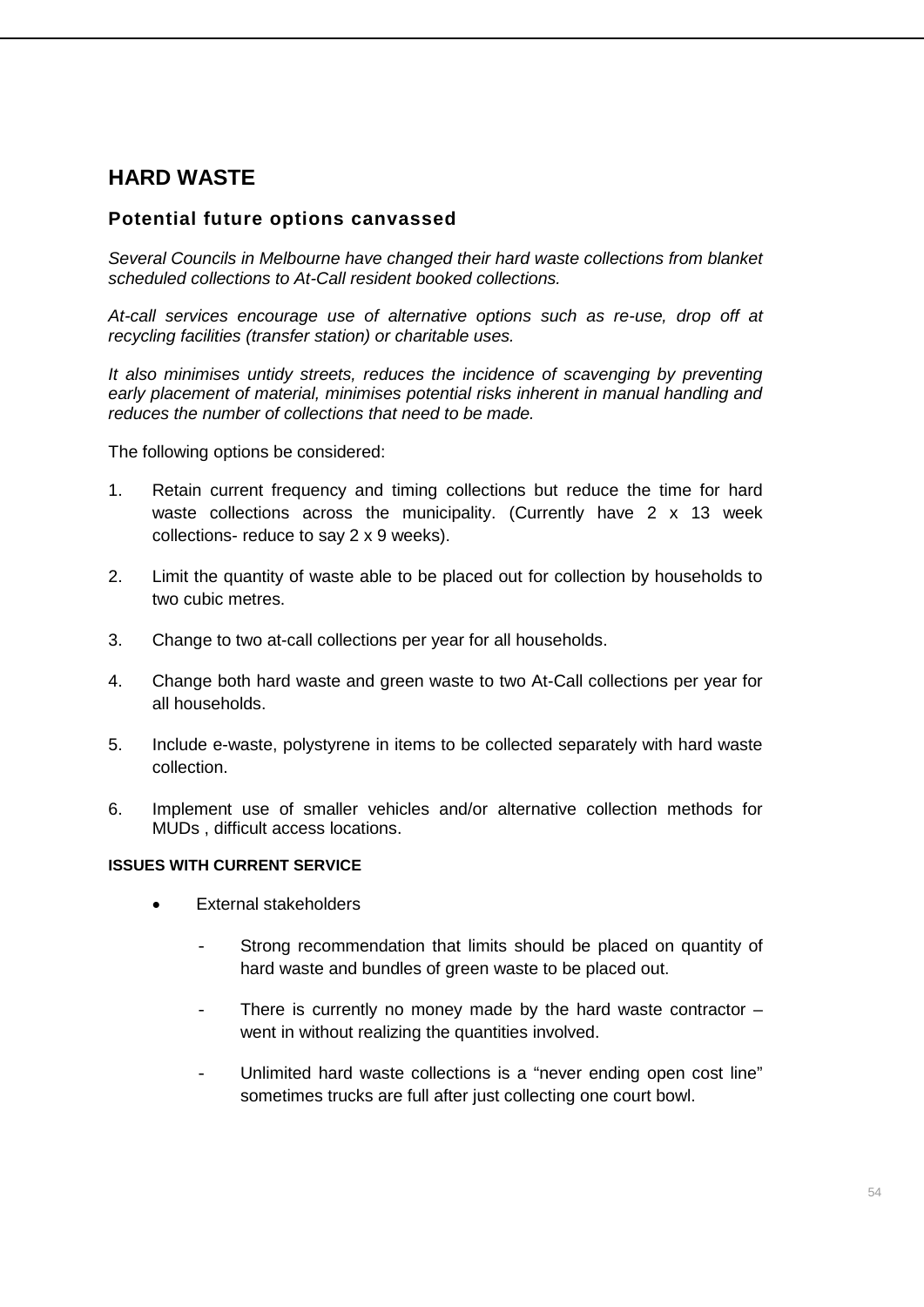- Issues for collection are identified as including hazardous materials left out for collection, and that batteries and other hazardous waste generated by households not catered for in current service provision for Knox households.
- Processing facilities should be available for hard waste to pull out more recyclable materials (big ticket items).
- Internal stakeholders
	- Dumping/placing waste out early and scavenging are seen as issues – however the process is not there to follow through on enforcement (e.g. can take up to seven weeks for a letter to be sent after investigations etc.- then the burden of proof is on the Council). Communications currently clearly say you will be fined if you put it out, but this doesn't happen. Education campaigns needed to show what happens if people do not adhere to laws.
	- Customer service requests to remove dumped rubbish double before and after the hard waste collection. 10 per day becomes 20 per day during these times.
	- Dumping increase has coincided with landfill levy rises.
	- Dumped rubbish will be picked up within 48 hours and should be followed up by local laws. Suggestion that local laws are not resourced enough to follow up on scavenging and dumped rubbish– much of their time taken up with stray dogs & parking fines leaving no time to chase up people putting rubbish out early. "Letters, inspections, follow up, local laws are under resourced. We run out of options." Waste team/operations say there needs to be sufficient detail-contractors takes photos local laws can't always get out there.
	- "Concrete, tyres are dumped but the person who dumps it say somebody else dumped it".
	- It is illegal to take it from kerb (scavenging), but since the introduction of At-Call hard waste in neighbouring councils there has been a rise in organised scavenging in Knox –They look like contractors-high vis vests and with hire trucks, moving around taking all of the valuable materials (e.g. metals) from the piles and leaving only the rubbish that needs to be disposed of at landfill.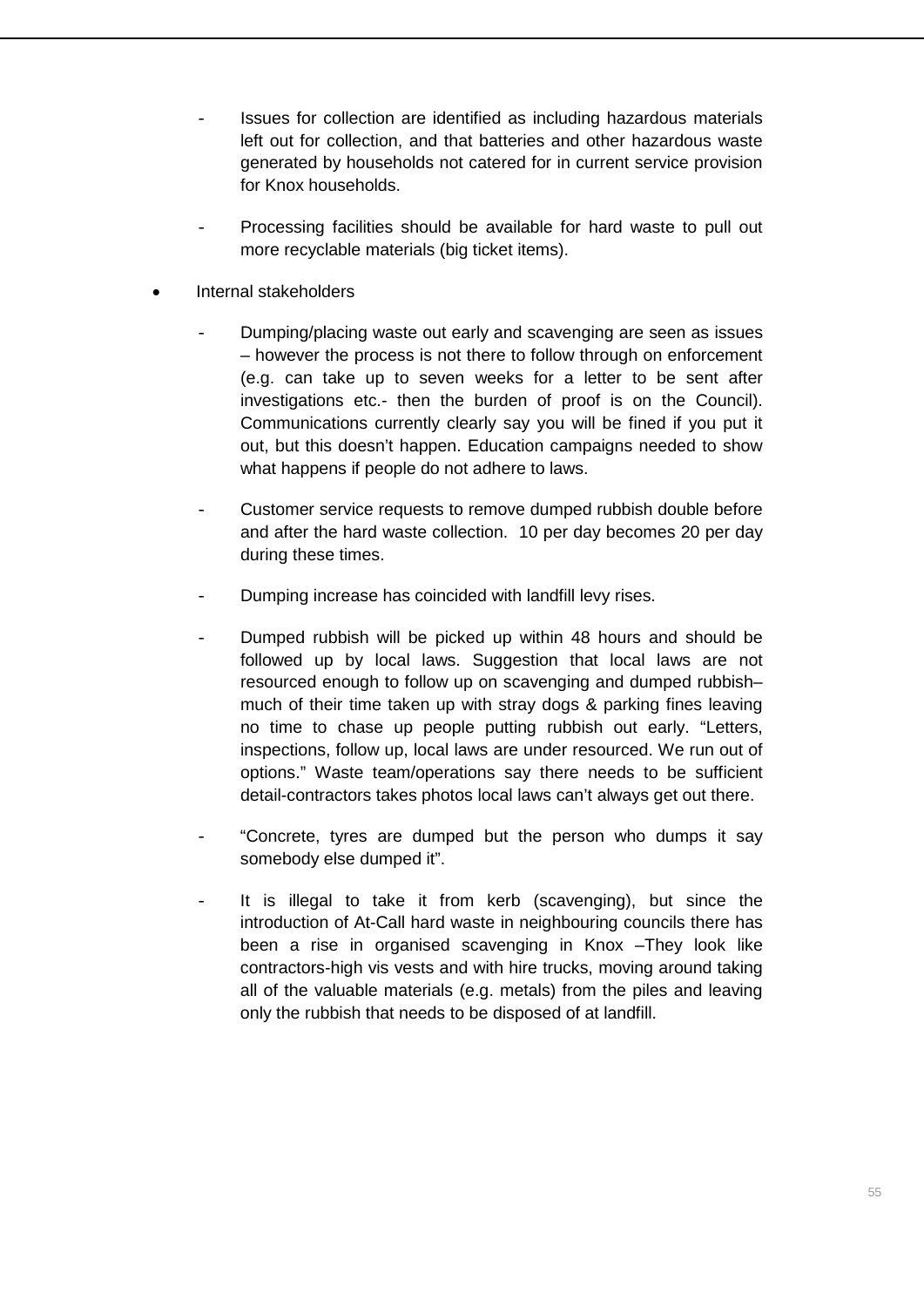- Scavengers don't discriminate, organised people who get hired trucks to make a profit that causes issues in waste management and cause litter problems. increase in hard waste - cost of disposing waste by residents has increased so hard waste twice a year is very convenient way to dispose. "Lots of calls about scavenging! People ring to complain about it. They leave a heap of mess."
- Positive side of scavenging is that it means goods are being reused or recycled rather than going to waste. "A good chair will be thrown at the back of a truck with all other rubbish. That's why I don't mind someone picking it out of the pile so it can be reused. Things I hear all the time we are a disposable society so toaster is scratched we throw it out."
- Need to direct E-waste out of hard waste.
- Half of the hard rubbish on the side of the road could be in a renew type collection.
- Internal stakeholders asked whether there is a possibility of e waste being collected separately as part of the hard waste. Problem with this is if it's in weather it can't be processed. E-waste/old electrical appliances can they be used as chemical collection days.
- "E-waste Collections" run by Federal Government. Council had a free collection for E waste, and drop off is available. However, residents want convenience of putting it out on the kerbside.
- Suggested a separate E-waste collection as part of hard waste using a flatbed truck.
- Cost impact not accepted so have to pay processing at \$1.20/kilo.
- **Residents** 
	- Concern over the amount of waste out early  $-$  "Our collection is not due till April and stuff is out there since Christmas".
	- "People don't understand the fines involved. Council should promote the convictions".
	- "People who rent, leave all their stuff when they move".
	- Council could offer a rebate on skip hire to encourage people to dispose of their own waste.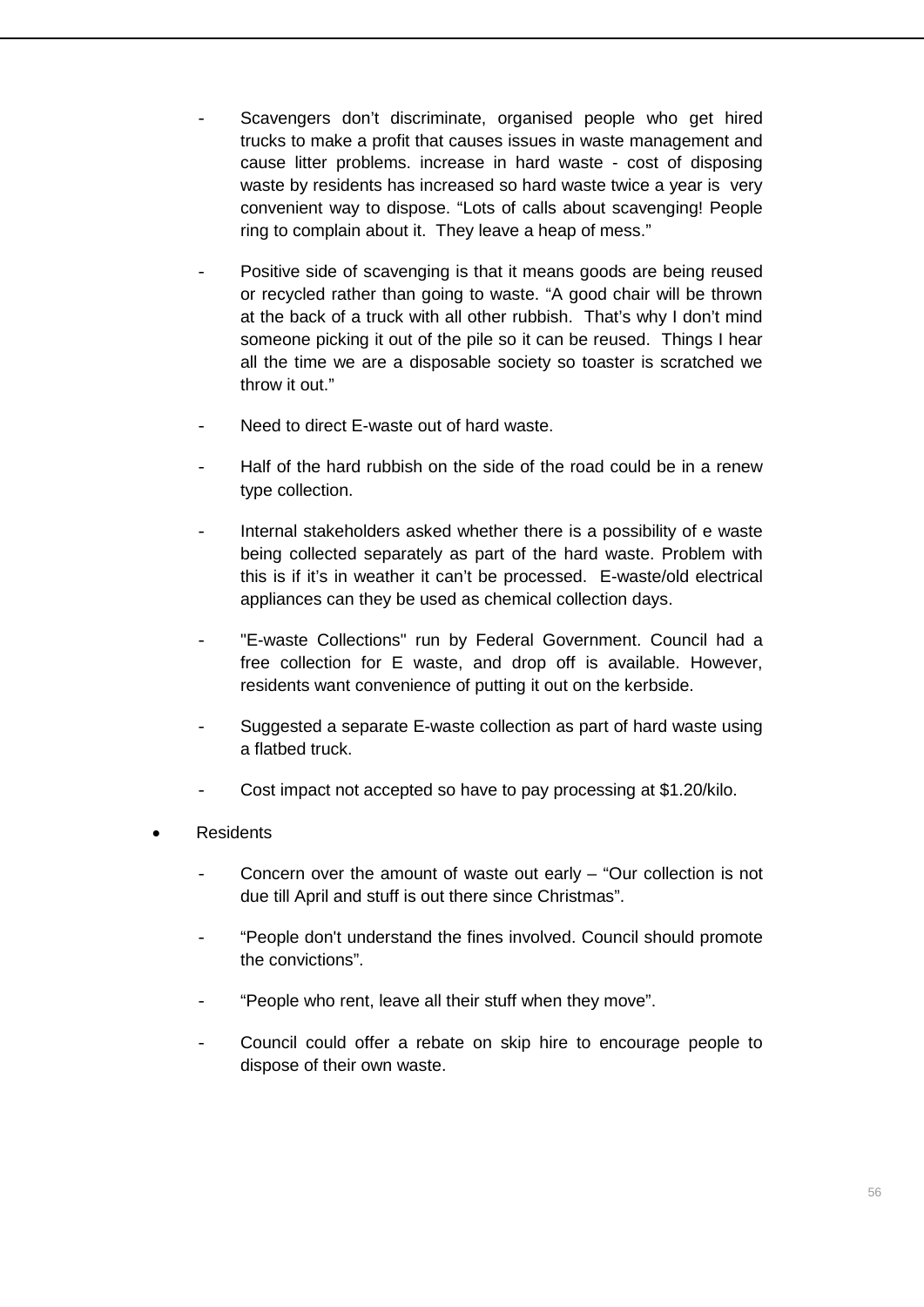# **Feedback about At-Call collections**

- **External Stakeholders** 
	- All councils want their scheduled collections at the same time  $-$  At-Call overcomes this as it can be programmed.
	- At-Call collection services for hard waste is the best means of maximising recycling.
	- At-Call collection should include one customer service (call centre) managing receipt of calls for a service and mailing out confirmation and sticker to keep everything in one administration area.
	- Council should call tenders for receipt of hard waste.
	- Hard waste collections can be improved e.g. At-Call collections seem to be a good standard 2 per year with limit on quantity  $2 - 4$  metres collected from front yards.
	- Hard waste should be sorted and only residual material sent to landfill e.g. Knox TS is a Hard Waste MRF (Materials Recovery Facility).
	- Hard waste tenders should consider disposal options that recover materials for markets rather than uncontrollably going direct to cheap landfills or potentially risky sites.
	- Options could include Hard Waste MRF.
	- New hard waste service should include collection of E-waste for recycling.
- Internal stakeholders
	- Residents of Knox think they have an At-Call service because neighbouring Councils do. Problem because twice yearly collection isn't starting till March but residents think they can just call and get a service whenever they want it.
	- One stakeholder is a resident of a neighbouring Council with At-Call collection. Now there are areas with rubbish in the streets all the time. They don't have booked stickers yet it's all piled up high & high. It's terrible in every street, I rather it was twice a year.
	- There is a concern internally from Council that any change will lead to resident backlash.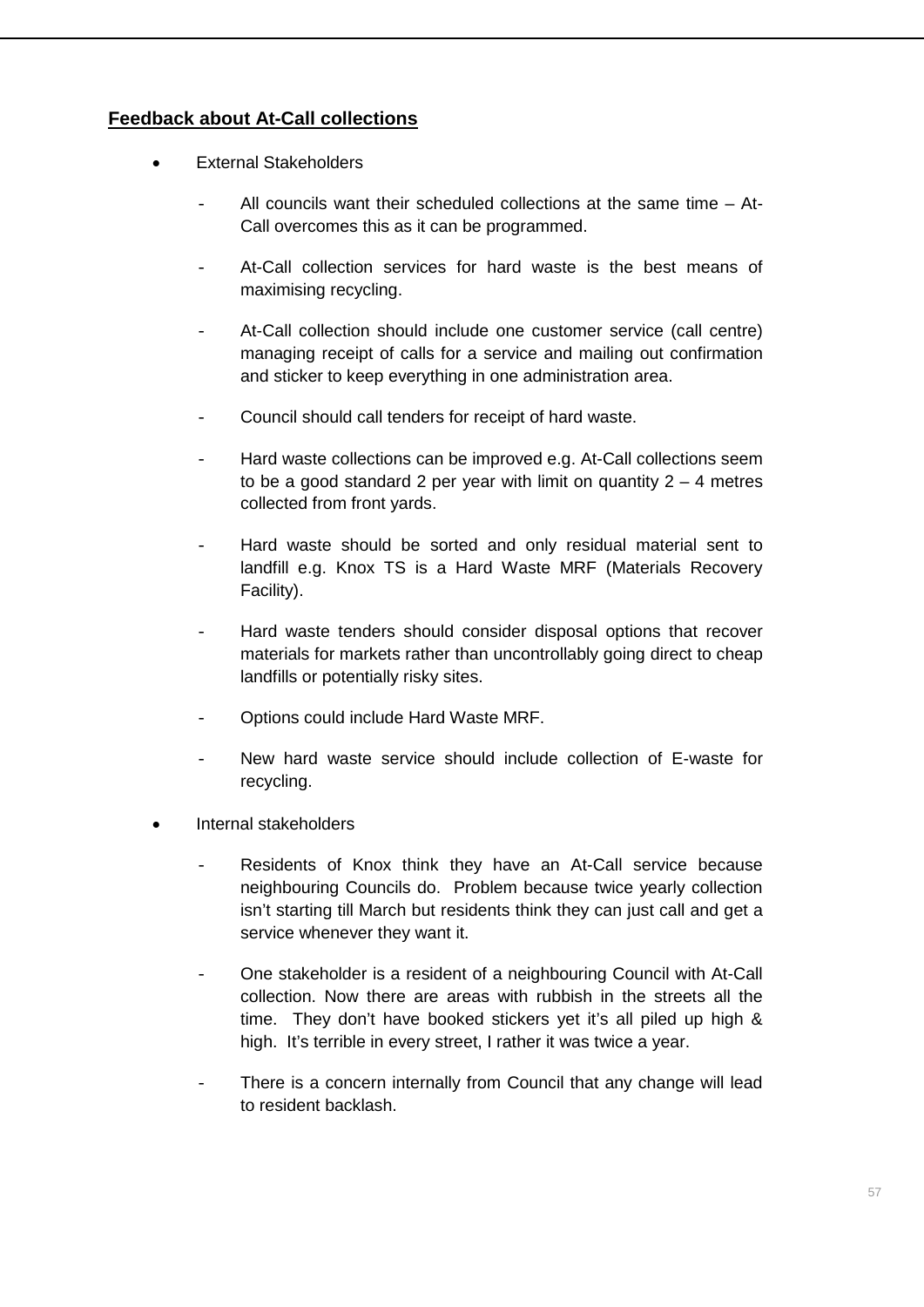- Residents
	- People who live in areas with At-Call Collections say At-Call service is good. Put it in front of your yard instead of kerbside  $-$  is this an option for Knox?
	- A suggestion was to offer 2 free At-Call services per year and then you pay for more if you want them.
	- "It does work if you use it correctly."
	- Correct use of the service "Comes back to education".
	- "Maroondah stats say it worked well, if you didn't have a sticker you get fined".
	- "Waste on side of road needs to say "booked" so you know it's not dumped".
	- Garden waste bins fill up quickly, so more space needed some times of the year- should switch the bundle/box green waste service to At-Call as part of the hard waste service? Or make it monthly-bundles.
	- One resident stated "I'm happy with the way it is".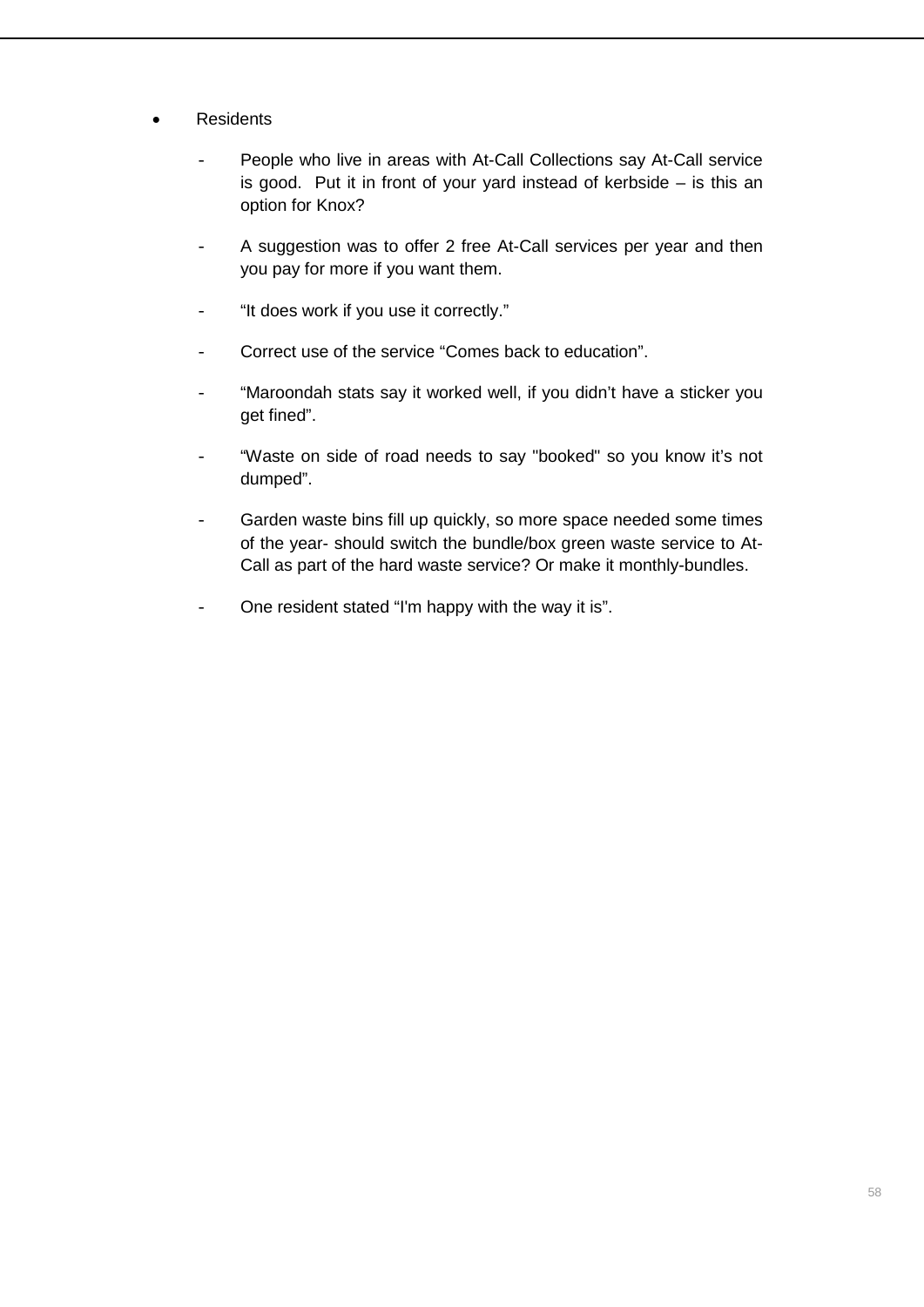# **EDUCATION AND ENGAGEMENT ACTIVITIES**

# **Potential future options**

The years since the development of the 2006-2014 plan have seen increased recognition at a State and Local level of the role that education and community engagement can play in supporting Council to achieve its strategic waste objectives.

- 1. Develop and implement a waste education, communication and engagement plan which links to the objectives of the 2014-2021 Waste Management Plan.
- 2. Key audiences covered in the plan should include households, businesses, schools, contractors and internal stakeholders.
- 3. Source contribution to funding for the delivery of the plan from contractors as part of their service contracts with Council.
- 4. Responsibility for management, delivery and review of the plan rests with Council.

# **WASTE EDUCATION AND ENGAGEMENT FEEDBACK**

All stakeholders agree that a strategic approach to waste education, engagement and communications is needed, and that a plan be developed to support the waste strategy. Stakeholders also agreed that the context type information provided during the consultation sessions would be welcomed by residents, and suggested Council doesn't 'dumb down' the information to its residents.

Feedback and comments below were provided by stakeholders during the consultation sessions.

- **External stakeholders** 
	- Education in Knox was very good with introduction of new bins but it has not been carried on.
	- Education is lacking in Knox compared with other councils.
	- Initiatives in education are too policy driven.
	- Knox council does a good job except in education.
	- Knox is "poor" in dollar terms when it comes to waste education.
	- Not enough budget when it comes to initiatives that focus on recycling.
	- Other councils seem to handle waste education look at other examples at what is happening.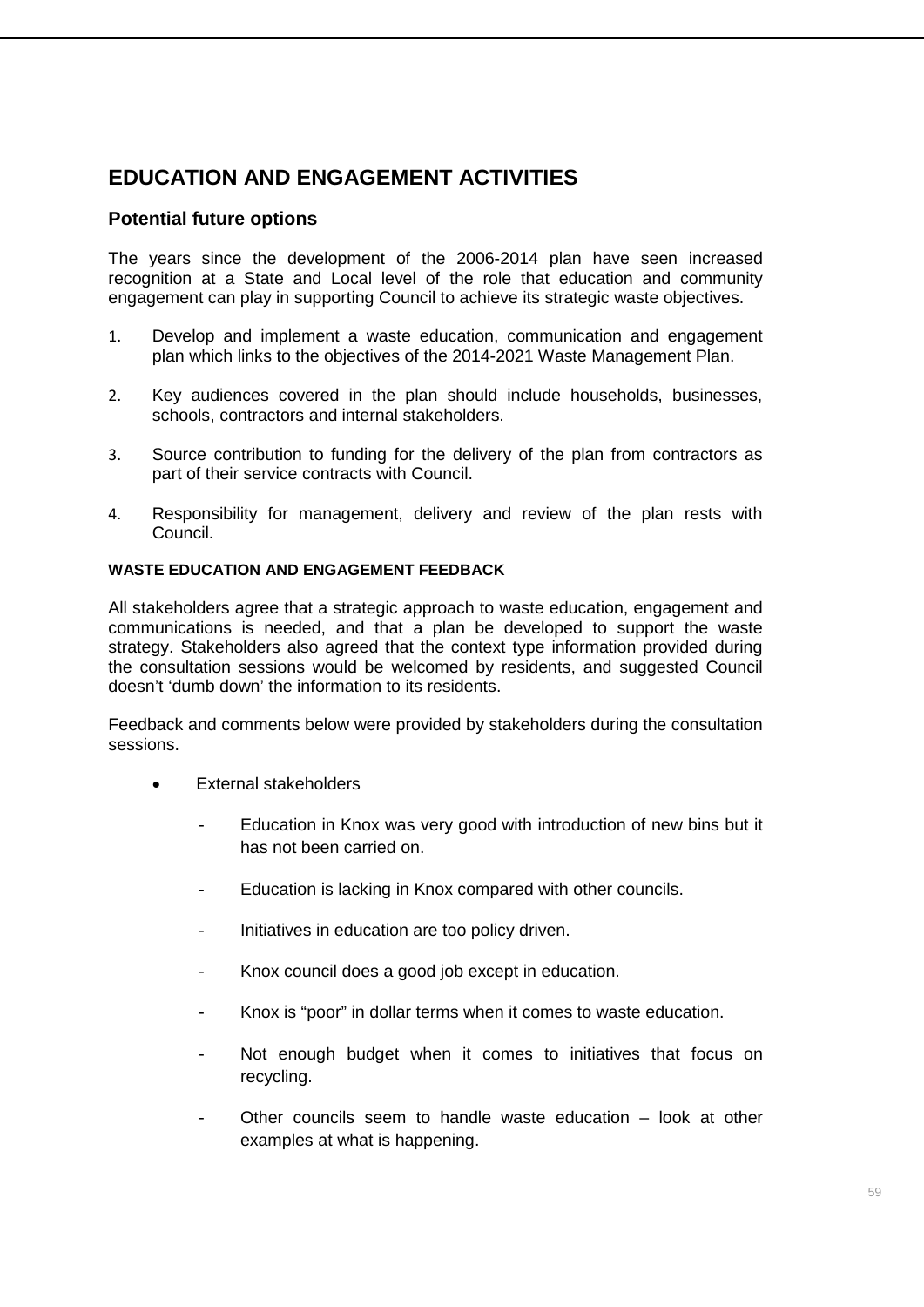- Waste education is important.
- Waste education is the key but is often a "side stepped issue" and must include enforcement that is unpopular.
- Waste education programs are not reviewed frequently.
- Support for behavioural change is needed.
- **Residents** 
	- "Lived in Knox for 26 years and I didn't know about different bin sizes. I don't go to the Knox Festival" so wouldn't get the information from public events such as this one.
	- New residents are unsure about what goes in what bin. "When we first moved in it was confusing. There was nothing in the house to tell me!"
	- All received the waste education booklet/calendar. Residents are using the calendar to check days and remind what can be put in. Preference is for a publication rather than online information.
	- Need for ongoing education was mentioned "my own family still gets mixed up".
	- What's the easiest way to educate about the smaller waste bin availability? Suggestions were to put it out with rates notice, or provide a flyer about "what are you paying for? What do you have a choice of?"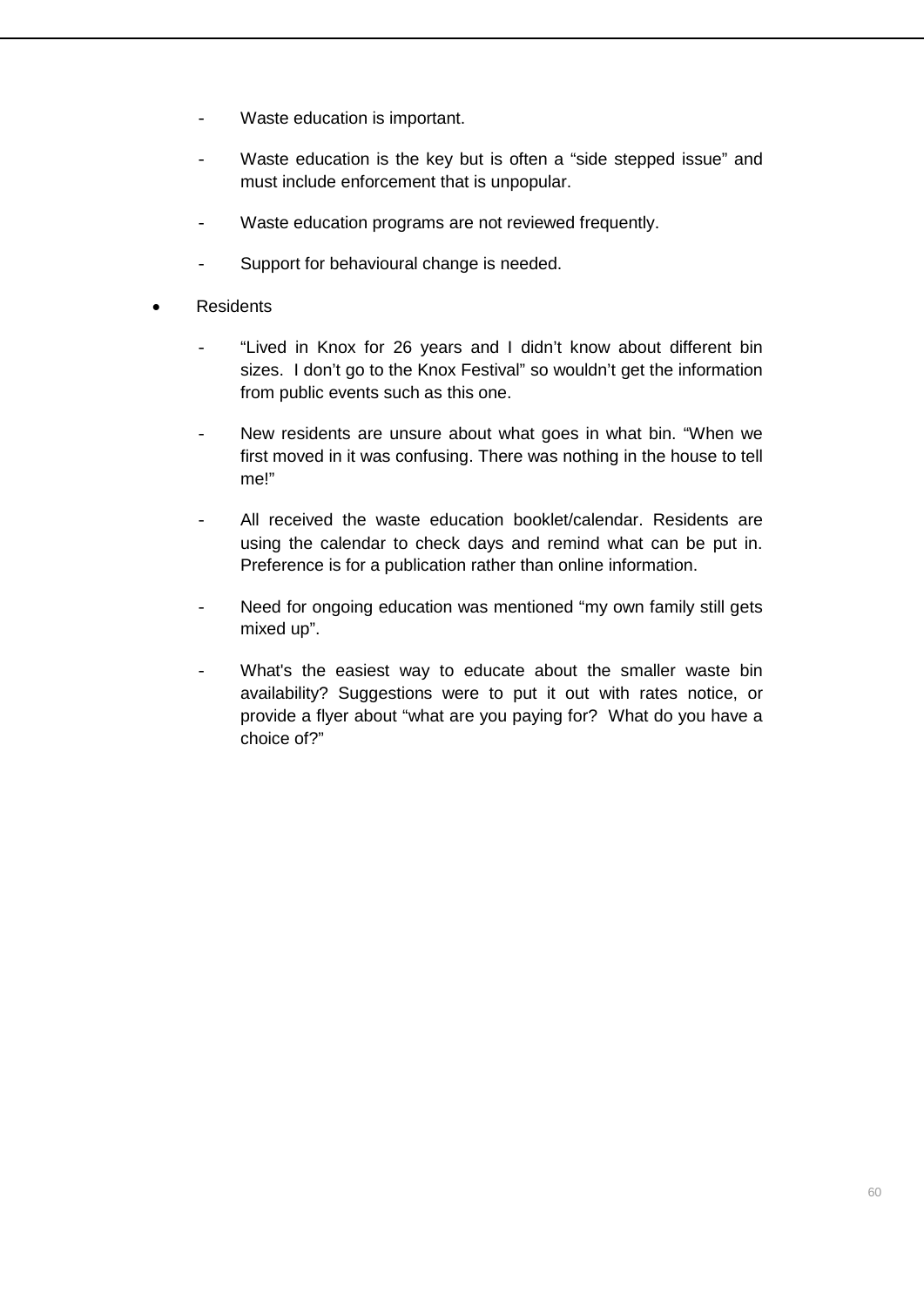# **OTHER COMMENTS & FEEDBACK**

# **COST OF WASTE SERVICES/MANAGEMENT**

- External stakeholders
	- Carbon price could be between \$16-20 per tonne of waste sent to landfill in 2013-14.
- Internal stakeholders
	- Internal stakeholders see the pricing of waste services in Knox as very good. Residents suggested that renters are a missed opportunity because Landlords won't pay extra for additional services like garden waste which could help reduce waste.
	- Comment from internal stakeholders that the residents should be made aware of the cost of waste management and what goes into it.

# **WASTE CONTRACTS**

- External stakeholders
	- Knox City Council is good to work for, with no hierarchy, and meetings are held at least once per month at alternating locations. Quality could be improved, though, as the Chain of Responsibility requires Council to address the law.
	- Councils with growth or potential for changes in location should ask contractors when new trucks will be required with appropriate allowance in tender rates.
	- Knox contract for waste collection is difficult for small contractors to tender as they cannot cut prices to win tenders, and margins are very low for waste collection although there is good cash flow.
	- Risk to contractors in responding to tenders include: Volumes must be guaranteed by Councils; Information must be highly detailed; Liquidated damages/penalties should not be too onerous – Contractors cannot guarantee that all bins will be collected exactly as specified e.g. lids closed as this opens up unfair penalties and fines.
	- Tenders that attract cheap options that are not sustainable or risky need to be evaluated for risk first before considered seriously – this means tightening up the risk evaluation criteria.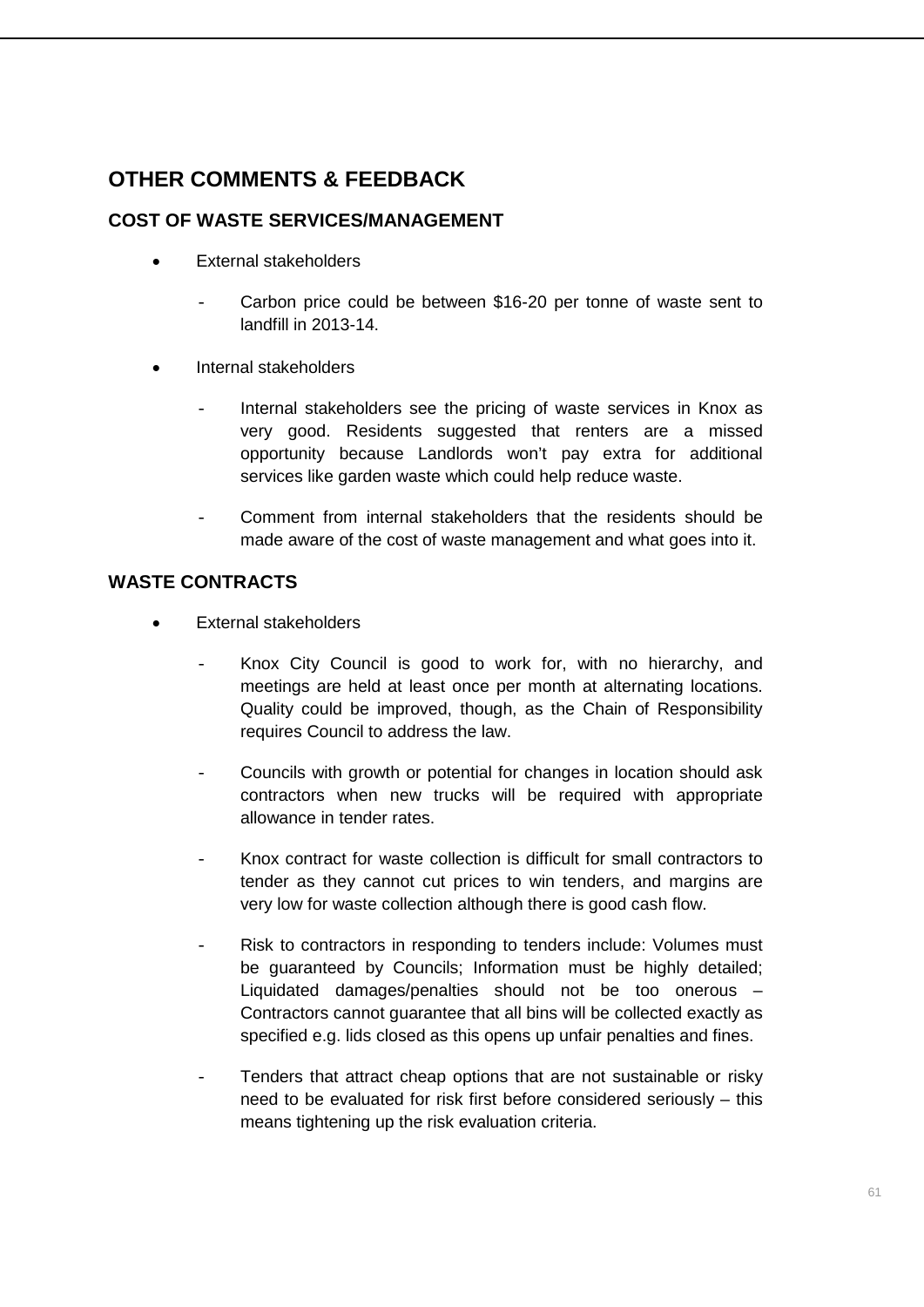- Internal stakeholders
	- There are individual requirements for each council even neighbouring councils, and the question was raised whether contracts are specific to a Council.

### **COLLECTION AND TRANSPORT**

- External Stakeholders
	- Alternative environmentally friendly fuels become available during term of contract.
	- Collection vehicles consider the effect on environment in streets.
	- Trucks are at end of their environmental performance after 5 years.
	- Where materials will be dropped off  $-$  MRF, Organics facilities, landfills, changes to locations for a long term affect numbers of trucks needed e.g. Coldstream then to Dingley for green waste, western suburbs councils to go to Bulla.
	- Chain of Responsibility legislation in Victoria is aimed at mass management, driver fatigue, maintenance and compliance and applies to the waste management industry.
	- Knox collection areas need revising and "start from scratch" as there are too many collections occurring on Thursday and Friday (growth down south) should be done after new contract has been bedded down (say 6 months) with mass of education leading to change.
	- Owner driver (DWC) contract model abdicates responsibility to 3rd party direct contract control compromising "chain of responsibility".
	- Collection technologies at kerbside need only "tweaking" e.g. in cab on road monitoring, cameras etc.
	- Waste collection contractors should have compliant mass management including in truck scales as appropriate to meet Vic Roads' standards.

# **STATE WASTE POLICY**

- External stakeholders
	- Suggested Council refer to the Victorian Draft Resource Recovery Policy in developing their strategy. The Metro Plan should be available by June 2013, and Council should refer to the State wide Infrastructure Plan to enable it and industry to make informed decisions.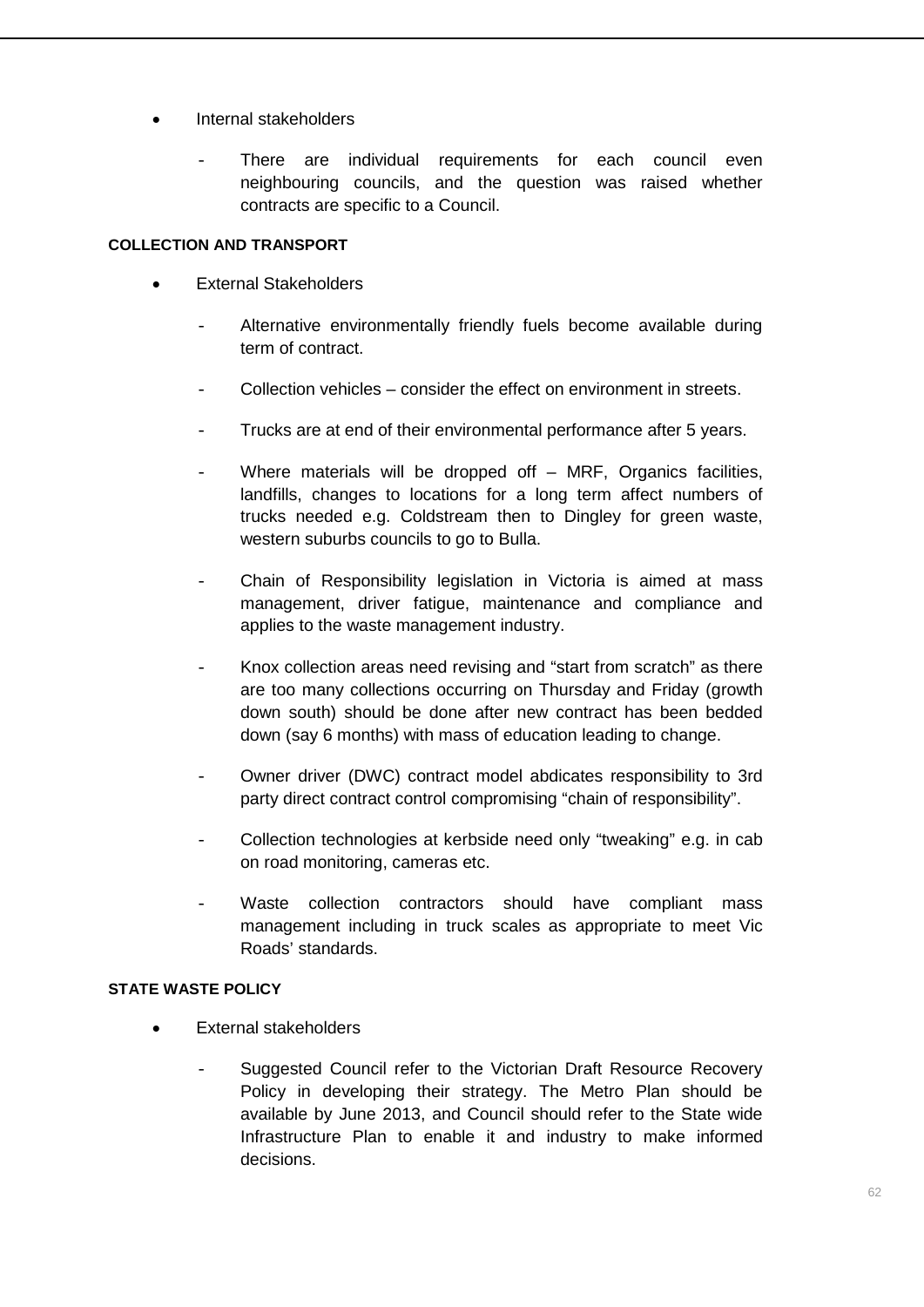- Avoidance is a major issue to be included in a chapter of the State Resource Recovery Policy. The new focus is on food organics at a state wide level plus detox waste and other products with value such as electronics and phones. Greater resource recovery options will be supported by responsible authorities.
- Further, it has been suggested that for policy direction Council should use:
	- a. Market drivers rather than reduction targets.
	- b. Market demand and standard for products.
	- c. Community service.

# **LITTER**

- **External stakeholders** 
	- Litter and public place recycling should not be separated  $-$  all to one MRF for sorting so recyclables diversion can be maximised.
	- Litter should be considered as Public place recycling and all litter should be taken to a MRF (although dog poo could be a problem).
	- Recycling litter should be explored as this is done successfully apparently at least 2 other councils.

# **E-WASTE**

E-waste issues are being considered at a state and federal level at the moment.

# **WASTE AUDITS**

- External stakeholders
	- Waste audits could be improved. The current 100 bin audit is could be improved re materials and methodology and is not particularly meaningful. The Methodology for bin audits and recyclables audits could be improved by using random selections of streets across municipal districts including garbage and recycling bins.
	- It has been observed that across all councils that have garbage bin audits, and confirmed by others in the industry "about 20% of garbage bin waste is recyclable".
	- Sustainability Victoria will be conducting garbage bin audits in 2013 across a selection of Victorian councils. Knox will be able to view state wide results but these will not be specific to any particular service or location. Knox is advised to undertake its own bin audits focusing on food waste, household chemicals and recyclables.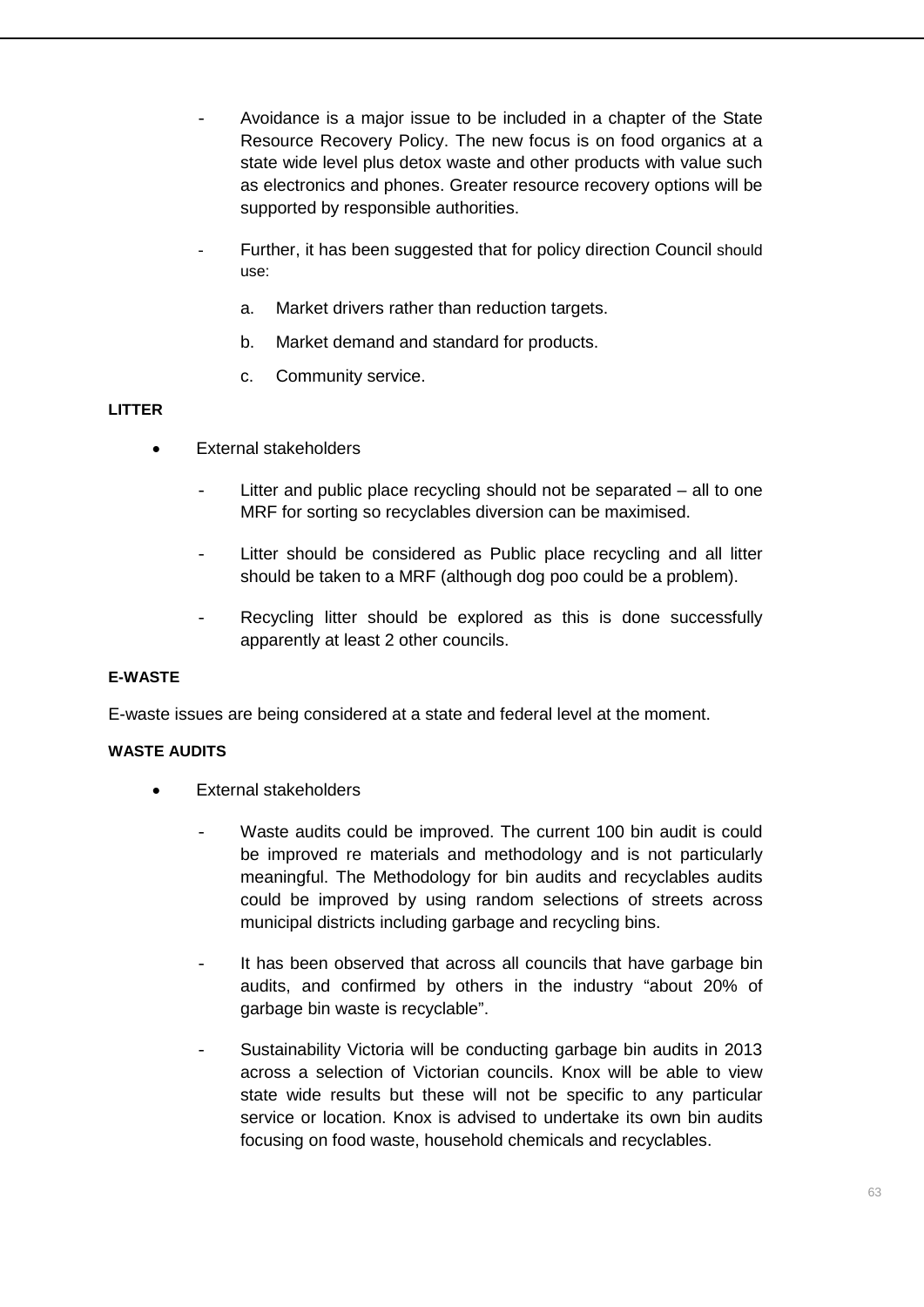# APPENDIX B

# Community Survey Questions and Responses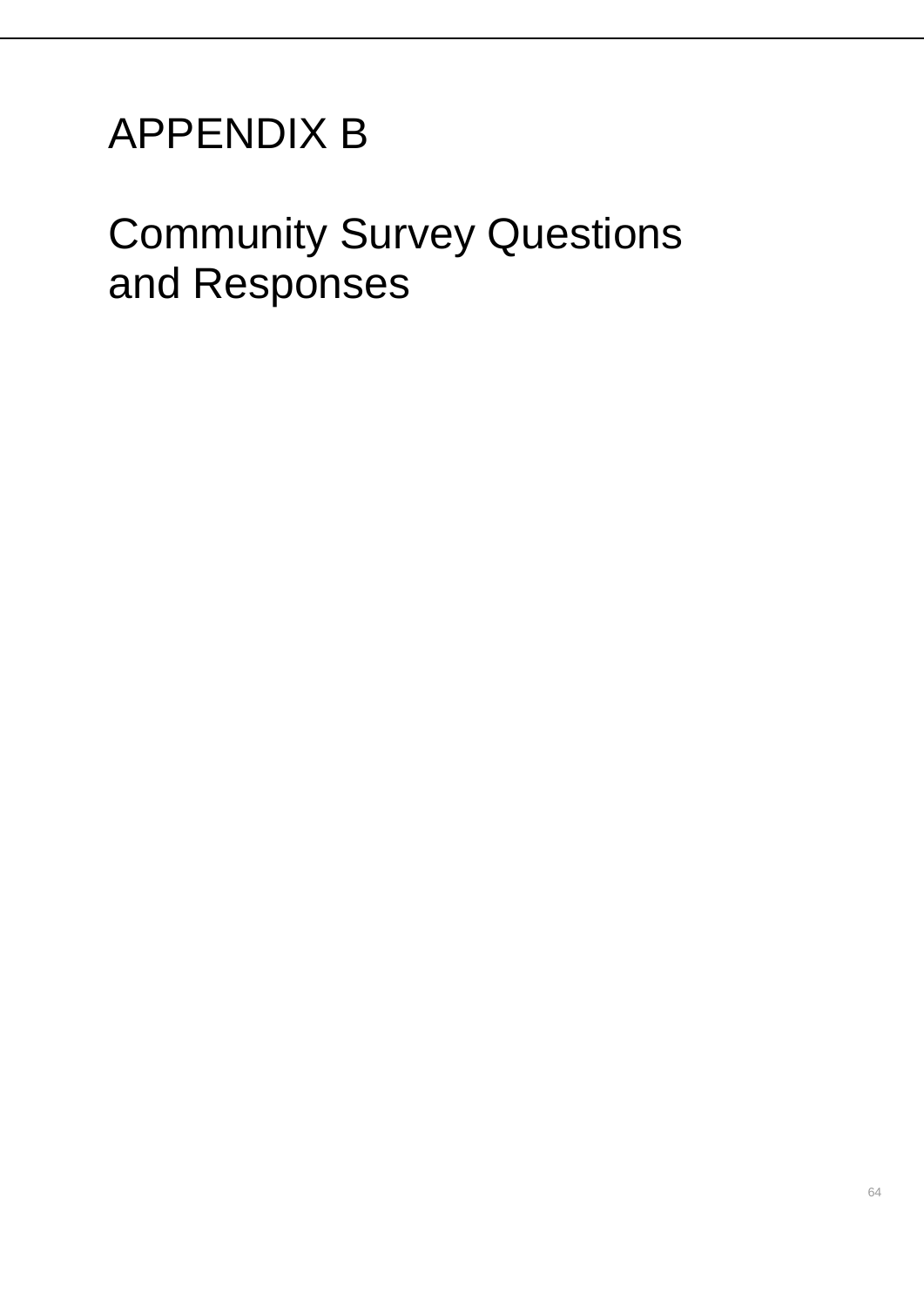# Knox City Council Was te and Recycling Survey Summary report

#### About the survey

A waste and recycling survey was mailed to 2500 residents in May 2013. It was also promoted through an advertisement in the Leader Newspaper, online via Council's website as well as Facebook and Twitter. Most of the 751 responses (an overall response rate of 30%) were received from the mail out (651 responses = 87%). The survey provides a representative sample of the Knox community, with an even spread of response across waste collection days and from different household types.

Following is an overview of the key findings of the survey. An in depth commentary is also provided.

# Residents are satisfied with the service



their household waste collection services. The main reasons cited for why they were satisfied or very satisfied were that the service is reliable (20%), it meets their needs (14%), it is prompt (12%) and regular

(11%). 8% of respondents commented that they are appreciate the recycling service

• 94% of residents are satisfied or very satisfied with

- Reasons why residents were dissatisfied or very dissatisfied with the service included that bins are collected late (1%), the service is messy (0.8%), or they have issues with the green waste service (0.8%) ranging from wanting more space or more regular collection of green waste bins
- Residents highly value the fortnightly recycling service and see garbage services as reliable. They tend to see the waste collection service as offering value for money, although they appear to be less than happy to pay extra for a wheelie bin services
- 92% feel Knox provides good household waste collection services

• 46% of respondents indicated that they compost at home



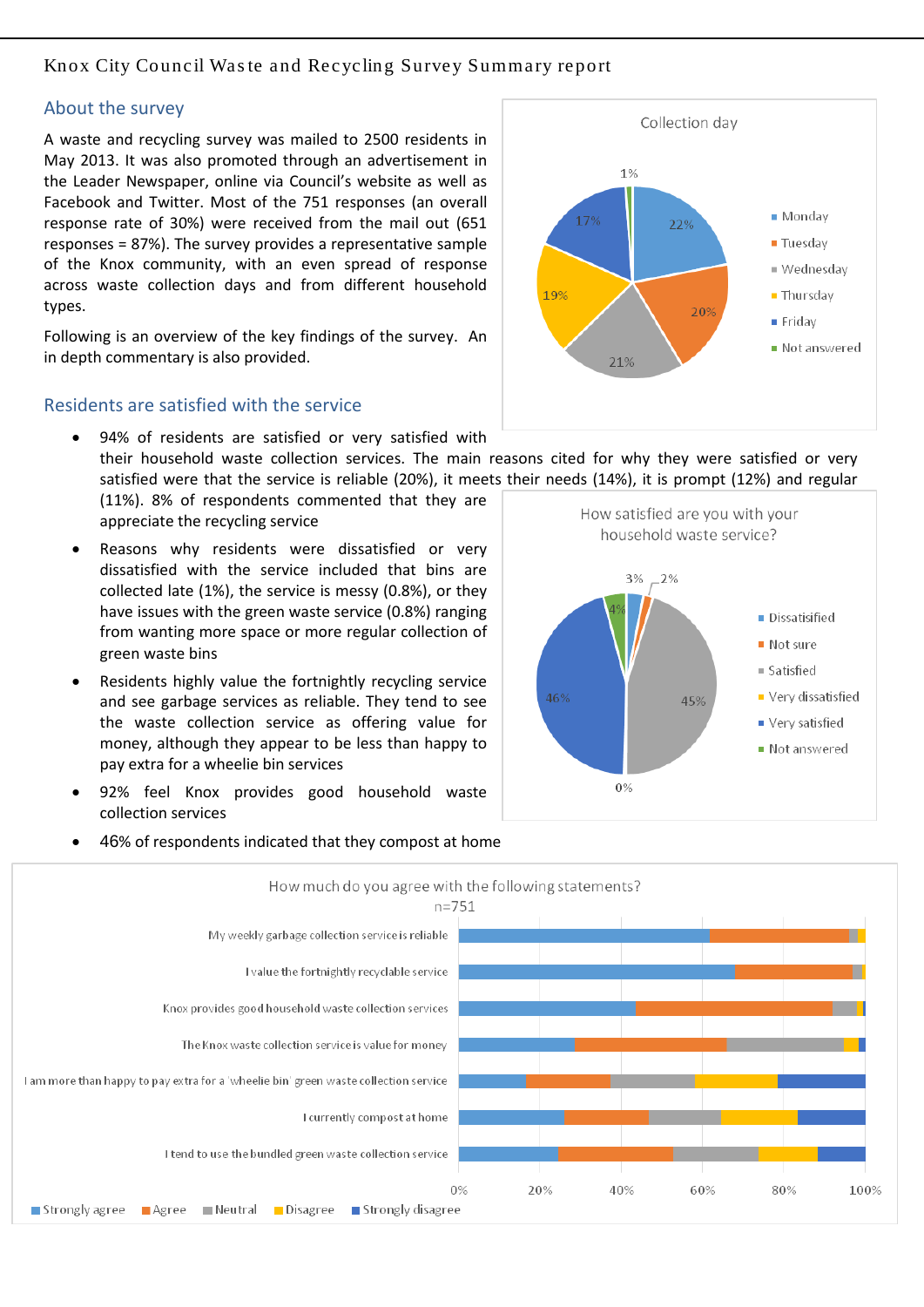## Recycling services

- There is moderate support for providing a more frequent or larger recycling service, particularly if residents are not asked to pay extra on rates for the service.
	- o 42% said yes to the option for a 360 litre bin emptied fortnightly, only 8% are prepared to pay extra
	- o 42% said yes to the option for the 240 litre waste bin to be emptied weekly, only 7% are willing to pay extra
	- o 32% said yes to the option for a second 240 litre bin emptied fortnightly, only 10% are prepared to pay extra
- 35% answered 'yes' to all three options
- 55% of respondents did not know they could drop off recyclables at the transfer station for free, indicating there may be a need for increased promotion of this service

# Green Waste Services

# Which services do residents have/use?

- 71% of residents have the optional user pays green waste service (user pays green waste bin). This correlates with Council rates data which shows 71% of residents have this service
- 35% use the 'no extra charge' bundled branch/resident own container service (bundled/own container collection)
- 20% use only the bundled/own container collection
- 43% use both services and 9% use neither service

#### Why don't residents use the user pays service?

- 73% of those who don't use the user pays green waste bin provided a reason why:
	- o 44% had a price based reason with 32% saying they shouldn't have to pay extra while 12% saying it is too expensive
	- o 18% compost their green waste
	- o 14% didn't know it was available
	- o 9% don't have enough garden waste (either no garden or a very small garden)
	- o 6% use the bundled branch/own container service instead
- Other comments as to why respondents don't use the service included:
	- o the bundled branch/residents own container service suits their needs better
	- o they clean up leaves from Council trees so don't think they should pay for a wheelie bin
	- o they choose to use the bundled branch/residents own container service over the wheelie bin service because it doesn't cost them anything





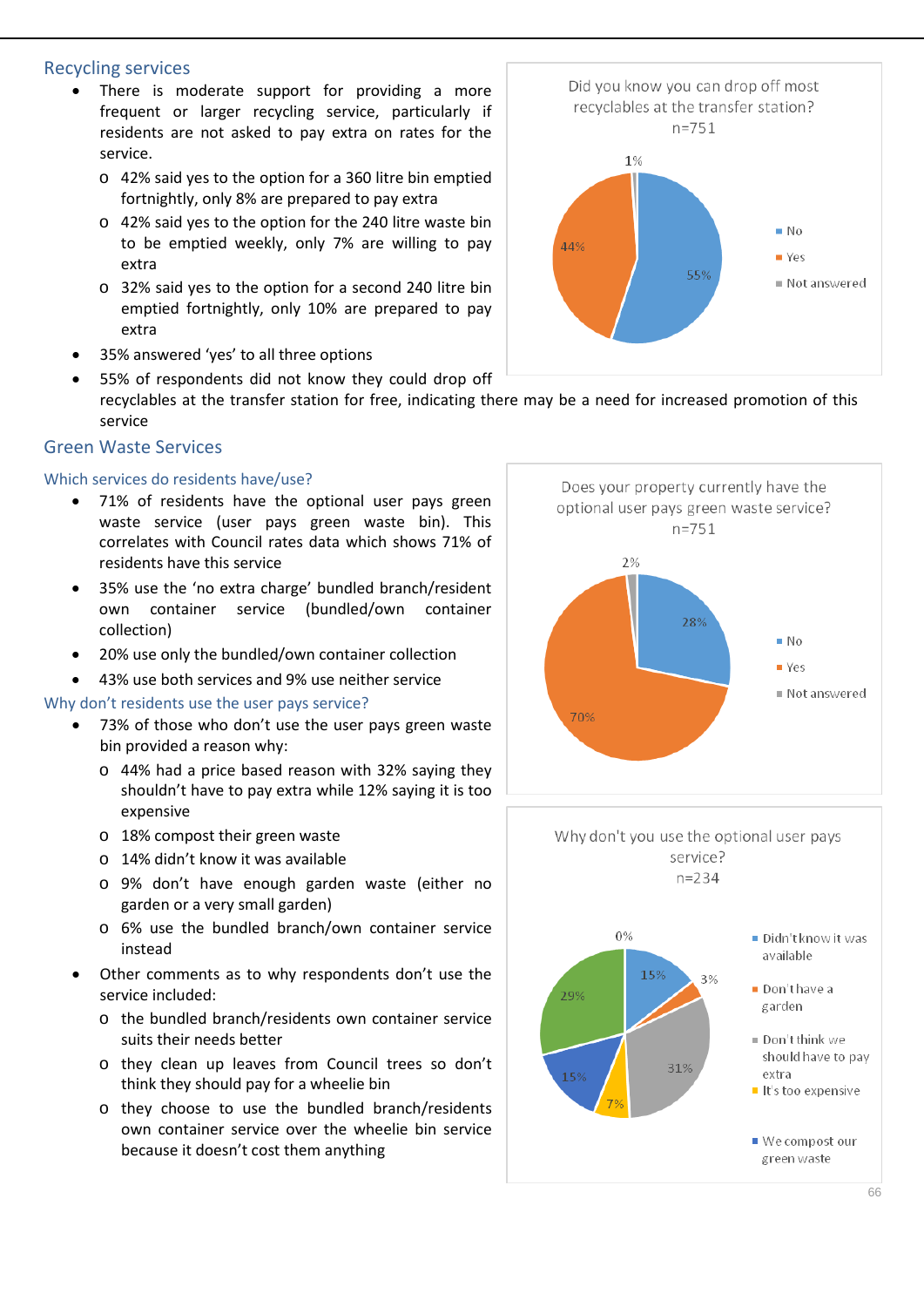### Frequency of use of the bundled/own container collection

- 36% of respondents don't use the service
- 34% use the service less than monthly (either every few months, for spring/fire season clean ups or twice a year or so)
- 18% use the service fortnightly
	- o 6% use bundled branch/residents own container service fortnightly and don't have the user pays green waste bin
- 11% use the service monthly



# Preferences if Council is to change the bundled/own container green waste services

- Given the framing of this question and providing respondents the option 'I would prefer no change to the service', it is not surprising that overwhelmingly this was the most selected option (85%)
- Further analysis was done to investigate the response in context, which included looking at the preferences based on the frequency of service use revealing:
	- o 83% of respondents currently use the service less often than fortnightly (see previous section)
	- o There is evidence to support some change in the frequency of service provided, particularly when it comes to the bundled branch collection (8% of fortnightly users support this, while 25% of those who use the service less than fortnightly support it)
	- o There is greater willingness to switch from the own container service to the user pays green waste service by those who use the bundled/own container service less frequently than fortnightly (17% compared to 7% who use it fortnightly)
	- o Assuming residents would like to continue using the service how they currently do (reading the question as 'I would prefer no change to MY service') it is possible that a change to a monthly or an at call branch collection would suit 84% of residents
- Residents who don't use the optional user pays service but use the bundled branch/residents own container service fortnightly are the least likely to prefer a change to the current service (18% - see previous section)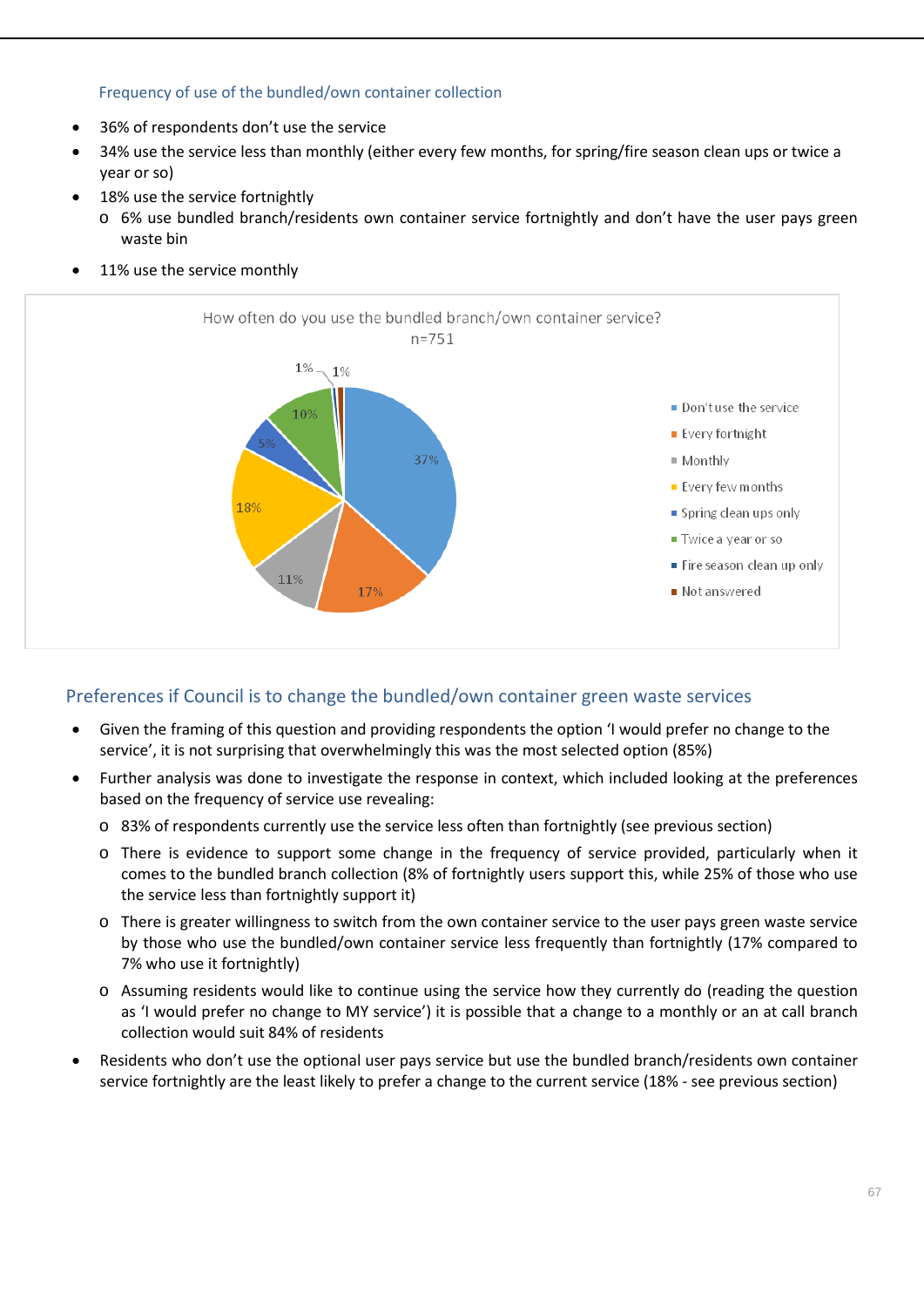# Garbage Services

- 55% indicated they believe they currently have the 80 litre garbage bin (does not correlate with actual 37% of Knox residents). Several respondents made comment that they did not know this option was available
- Residents are supportive of Council implementing programs which support their residents to take responsibility for reducing waste going to landfill
	- o 47% suggest Council should run programs to support initiatives to reduce waste in the home
	- o 47% of those who answered this question believe Council should run a program to encourage more residents to change over to a smaller 80 litre bin
	- o 46% believe Council should support initiatives such as worm farms and composting bins
	- o 18% made further suggestions about how Council could achieve waste reduction. Ideas included



providing more education to the wider community (not only in schools), improving recycling rates and promoting home composting and worm farming

o 14% suggest Council should invest in technologies to sort recoverable material from garbage. The phrasing of this response may have impacted the response, with the bracketed mention of cost potentially causing bias on the response

# Hard Waste collections

- 46% of respondents who answered the question would prefer to retain the current scheduled service, but limit the amount of waste that can be placed out
- 36% prefer an at call booked hard waste service
- 8% indicated they wanted additional collections on a user pays, fee for service basis (similar to at call)
- 7% did not answer this question
- The majority of comments received across the survey were about hard waste services, including:
	- o asking Council to consider reintroducing a tip voucher scheme or discount drop off for residents at the transfer station to reduce the cost of waste disposal between hard waste collections
	- o suggesting Council should encourage non-commercial scavengers to neatly take waste from people's hard waste piles as it reduces the amount of waste taken to landfill
	- o perceptions on illegal dumping, including that placing limits on collection, or switching to an at call service would lead to more instances of dumping
	- o believing the service should be left as is
	- o welcoming the introduction of an at call service